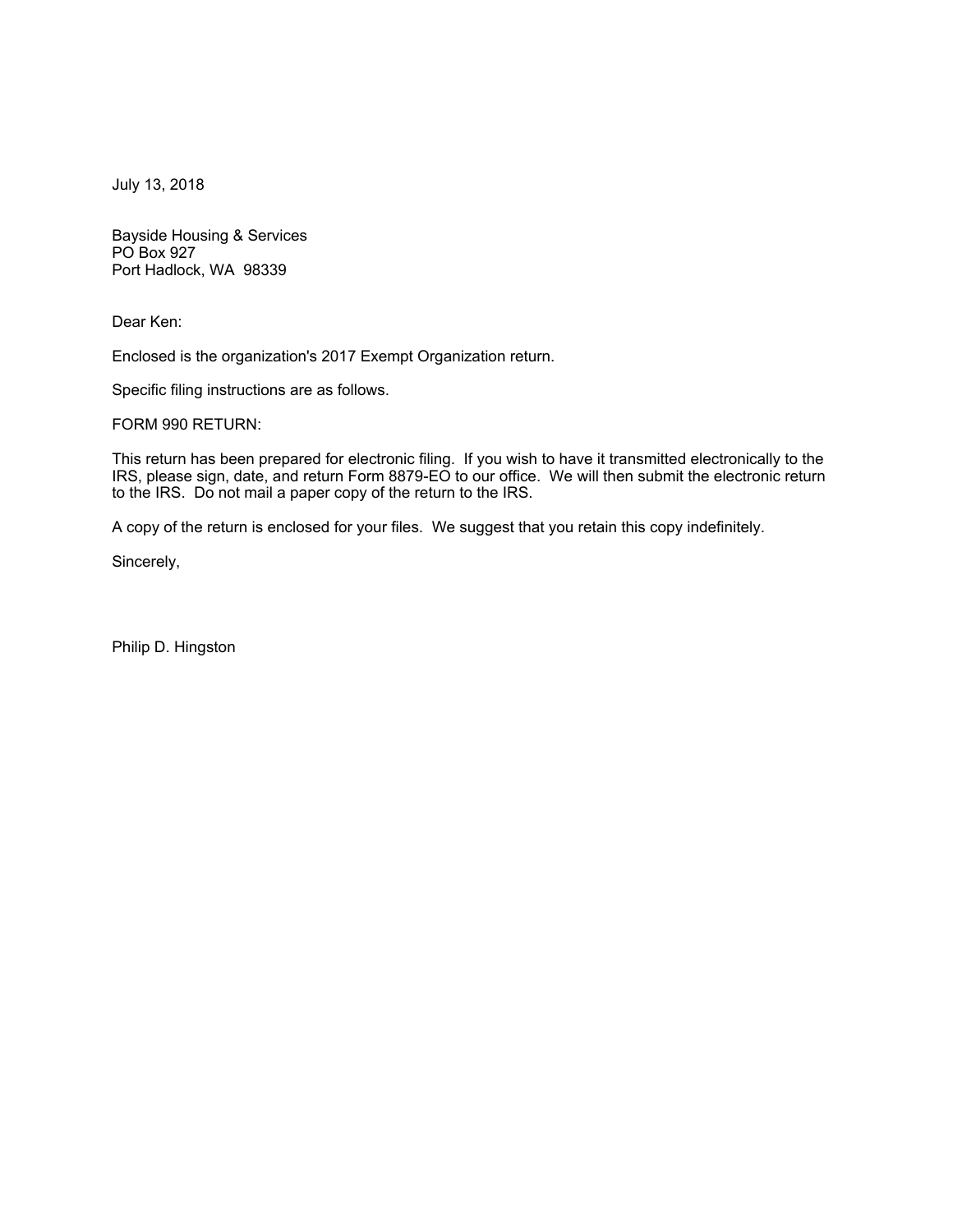| Form | 8879-EO |  |
|------|---------|--|
|      |         |  |

## **IRS e-file Signature Authorization for an Exempt Organization**

**2017**

Department of the Treasury Internal Revenue Service

**| Do not send to the IRS. Keep for your records.**

For calendar year 2017, or fiscal year beginning and the set of the set of 2017, and ending the set of 20 year

**| Go to www.irs.gov/Form8879EO for the latest information.**

Name of exempt organization

**Employer identification number**

## Bayside Housing & Services 47-1798297

Name and title of officer **Part I** | Type of Return and Return Information (Whole Dollars Only) Board President Ken Dane

on line **1a, 2a, 3a, 4a,** or **5a,** below, and the amount on that line for the return being filed with this form was blank, then leave line **1b, 2b, 3b, 4b,** or **5b,** whichever is applicable, blank (do not enter -0-). But, if you entered -0- on the return, then enter -0- on the applicable line below. **Do not** complete more Check the box for the return for which you are using this Form 8879-EO and enter the applicable amount, if any, from the return. If you check the box than 1 line in Part I.

| <b>1a</b> Form 990 check here $\triangleright$ $\boxed{X}$<br><b>b Total revenue, if any (Form 990, Part VIII, column (A), line 12)</b>        | 1b. | 304,930. |
|------------------------------------------------------------------------------------------------------------------------------------------------|-----|----------|
| 2a Form 990-EZ check here $\blacktriangleright$<br><b>b</b> Total revenue, if any (Form 990-EZ, line 9)                                        | 2b  |          |
| 3a Form 1120-POL check here                                                                                                                    | Зb  |          |
| 4a Form 990-PF check here $\blacktriangleright$<br><b>b Tax based on investment income</b> (Form 990-PF, Part VI, line 5)                      | -4b |          |
| 5a Form 8868 check here $\blacktriangleright$<br><b>b</b> Balance Due (Form 8868, line 3c) <b>Constanting Balance Due</b> (Form 8868, line 3c) | .5b |          |
|                                                                                                                                                |     |          |

#### **Part II Declaration and Signature Authorization of Officer**

**(a)** an acknowledgement of receipt or reason for rejection of the transmission, (b) the reason for any delay in processing the return or refund, and (c) Under penalties of perjury, I declare that I am an officer of the above organization and that I have examined a copy of the organization's 2017 electronic return and accompanying schedules and statements and to the best of my knowledge and belief, they are true, correct, and complete. I further declare that the amount in Part I above is the amount shown on the copy of the organization's electronic return. I consent to allow my intermediate service provider, transmitter, or electronic return originator (ERO) to send the organization's return to the IRS and to receive from the IRS the date of any refund. If applicable, I authorize the U.S. Treasury and its designated Financial Agent to initiate an electronic funds withdrawal (direct debit) entry to the financial institution account indicated in the tax preparation software for payment of the organization's federal taxes owed on this return, and the financial institution to debit the entry to this account. To revoke a payment, I must contact the U.S. Treasury Financial Agent at 1-888-353-4537 no later than 2 business days prior to the payment (settlement) date. I also authorize the financial institutions involved in the processing of the electronic payment of taxes to receive confidential information necessary to answer inquiries and resolve issues related to the payment. I have selected a personal identification number (PIN) as my signature for the organization's electronic return and, if applicable, the organization's consent to electronic funds withdrawal.

#### **Officer's PIN: check one box only**

| $\overline{X}$ lauthorize Hingston Fletcher & Associates PLLC<br>to enter my PIN                                                                                                                                                                                                                                                                                                 | 98119                                             |
|----------------------------------------------------------------------------------------------------------------------------------------------------------------------------------------------------------------------------------------------------------------------------------------------------------------------------------------------------------------------------------|---------------------------------------------------|
| ERO firm name                                                                                                                                                                                                                                                                                                                                                                    | Enter five numbers, but<br>do not enter all zeros |
| as my signature on the organization's tax year 2017 electronically filed return. If I have indicated within this return that a copy of the return<br>is being filed with a state agency(ies) regulating charities as part of the IRS Fed/State program, I also authorize the aforementioned ERO to<br>enter my PIN on the return's disclosure consent screen.                    |                                                   |
| As an officer of the organization, I will enter my PIN as my signature on the organization's tax year 2017 electronically filed return. If I have<br>indicated within this return that a copy of the return is being filed with a state agency(ies) regulating charities as part of the IRS Fed/State<br>program, I will enter my PIN on the return's disclosure consent screen. |                                                   |
| Officer's signature $\blacktriangleright$<br>Date $\blacktriangleright$                                                                                                                                                                                                                                                                                                          |                                                   |
| <b>Certification and Authentication</b><br>Part III                                                                                                                                                                                                                                                                                                                              |                                                   |
| <b>ERO's EFIN/PIN.</b> Enter your six-digit electronic filing identification                                                                                                                                                                                                                                                                                                     |                                                   |
| 91927412345<br>number (EFIN) followed by your five-digit self-selected PIN.<br>Do not enter all zeros                                                                                                                                                                                                                                                                            |                                                   |
| I certify that the above numeric entry is my PIN, which is my signature on the 2017 electronically filed return for the organization indicated above. I<br>confirm that I am submitting this return in accordance with the requirements of Pub. 4163, Modernized e-File (MeF) Information for Authorized IRS<br>e-file Providers for Business Returns.                           |                                                   |
| ERO's signature $\blacktriangleright$<br>Date $\blacktriangleright$                                                                                                                                                                                                                                                                                                              |                                                   |
| <b>ERO Must Retain This Form - See Instructions</b><br>Do Not Submit This Form to the IRS Unless Requested To Do So                                                                                                                                                                                                                                                              |                                                   |

723051 10-11-17 LHA For Paperwork Reduction Act Notice, see instructions.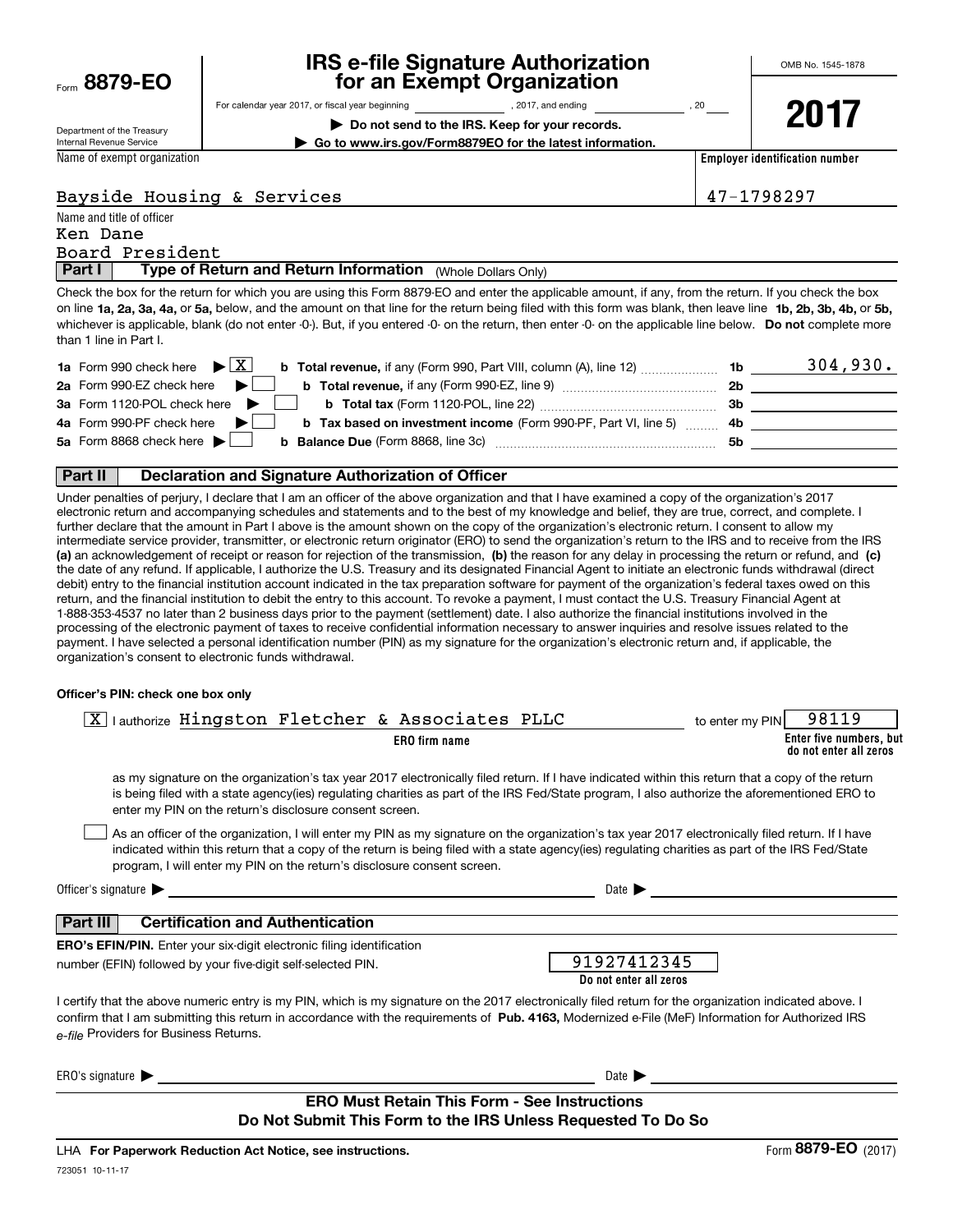| M<br>I<br>Iſ<br>Form<br>ι. |  |
|----------------------------|--|
|----------------------------|--|

**A**

Department of the Treasury Internal Revenue Service

## **Return of Organization Exempt From Income Tax**

**Under section 501(c), 527, or 4947(a)(1) of the Internal Revenue Code (except private foundations)**

**| Do not enter social security numbers on this form as it may be made public.**

**| Go to www.irs.gov/Form990 for instructions and the latest information. Inspection**



|                                           |                         | A For the 2017 calendar year, or tax year beginning                                                                                                 | and ending                |                                                     |                                                           |
|-------------------------------------------|-------------------------|-----------------------------------------------------------------------------------------------------------------------------------------------------|---------------------------|-----------------------------------------------------|-----------------------------------------------------------|
| В                                         | Check if<br>applicable: | <b>C</b> Name of organization                                                                                                                       |                           | D Employer identification number                    |                                                           |
|                                           | Address<br>change       | Bayside Housing & Services                                                                                                                          |                           |                                                     |                                                           |
|                                           | Name<br>change          | Doing business as                                                                                                                                   | 47-1798297                |                                                     |                                                           |
|                                           | Initial<br>return       | Number and street (or P.O. box if mail is not delivered to street address)                                                                          | <b>E</b> Telephone number |                                                     |                                                           |
|                                           | Final<br>return/        | PO Box 927                                                                                                                                          | Room/suite                |                                                     | $360 - 385 - 4637$                                        |
|                                           | termin-<br>ated         | City or town, state or province, country, and ZIP or foreign postal code                                                                            |                           | G Gross receipts \$                                 | 322,922.                                                  |
|                                           | Amended<br>Ireturn      | Port Hadlock, WA 98339                                                                                                                              |                           | $H(a)$ is this a group return                       |                                                           |
|                                           | Applica-<br>tion        | F Name and address of principal officer: Ken Dane                                                                                                   |                           | for subordinates?                                   | $Yes \ \boxed{X}$ No                                      |
|                                           | pending                 | same as C above                                                                                                                                     |                           | $H(b)$ Are all subordinates included? $\Box$ Yes    | <b>No</b>                                                 |
|                                           |                         | Tax-exempt status: $\boxed{\mathbf{X}}$ 501(c)(3) $\boxed{\mathbf{X}}$<br>$\overline{\phantom{0}}$ 501(c) ( ) (insert no.)<br>$4947(a)(1)$ or       | 527                       |                                                     | If "No," attach a list. (see instructions)                |
|                                           |                         | J Website: > www.baysidehousing.org                                                                                                                 |                           | $H(c)$ Group exemption number $\blacktriangleright$ |                                                           |
|                                           |                         | K Form of organization: $X$ Corporation<br>Trust<br>Association<br>Other $\blacktriangleright$                                                      |                           |                                                     | L Year of formation: $2014$ M State of legal domicile: WA |
| Part I                                    |                         | Summary                                                                                                                                             |                           |                                                     |                                                           |
|                                           | 1.                      | Briefly describe the organization's mission or most significant activities: The mission of Bayside Housing &                                        |                           |                                                     |                                                           |
|                                           |                         | Services is to provide safe, temporary supportive housing and                                                                                       |                           |                                                     |                                                           |
| Activities & Governance                   | $\mathbf{2}$            | Check this box $\blacktriangleright$ $\blacksquare$ if the organization discontinued its operations or disposed of more than 25% of its net assets. |                           |                                                     |                                                           |
|                                           | 3                       | Number of voting members of the governing body (Part VI, line 1a)                                                                                   |                           | 3                                                   | 8                                                         |
|                                           | 4                       |                                                                                                                                                     |                           | $\overline{4}$                                      | 8                                                         |
|                                           | 5                       |                                                                                                                                                     |                           | $5\overline{5}$                                     | $\overline{2}$                                            |
|                                           | 6                       |                                                                                                                                                     |                           | $6\overline{6}$                                     | $\overline{14}$                                           |
|                                           |                         |                                                                                                                                                     |                           | <b>7a</b>                                           | 0.                                                        |
|                                           |                         |                                                                                                                                                     |                           | 7 <sub>b</sub>                                      | 0.                                                        |
|                                           |                         |                                                                                                                                                     |                           | <b>Prior Year</b>                                   | <b>Current Year</b>                                       |
|                                           | 8                       | Contributions and grants (Part VIII, line 1h)                                                                                                       |                           | 98,666.                                             | 257,662.                                                  |
| Revenue                                   | 9                       | Program service revenue (Part VIII, line 2g)                                                                                                        |                           | 18,585.                                             | 47,262.                                                   |
|                                           | 10                      |                                                                                                                                                     |                           | $\overline{5}$ .                                    | 6.                                                        |
|                                           | 11                      | Other revenue (Part VIII, column (A), lines 5, 6d, 8c, 9c, 10c, and 11e)                                                                            |                           | $-306.$                                             | 0.                                                        |
|                                           | 12                      | Total revenue - add lines 8 through 11 (must equal Part VIII, column (A), line 12)                                                                  |                           | 116,950.                                            | 304,930.                                                  |
|                                           | 13                      | Grants and similar amounts paid (Part IX, column (A), lines 1-3)                                                                                    |                           | Ο.                                                  | 0.                                                        |
|                                           | 14                      |                                                                                                                                                     |                           | $\overline{0}$ .                                    | $\overline{0}$ .                                          |
|                                           | 15                      | Salaries, other compensation, employee benefits (Part IX, column (A), lines 5-10)                                                                   |                           | 65,814.                                             | 98,533.                                                   |
|                                           |                         |                                                                                                                                                     |                           | Ο.                                                  | 0.                                                        |
|                                           |                         | <b>b</b> Total fundraising expenses (Part IX, column (D), line 25)<br>$\blacktriangleright$ and $\blacktriangleright$                               | υ.                        |                                                     |                                                           |
|                                           |                         |                                                                                                                                                     |                           |                                                     |                                                           |
|                                           |                         |                                                                                                                                                     |                           | 134,484.                                            |                                                           |
|                                           | 18                      |                                                                                                                                                     |                           | 200,298.                                            |                                                           |
|                                           | 19                      | Total expenses. Add lines 13-17 (must equal Part IX, column (A), line 25)                                                                           |                           | $-83,348.$                                          |                                                           |
|                                           |                         |                                                                                                                                                     |                           |                                                     | <b>End of Year</b>                                        |
|                                           | 20                      |                                                                                                                                                     |                           | <b>Beginning of Current Year</b><br>21,721.         |                                                           |
| Expenses<br>Ξğ<br>$\overline{\mathbf{c}}$ |                         | Total assets (Part X, line 16)<br>21 Total liabilities (Part X, line 26)                                                                            |                           | 148,461.                                            | 183, 170.<br>281,703.<br>23, 227.<br>42,958.<br>146, 471. |

Under penalties of perjury, I declare that I have examined this return, including accompanying schedules and statements, and to the best of my knowledge and belief, it is true, correct, and complete. Declaration of preparer (other than officer) is based on all information of which preparer has any knowledge.

| Sign     | Signature of officer                                                                                         |                      |                              | Date                                        |  |  |  |
|----------|--------------------------------------------------------------------------------------------------------------|----------------------|------------------------------|---------------------------------------------|--|--|--|
| Here     | Ken Dane, Board President                                                                                    |                      |                              |                                             |  |  |  |
|          | Type or print name and title                                                                                 |                      |                              |                                             |  |  |  |
|          | Print/Type preparer's name                                                                                   | Preparer's signature | Date                         | PTIN<br>Check                               |  |  |  |
| Paid     | Philip D. Hingston                                                                                           |                      |                              | P00056591<br>self-emploved                  |  |  |  |
| Preparer | Firm's name Fingston Fletcher & Associates PLLC                                                              |                      |                              | Firm's EIN $\blacktriangleright$ 47-2803252 |  |  |  |
| Use Only | Firm's address 1900 W Nickerson St., Suite 213                                                               |                      |                              |                                             |  |  |  |
|          | Seattle, WA 98119                                                                                            |                      | Phone no. $206 - 285 - 2777$ |                                             |  |  |  |
|          | May the IRS discuss this return with the preparer shown above? (see instructions)                            |                      |                              | $\mathbf{X}$<br><b>No</b><br>∣ Yes          |  |  |  |
|          | Form 990 (2017)<br>LHA For Paperwork Reduction Act Notice, see the separate instructions.<br>732001 11-28-17 |                      |                              |                                             |  |  |  |

See Schedule O for Organization Mission Statement Continuation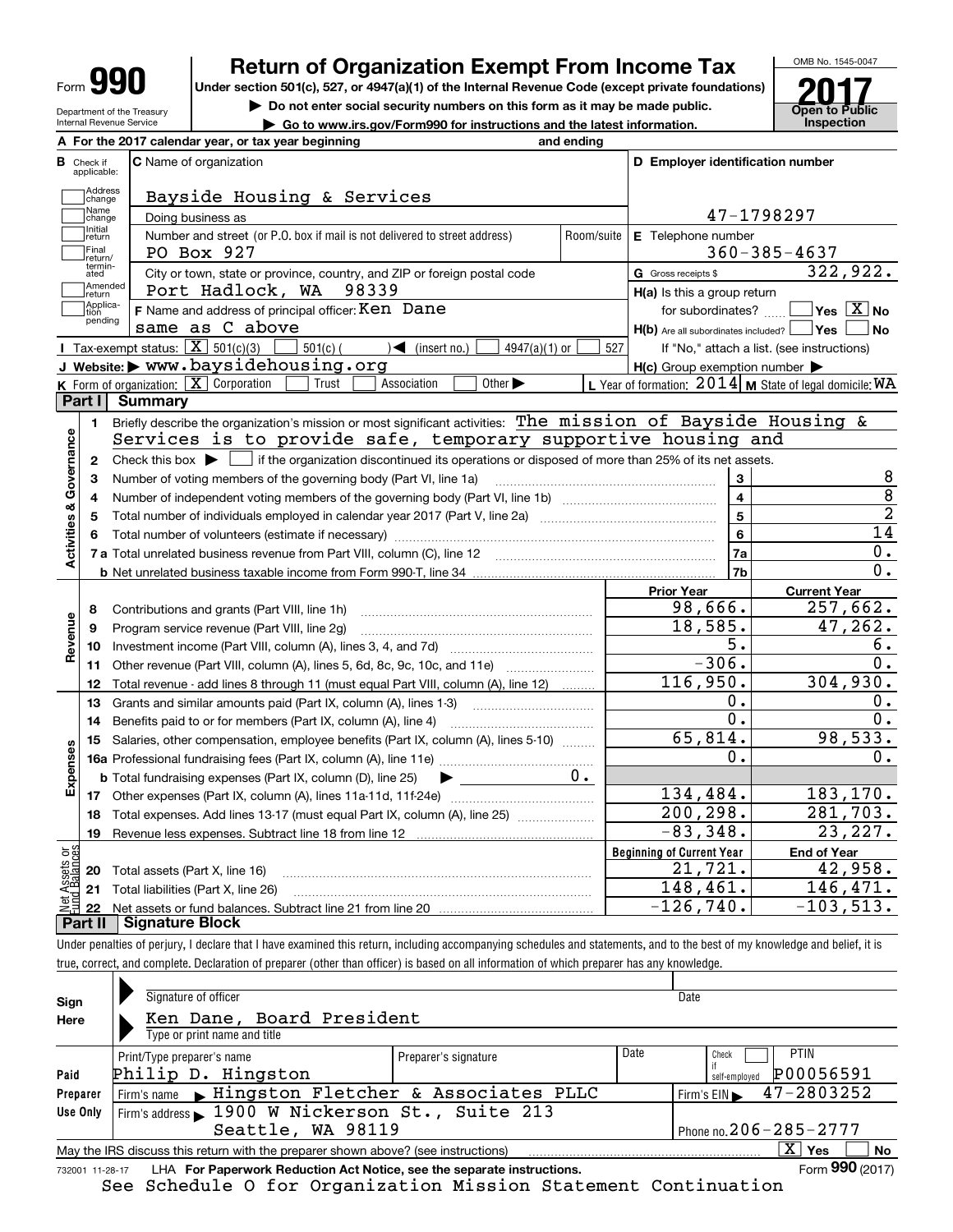|    | Form 990 (2017)                                         | Bayside Housing & Services                                                                                                                   | 47-1798297<br>Page 2                   |
|----|---------------------------------------------------------|----------------------------------------------------------------------------------------------------------------------------------------------|----------------------------------------|
|    | Part III   Statement of Program Service Accomplishments |                                                                                                                                              |                                        |
|    |                                                         |                                                                                                                                              | $\boxed{\text{X}}$                     |
| 1  | Briefly describe the organization's mission:            |                                                                                                                                              |                                        |
|    |                                                         | The mission of Bayside Housing & Services is to provide safe,                                                                                |                                        |
|    |                                                         | temporary supportive housing and services so people in need can secure                                                                       |                                        |
|    | permanent housing.                                      |                                                                                                                                              |                                        |
|    |                                                         |                                                                                                                                              |                                        |
| 2  |                                                         | Did the organization undertake any significant program services during the year which were not listed on the                                 |                                        |
|    |                                                         |                                                                                                                                              | $\sqrt{}$ Yes $\sqrt{}$ X $\sqrt{}$ No |
|    | prior Form 990 or 990-EZ?                               |                                                                                                                                              |                                        |
|    | If "Yes," describe these new services on Schedule O.    |                                                                                                                                              |                                        |
| 3  |                                                         | Did the organization cease conducting, or make significant changes in how it conducts, any program services?                                 | $\Box$ Yes $\Box$ No                   |
|    | If "Yes," describe these changes on Schedule O.         |                                                                                                                                              |                                        |
| 4  |                                                         | Describe the organization's program service accomplishments for each of its three largest program services, as measured by expenses.         |                                        |
|    |                                                         | Section 501(c)(3) and 501(c)(4) organizations are required to report the amount of grants and allocations to others, the total expenses, and |                                        |
|    | revenue, if any, for each program service reported.     |                                                                                                                                              |                                        |
| 4a |                                                         |                                                                                                                                              | 47, 262.                               |
|    |                                                         | Bayside employs a unique partnership with the Old Alcohol Plant to                                                                           |                                        |
|    |                                                         | master lease hotel rooms that we then offer on an extended-stay basis                                                                        |                                        |
|    |                                                         | to low-income individuals and couples facing homelessness.                                                                                   |                                        |
|    |                                                         | Bayside guests sign lodging agreements for up to 28 days at a time, and                                                                      |                                        |
|    |                                                         | can renew as many times as needed at the discretion of BHS staff                                                                             |                                        |
|    |                                                         | depending on a number of factors, including engagement level of the                                                                          |                                        |
|    | guest in finding a permanent housing solution.          |                                                                                                                                              |                                        |
|    |                                                         | Units consist of a private bedroom/living space and bathroom, as well                                                                        |                                        |
|    |                                                         | as in-unit mini-fridges and microwaves. Guests have access to shared                                                                         |                                        |
|    |                                                         | amenities for meal preparation and storage, and a community room for                                                                         |                                        |
|    | projects and research.                                  |                                                                                                                                              |                                        |
|    |                                                         | Priority is given to seniors, veterans, and underemployed or low-wage                                                                        |                                        |
| 4b |                                                         |                                                                                                                                              |                                        |
|    |                                                         |                                                                                                                                              |                                        |
|    |                                                         |                                                                                                                                              |                                        |
|    |                                                         |                                                                                                                                              |                                        |
|    |                                                         |                                                                                                                                              |                                        |
|    |                                                         |                                                                                                                                              |                                        |
|    |                                                         |                                                                                                                                              |                                        |
|    |                                                         |                                                                                                                                              |                                        |
|    |                                                         |                                                                                                                                              |                                        |
|    |                                                         |                                                                                                                                              |                                        |
|    |                                                         |                                                                                                                                              |                                        |
|    |                                                         |                                                                                                                                              |                                        |
|    |                                                         |                                                                                                                                              |                                        |
|    |                                                         |                                                                                                                                              |                                        |
| 4c |                                                         |                                                                                                                                              | ) (Revenue \$                          |
|    |                                                         |                                                                                                                                              |                                        |
|    |                                                         |                                                                                                                                              |                                        |
|    |                                                         |                                                                                                                                              |                                        |
|    |                                                         |                                                                                                                                              |                                        |
|    |                                                         |                                                                                                                                              |                                        |
|    |                                                         |                                                                                                                                              |                                        |
|    |                                                         |                                                                                                                                              |                                        |
|    |                                                         |                                                                                                                                              |                                        |
|    |                                                         |                                                                                                                                              |                                        |
|    |                                                         |                                                                                                                                              |                                        |
|    |                                                         |                                                                                                                                              |                                        |
|    |                                                         |                                                                                                                                              |                                        |
|    |                                                         |                                                                                                                                              |                                        |
| 4d | Other program services (Describe in Schedule O.)        |                                                                                                                                              |                                        |
|    | (Expenses \$<br>including grants of \$                  | ) (Revenue \$                                                                                                                                |                                        |
| 4е | Total program service expenses                          | 243,485.                                                                                                                                     |                                        |
|    |                                                         |                                                                                                                                              | Form 990 (2017)                        |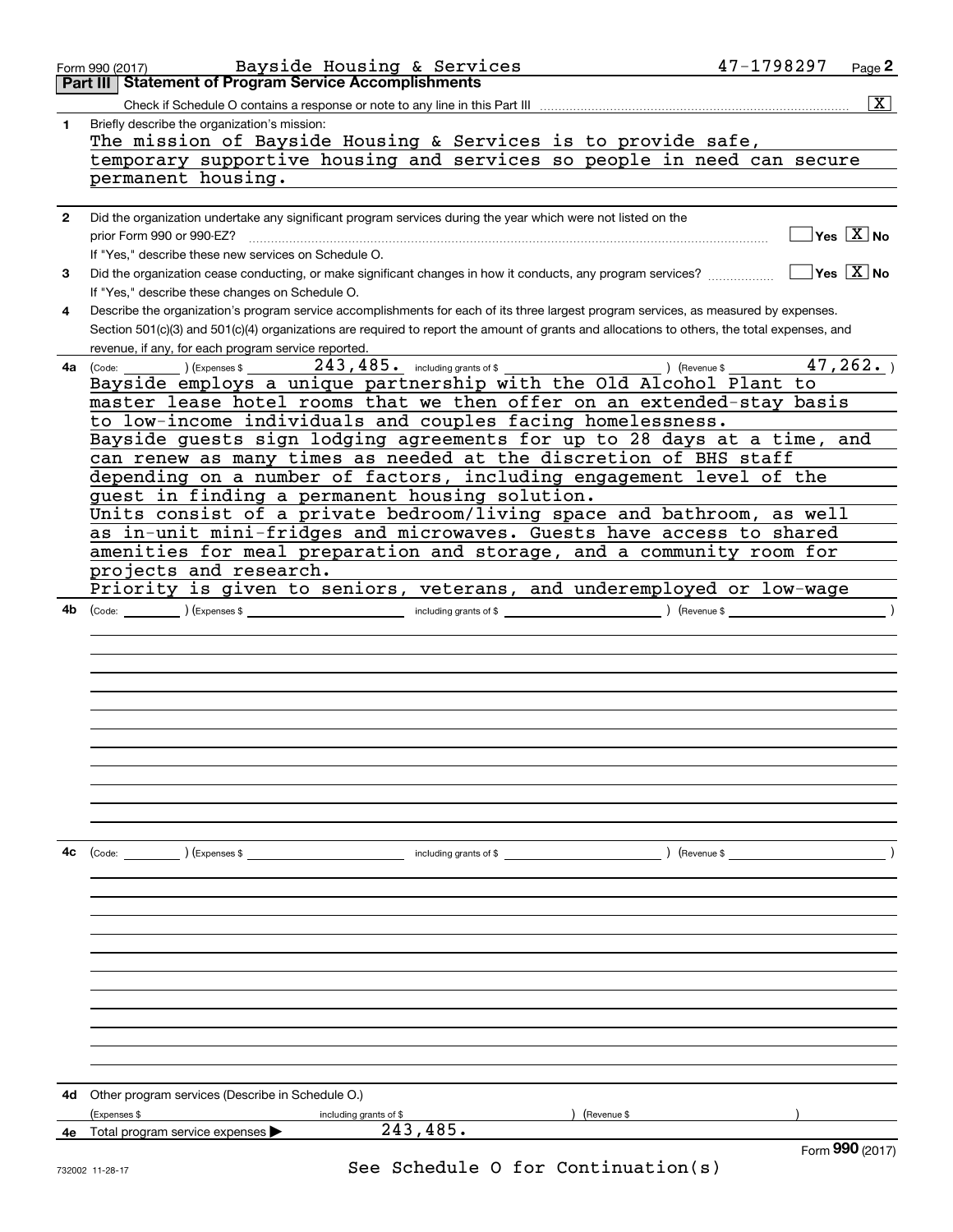|  | Form 990 (2017) |
|--|-----------------|

Form 990 (2017) Page **3Part IV Checklist of Required Schedules** Bayside Housing & Services 47-1798297

|     |                                                                                                                                      |                | Yes | No |
|-----|--------------------------------------------------------------------------------------------------------------------------------------|----------------|-----|----|
| 1.  | Is the organization described in section $501(c)(3)$ or $4947(a)(1)$ (other than a private foundation)?                              |                |     |    |
|     |                                                                                                                                      | 1.             | Χ   |    |
| 2   |                                                                                                                                      | $\overline{2}$ | X   |    |
| 3   | Did the organization engage in direct or indirect political campaign activities on behalf of or in opposition to candidates for      |                |     |    |
|     |                                                                                                                                      | 3              |     | x  |
| 4   | Section 501(c)(3) organizations. Did the organization engage in lobbying activities, or have a section 501(h) election in effect     |                |     |    |
|     |                                                                                                                                      | 4              |     | x  |
| 5   | Is the organization a section 501(c)(4), 501(c)(5), or 501(c)(6) organization that receives membership dues, assessments, or         |                |     |    |
|     |                                                                                                                                      | 5              |     | х  |
| 6   | Did the organization maintain any donor advised funds or any similar funds or accounts for which donors have the right to            |                |     |    |
|     | provide advice on the distribution or investment of amounts in such funds or accounts? If "Yes," complete Schedule D, Part I         | 6              |     | x  |
| 7   | Did the organization receive or hold a conservation easement, including easements to preserve open space,                            |                |     |    |
|     |                                                                                                                                      | $\overline{7}$ |     | x  |
| 8   | Did the organization maintain collections of works of art, historical treasures, or other similar assets? If "Yes," complete         |                |     |    |
|     |                                                                                                                                      | 8              |     | x  |
| 9   | Did the organization report an amount in Part X, line 21, for escrow or custodial account liability, serve as a custodian for        |                |     |    |
|     | amounts not listed in Part X; or provide credit counseling, debt management, credit repair, or debt negotiation services?            |                |     |    |
|     | If "Yes," complete Schedule D, Part IV                                                                                               | 9              |     | х  |
| 10  | Did the organization, directly or through a related organization, hold assets in temporarily restricted endowments, permanent        |                |     |    |
|     |                                                                                                                                      | 10             |     | x  |
| 11  | If the organization's answer to any of the following questions is "Yes," then complete Schedule D, Parts VI, VIII, VIII, IX, or X    |                |     |    |
|     | as applicable.                                                                                                                       |                |     |    |
|     | a Did the organization report an amount for land, buildings, and equipment in Part X, line 10? If "Yes," complete Schedule D,        |                |     |    |
|     |                                                                                                                                      | 11a            | X   |    |
|     | <b>b</b> Did the organization report an amount for investments - other securities in Part X, line 12 that is 5% or more of its total |                |     |    |
|     |                                                                                                                                      | 11b            |     | х  |
|     | c Did the organization report an amount for investments - program related in Part X, line 13 that is 5% or more of its total         |                |     |    |
|     |                                                                                                                                      | 11c            |     | x  |
|     | d Did the organization report an amount for other assets in Part X, line 15 that is 5% or more of its total assets reported in       |                |     |    |
|     |                                                                                                                                      | 11d            |     | х  |
|     | e Did the organization report an amount for other liabilities in Part X, line 25? If "Yes," complete Schedule D, Part X              | 11e            |     | x  |
|     | Did the organization's separate or consolidated financial statements for the tax year include a footnote that addresses              |                |     |    |
|     | the organization's liability for uncertain tax positions under FIN 48 (ASC 740)? If "Yes," complete Schedule D, Part X               | 11f            | X   |    |
|     | 12a Did the organization obtain separate, independent audited financial statements for the tax year? If "Yes," complete              |                |     |    |
|     | Schedule D, Parts XI and XII                                                                                                         | 12a            |     | x  |
|     | <b>b</b> Was the organization included in consolidated, independent audited financial statements for the tax year?                   |                |     |    |
|     | If "Yes," and if the organization answered "No" to line 12a, then completing Schedule D, Parts XI and XII is optional metallion      | 12b            |     | X  |
| 13  |                                                                                                                                      | 13             |     | X  |
| 14a | Did the organization maintain an office, employees, or agents outside of the United States?                                          | 14a            |     | x  |
|     | b Did the organization have aggregate revenues or expenses of more than \$10,000 from grantmaking, fundraising, business,            |                |     |    |
|     | investment, and program service activities outside the United States, or aggregate foreign investments valued at \$100,000           |                |     |    |
|     |                                                                                                                                      | 14b            |     | x  |
| 15  | Did the organization report on Part IX, column (A), line 3, more than \$5,000 of grants or other assistance to or for any            |                |     |    |
|     |                                                                                                                                      | 15             |     | x  |
| 16  | Did the organization report on Part IX, column (A), line 3, more than \$5,000 of aggregate grants or other assistance to             |                |     |    |
|     |                                                                                                                                      | 16             |     | x  |
| 17  | Did the organization report a total of more than \$15,000 of expenses for professional fundraising services on Part IX,              |                |     |    |
|     |                                                                                                                                      | 17             |     | x  |
| 18  | Did the organization report more than \$15,000 total of fundraising event gross income and contributions on Part VIII, lines         |                |     |    |
|     |                                                                                                                                      | 18             | х   |    |
| 19  | Did the organization report more than \$15,000 of gross income from gaming activities on Part VIII, line 9a? If "Yes."               |                |     |    |
|     |                                                                                                                                      | 19             |     | x  |

Form (2017) **990**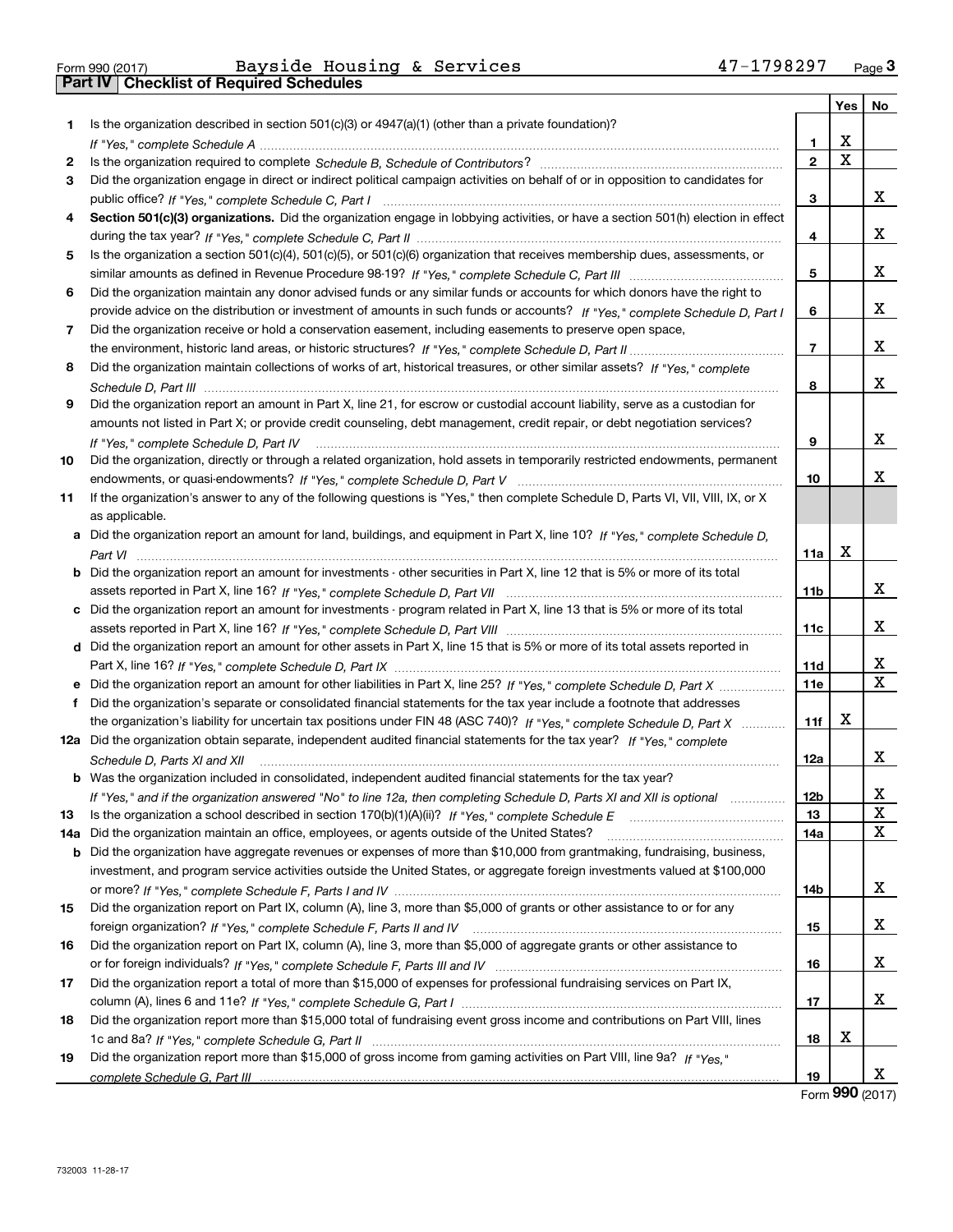|  | Form 990 (2017) |
|--|-----------------|

*(continued)*

|    |                                                                                                                                   |                 | Yes $ $ | No |
|----|-----------------------------------------------------------------------------------------------------------------------------------|-----------------|---------|----|
|    | 20a Did the organization operate one or more hospital facilities? If "Yes," complete Schedule H                                   | <b>20a</b>      |         | x  |
|    | b If "Yes" to line 20a, did the organization attach a copy of its audited financial statements to this return?                    | 20 <sub>b</sub> |         |    |
| 21 | Did the organization report more than \$5,000 of grants or other assistance to any domestic organization or                       |                 |         |    |
|    |                                                                                                                                   | 21              |         | х  |
| 22 | Did the organization report more than \$5,000 of grants or other assistance to or for domestic individuals on                     |                 |         |    |
|    |                                                                                                                                   | 22              |         | x  |
| 23 | Did the organization answer "Yes" to Part VII, Section A, line 3, 4, or 5 about compensation of the organization's current        |                 |         |    |
|    | and former officers, directors, trustees, key employees, and highest compensated employees? If "Yes," complete                    |                 |         |    |
|    |                                                                                                                                   | 23              |         | х  |
|    | 24a Did the organization have a tax-exempt bond issue with an outstanding principal amount of more than \$100,000 as of the       |                 |         |    |
|    | last day of the year, that was issued after December 31, 2002? If "Yes," answer lines 24b through 24d and complete                |                 |         |    |
|    | Schedule K. If "No", go to line 25a                                                                                               | 24a             |         | x  |
| b  | Did the organization invest any proceeds of tax-exempt bonds beyond a temporary period exception?                                 | 24b             |         |    |
| c  | Did the organization maintain an escrow account other than a refunding escrow at any time during the year to defease              |                 |         |    |
|    | any tax-exempt bonds?                                                                                                             | 24c             |         |    |
|    |                                                                                                                                   | 24d             |         |    |
|    | 25a Section 501(c)(3), 501(c)(4), and 501(c)(29) organizations. Did the organization engage in an excess benefit                  |                 |         |    |
|    |                                                                                                                                   | 25a             |         | x  |
| b  | Is the organization aware that it engaged in an excess benefit transaction with a disqualified person in a prior year, and        |                 |         |    |
|    | that the transaction has not been reported on any of the organization's prior Forms 990 or 990-EZ? If "Yes," complete             |                 |         |    |
|    | Schedule L, Part I                                                                                                                | 25b             |         | x  |
| 26 | Did the organization report any amount on Part X, line 5, 6, or 22 for receivables from or payables to any current or             |                 |         |    |
|    | former officers, directors, trustees, key employees, highest compensated employees, or disqualified persons? If "Yes "            |                 |         |    |
|    | complete Schedule L, Part II                                                                                                      | 26              | х       |    |
| 27 | Did the organization provide a grant or other assistance to an officer, director, trustee, key employee, substantial              |                 |         |    |
|    | contributor or employee thereof, a grant selection committee member, or to a 35% controlled entity or family member               |                 |         |    |
|    |                                                                                                                                   | 27              |         | x  |
| 28 | Was the organization a party to a business transaction with one of the following parties (see Schedule L, Part IV                 |                 |         |    |
|    | instructions for applicable filing thresholds, conditions, and exceptions):                                                       |                 |         |    |
|    | a A current or former officer, director, trustee, or key employee? If "Yes," complete Schedule L, Part IV                         | 28a             |         | х  |
| b  | A family member of a current or former officer, director, trustee, or key employee? If "Yes," complete Schedule L, Part IV        | 28b             |         | X  |
|    | c An entity of which a current or former officer, director, trustee, or key employee (or a family member thereof) was an officer, |                 |         |    |
|    |                                                                                                                                   | 28c             |         | х  |
| 29 |                                                                                                                                   | 29              |         | х  |
| 30 | Did the organization receive contributions of art, historical treasures, or other similar assets, or qualified conservation       |                 |         |    |
|    |                                                                                                                                   | 30              |         | х  |
| 31 | Did the organization liquidate, terminate, or dissolve and cease operations?                                                      |                 |         |    |
|    |                                                                                                                                   | 31              |         | х  |
| 32 | Did the organization sell, exchange, dispose of, or transfer more than 25% of its net assets? If "Yes," complete                  |                 |         |    |
|    |                                                                                                                                   | 32              |         | х  |
| 33 | Did the organization own 100% of an entity disregarded as separate from the organization under Regulations                        |                 |         |    |
|    |                                                                                                                                   | 33              |         | х  |
| 34 | Was the organization related to any tax-exempt or taxable entity? If "Yes," complete Schedule R, Part II, III, or IV, and         |                 |         |    |
|    |                                                                                                                                   | 34              |         | х  |
|    |                                                                                                                                   | <b>35a</b>      |         | Х  |
|    | b If "Yes" to line 35a, did the organization receive any payment from or engage in any transaction with a controlled entity       |                 |         |    |
|    |                                                                                                                                   | 35b             |         |    |
| 36 | Section 501(c)(3) organizations. Did the organization make any transfers to an exempt non-charitable related organization?        |                 |         |    |
|    |                                                                                                                                   | 36              |         | x  |
| 37 | Did the organization conduct more than 5% of its activities through an entity that is not a related organization                  |                 |         |    |
|    |                                                                                                                                   | 37              |         | х  |
| 38 | Did the organization complete Schedule O and provide explanations in Schedule O for Part VI, lines 11b and 19?                    |                 |         |    |
|    |                                                                                                                                   | 38              | х       |    |

Form (2017) **990**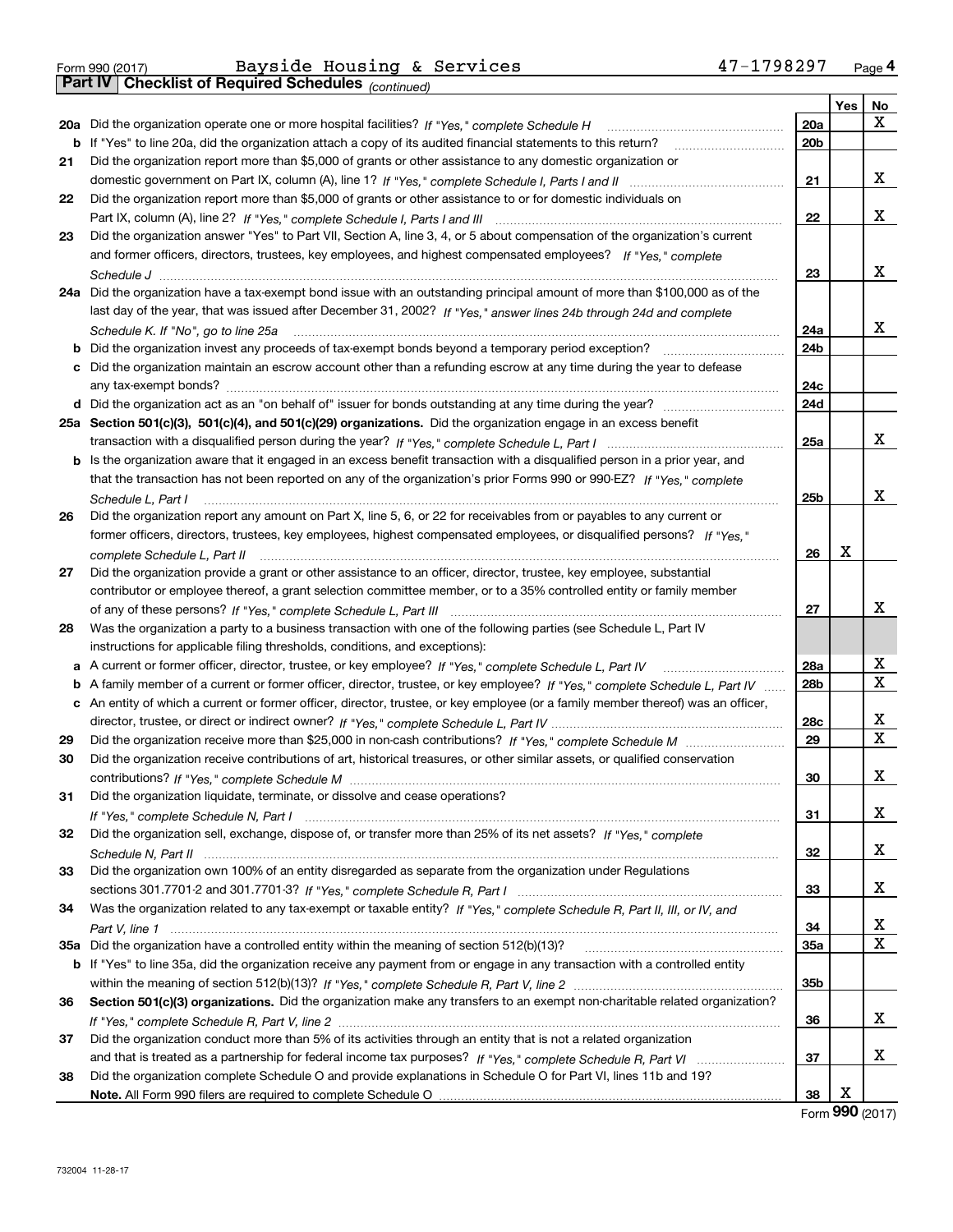|               | Bayside Housing & Services<br>Form 990 (2017)                                                                                                   |                 | 47-1798297 |                |     | <u>Pag</u> e 5 |
|---------------|-------------------------------------------------------------------------------------------------------------------------------------------------|-----------------|------------|----------------|-----|----------------|
| <b>Part V</b> | <b>Statements Regarding Other IRS Filings and Tax Compliance</b>                                                                                |                 |            |                |     |                |
|               | Check if Schedule O contains a response or note to any line in this Part V                                                                      |                 |            |                |     |                |
|               |                                                                                                                                                 |                 |            |                | Yes | No             |
|               |                                                                                                                                                 | 1a              |            |                |     |                |
| b             | Enter the number of Forms W-2G included in line 1a. Enter -0- if not applicable                                                                 | 1 <sub>b</sub>  | 0          |                |     |                |
| с             | Did the organization comply with backup withholding rules for reportable payments to vendors and reportable gaming                              |                 |            |                |     |                |
|               |                                                                                                                                                 |                 |            | 1c             | х   |                |
|               | 2a Enter the number of employees reported on Form W-3, Transmittal of Wage and Tax Statements,                                                  |                 |            |                |     |                |
|               | filed for the calendar year ending with or within the year covered by this return                                                               | 2a              | 2          |                |     |                |
|               |                                                                                                                                                 |                 |            | 2 <sub>b</sub> | X   |                |
|               |                                                                                                                                                 |                 |            |                |     |                |
| За            | Did the organization have unrelated business gross income of \$1,000 or more during the year?                                                   |                 |            | 3a             |     | х              |
| b             |                                                                                                                                                 |                 |            | 3b             |     |                |
|               | 4a At any time during the calendar year, did the organization have an interest in, or a signature or other authority over, a                    |                 |            |                |     |                |
|               |                                                                                                                                                 |                 |            | 4a             |     | х              |
|               | <b>b</b> If "Yes," enter the name of the foreign country: $\blacktriangleright$                                                                 |                 |            |                |     |                |
|               | See instructions for filing requirements for FinCEN Form 114, Report of Foreign Bank and Financial Accounts (FBAR).                             |                 |            |                |     |                |
|               | 5a Was the organization a party to a prohibited tax shelter transaction at any time during the tax year? <i>marrouumarrouum</i>                 |                 |            | 5a             |     | х              |
| b             |                                                                                                                                                 |                 |            | 5 <sub>b</sub> |     | x              |
| с             |                                                                                                                                                 |                 |            | 5c             |     |                |
|               | 6a Does the organization have annual gross receipts that are normally greater than \$100,000, and did the organization solicit                  |                 |            |                |     |                |
|               |                                                                                                                                                 |                 |            | 6a             |     | х              |
|               | <b>b</b> If "Yes," did the organization include with every solicitation an express statement that such contributions or gifts                   |                 |            |                |     |                |
|               | were not tax deductible?                                                                                                                        |                 |            | 6b             |     |                |
| 7             | Organizations that may receive deductible contributions under section 170(c).                                                                   |                 |            |                |     | x              |
| а             | Did the organization receive a payment in excess of \$75 made partly as a contribution and partly for goods and services provided to the payor? |                 |            | 7a             |     |                |
| b             | If "Yes," did the organization notify the donor of the value of the goods or services provided?                                                 |                 |            | 7b             |     |                |
|               | c Did the organization sell, exchange, or otherwise dispose of tangible personal property for which it was required                             |                 |            |                |     | x              |
|               |                                                                                                                                                 | 7d              |            | 7c             |     |                |
|               | Did the organization receive any funds, directly or indirectly, to pay premiums on a personal benefit contract?                                 |                 |            | 7е             |     | х              |
| е<br>f        | Did the organization, during the year, pay premiums, directly or indirectly, on a personal benefit contract?                                    |                 |            | 7f             |     | х              |
| g             | If the organization received a contribution of qualified intellectual property, did the organization file Form 8899 as required?                |                 |            | 7g             |     |                |
| h             | If the organization received a contribution of cars, boats, airplanes, or other vehicles, did the organization file a Form 1098-C?              |                 |            | 7h             |     |                |
| 8             | Sponsoring organizations maintaining donor advised funds. Did a donor advised fund maintained by the                                            |                 |            |                |     |                |
|               | sponsoring organization have excess business holdings at any time during the year?                                                              |                 |            | 8              |     |                |
|               | Sponsoring organizations maintaining donor advised funds.                                                                                       |                 |            |                |     |                |
| а             | Did the sponsoring organization make any taxable distributions under section 4966?                                                              |                 |            | 9а             |     |                |
| b             | Did the sponsoring organization make a distribution to a donor, donor advisor, or related person?                                               |                 |            | 9b             |     |                |
| 10            | Section 501(c)(7) organizations. Enter:                                                                                                         |                 |            |                |     |                |
| а             | Initiation fees and capital contributions included on Part VIII, line 12 <i>manuarrouus</i> manuations of the lates                             | 10a             |            |                |     |                |
| b             | Gross receipts, included on Form 990, Part VIII, line 12, for public use of club facilities                                                     | 10 <sub>b</sub> |            |                |     |                |
| 11            | Section 501(c)(12) organizations. Enter:                                                                                                        |                 |            |                |     |                |
| а             |                                                                                                                                                 | 11a             |            |                |     |                |
| b             | Gross income from other sources (Do not net amounts due or paid to other sources against                                                        |                 |            |                |     |                |
|               |                                                                                                                                                 | 11b             |            |                |     |                |
|               | 12a Section 4947(a)(1) non-exempt charitable trusts. Is the organization filing Form 990 in lieu of Form 1041?                                  |                 |            | 12a            |     |                |
| b             | If "Yes," enter the amount of tax-exempt interest received or accrued during the year <i>manuming</i>                                           | 12b             |            |                |     |                |
| 13            | Section 501(c)(29) qualified nonprofit health insurance issuers.                                                                                |                 |            |                |     |                |
| а             | Is the organization licensed to issue qualified health plans in more than one state?                                                            |                 |            | 13a            |     |                |
|               | Note. See the instructions for additional information the organization must report on Schedule O.                                               |                 |            |                |     |                |
|               | <b>b</b> Enter the amount of reserves the organization is required to maintain by the states in which the                                       |                 |            |                |     |                |
|               |                                                                                                                                                 | 13b             |            |                |     |                |
|               |                                                                                                                                                 | 13c             |            |                |     |                |
|               | 14a Did the organization receive any payments for indoor tanning services during the tax year?                                                  |                 |            | 14a            |     | х              |
|               |                                                                                                                                                 |                 |            | 14b            |     |                |

| Form 990 (2017) |  |  |
|-----------------|--|--|
|-----------------|--|--|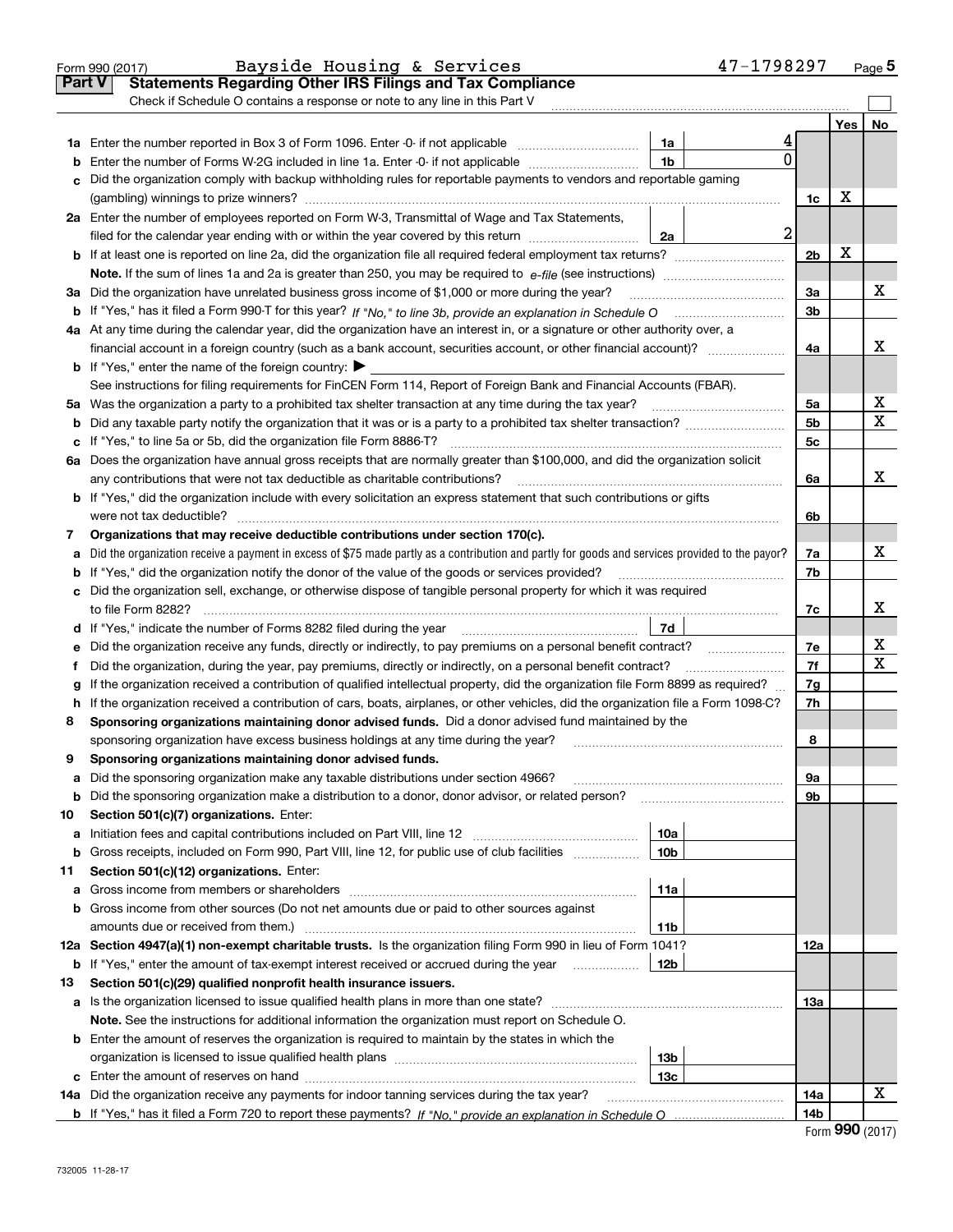|  | Form 990 (2017) |
|--|-----------------|
|  |                 |

| Form 990 (2017) | Bayside Housing & Services | 47-1798297                                                                                                                    | $P$ <sub>age</sub> $6$ |
|-----------------|----------------------------|-------------------------------------------------------------------------------------------------------------------------------|------------------------|
|                 |                            | Part VI   Governance, Management, and Disclosure For each "Yes" response to lines 2 through 7b below, and for a "No" response |                        |
|                 |                            | to line 8a, 8b, or 10b below, describe the circumstances, processes, or changes in Schedule O. See instructions.              |                        |

|     |                                                                                                                                              |              |     | $\overline{\mathbf{x}}$ |
|-----|----------------------------------------------------------------------------------------------------------------------------------------------|--------------|-----|-------------------------|
|     | Section A. Governing Body and Management                                                                                                     |              |     |                         |
|     |                                                                                                                                              |              | Yes | No                      |
|     | 8<br><b>1a</b> Enter the number of voting members of the governing body at the end of the tax year<br>1a                                     |              |     |                         |
|     | If there are material differences in voting rights among members of the governing body, or if the governing                                  |              |     |                         |
|     | body delegated broad authority to an executive committee or similar committee, explain in Schedule O.                                        |              |     |                         |
| b   | 8<br>Enter the number of voting members included in line 1a, above, who are independent<br>1b                                                |              |     |                         |
| 2   | Did any officer, director, trustee, or key employee have a family relationship or a business relationship with any other                     |              |     |                         |
|     | officer, director, trustee, or key employee?                                                                                                 | $\mathbf{2}$ | X   |                         |
| 3   | Did the organization delegate control over management duties customarily performed by or under the direct supervision                        |              |     |                         |
|     | of officers, directors, or trustees, or key employees to a management company or other person?                                               | 3            |     | х                       |
| 4   | Did the organization make any significant changes to its governing documents since the prior Form 990 was filed?                             | 4            |     | х                       |
| 5   |                                                                                                                                              | 5            |     | X                       |
| 6   | Did the organization have members or stockholders?                                                                                           | 6            |     | X                       |
| 7a  | Did the organization have members, stockholders, or other persons who had the power to elect or appoint one or                               |              |     |                         |
|     | more members of the governing body?                                                                                                          | 7a           |     | x                       |
|     | <b>b</b> Are any governance decisions of the organization reserved to (or subject to approval by) members, stockholders, or                  |              |     |                         |
|     | persons other than the governing body?                                                                                                       | 7b           |     | x                       |
| 8   | Did the organization contemporaneously document the meetings held or written actions undertaken during the year by the following:            |              |     |                         |
| a   | The governing body?                                                                                                                          | 8а           | X   |                         |
| b   | Each committee with authority to act on behalf of the governing body?                                                                        | 8b           | X   |                         |
| 9   | Is there any officer, director, trustee, or key employee listed in Part VII, Section A, who cannot be reached at the                         |              |     |                         |
|     |                                                                                                                                              | 9            |     | x                       |
|     | Section B. Policies <sub>(This Section B requests information about policies not required by the Internal Revenue Code.)</sub>               |              |     |                         |
|     |                                                                                                                                              |              | Yes | No                      |
|     |                                                                                                                                              | 10a          |     | x                       |
|     | <b>b</b> If "Yes," did the organization have written policies and procedures governing the activities of such chapters, affiliates,          |              |     |                         |
|     | and branches to ensure their operations are consistent with the organization's exempt purposes?                                              | 10b          |     |                         |
|     | 11a Has the organization provided a complete copy of this Form 990 to all members of its governing body before filing the form?              | 11a          |     | x                       |
|     | <b>b</b> Describe in Schedule O the process, if any, used by the organization to review this Form 990.                                       |              |     |                         |
| 12a | Did the organization have a written conflict of interest policy? If "No," go to line 13                                                      | 12a          |     | x                       |
|     | <b>b</b> Were officers, directors, or trustees, and key employees required to disclose annually interests that could give rise to conflicts? | 12b          |     |                         |
|     | c Did the organization regularly and consistently monitor and enforce compliance with the policy? If "Yes," describe                         |              |     |                         |
|     | in Schedule O how this was done <i>manually contained account of the contained to how this was done</i>                                      | 12c          |     |                         |
| 13  | Did the organization have a written whistleblower policy?                                                                                    | 13           | X   |                         |
| 14  | Did the organization have a written document retention and destruction policy?                                                               | 14           |     | X                       |
| 15  | Did the process for determining compensation of the following persons include a review and approval by independent                           |              |     |                         |
|     | persons, comparability data, and contemporaneous substantiation of the deliberation and decision?                                            |              |     |                         |
|     |                                                                                                                                              | 15a          |     | х                       |
|     | <b>b</b> Other officers or key employees of the organization                                                                                 | 15b          |     | $\mathbf X$             |
|     | If "Yes" to line 15a or 15b, describe the process in Schedule O (see instructions).                                                          |              |     |                         |
|     | 16a Did the organization invest in, contribute assets to, or participate in a joint venture or similar arrangement with a                    |              |     |                         |
|     | taxable entity during the year?                                                                                                              | 16a          |     | х                       |
|     | <b>b</b> If "Yes," did the organization follow a written policy or procedure requiring the organization to evaluate its participation        |              |     |                         |
|     | in joint venture arrangements under applicable federal tax law, and take steps to safequard the organization's                               |              |     |                         |
|     | exempt status with respect to such arrangements?                                                                                             | 16b          |     |                         |
|     | Section C. Disclosure                                                                                                                        |              |     |                         |
| 17  | None<br>List the states with which a copy of this Form 990 is required to be filed $\blacktriangleright$                                     |              |     |                         |
| 18  | Section 6104 requires an organization to make its Forms 1023 (or 1024 if applicable), 990, and 990-T (Section 501(c)(3)s only) available     |              |     |                         |
|     | for public inspection. Indicate how you made these available. Check all that apply.                                                          |              |     |                         |
|     | $X$ Upon request<br>Own website<br>Another's website<br>Other (explain in Schedule O)                                                        |              |     |                         |
| 19  | Describe in Schedule O whether (and if so, how) the organization made its governing documents, conflict of interest policy, and financial    |              |     |                         |
|     | statements available to the public during the tax year.                                                                                      |              |     |                         |
| 20  | State the name, address, and telephone number of the person who possesses the organization's books and records:                              |              |     |                         |
|     | Candace Monroe - 360-385-4637                                                                                                                |              |     |                         |
|     | 98339<br>PO Box 927, Port Hadlock, WA                                                                                                        |              |     |                         |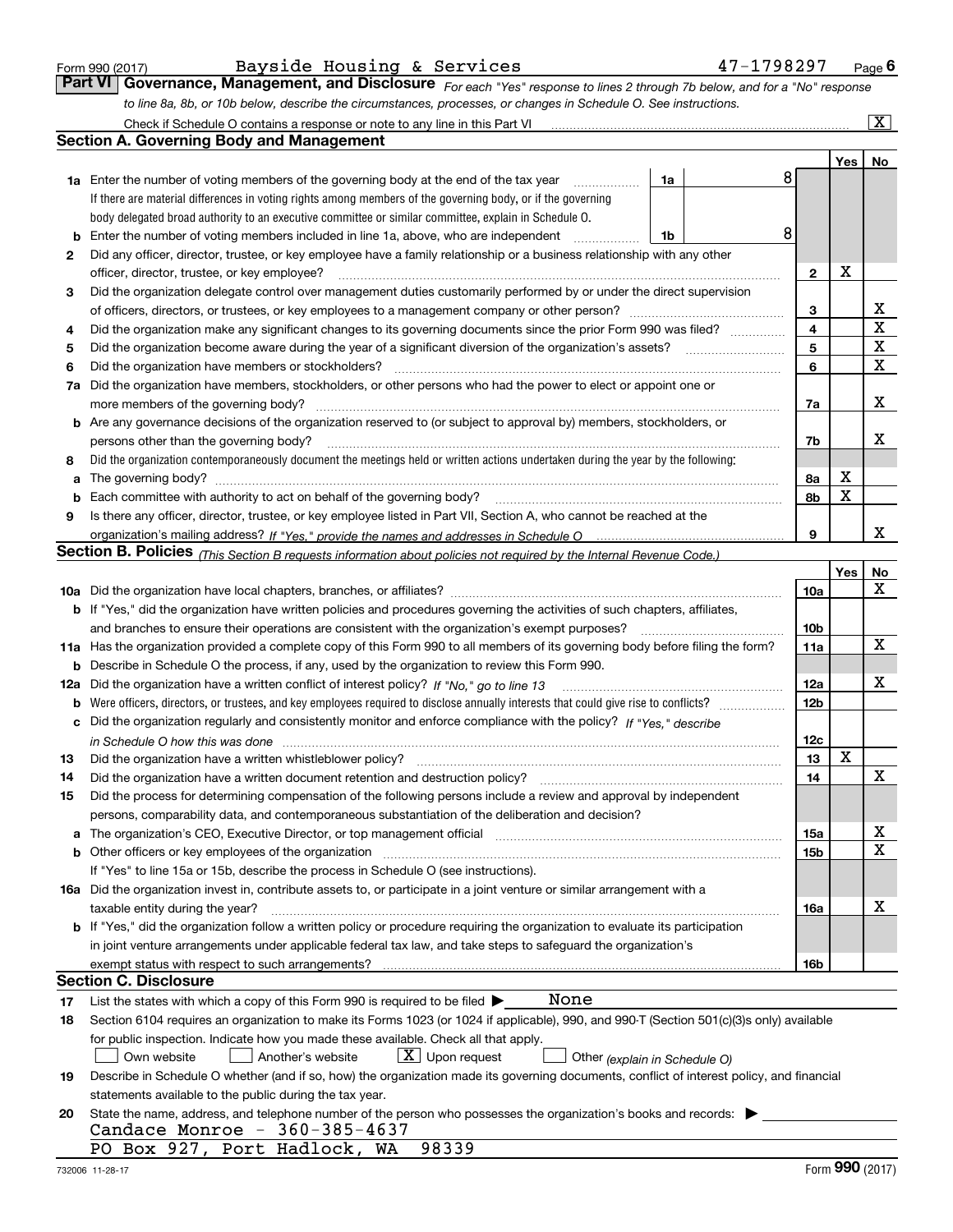$\mathcal{L}^{\text{max}}$ 

# **7Part VII Compensation of Officers, Directors, Trustees, Key Employees, Highest Compensated Employees, and Independent Contractors**

Check if Schedule O contains a response or note to any line in this Part VII

**Section A. Officers, Directors, Trustees, Key Employees, and Highest Compensated Employees**

**1a**  Complete this table for all persons required to be listed. Report compensation for the calendar year ending with or within the organization's tax year.

**•** List all of the organization's current officers, directors, trustees (whether individuals or organizations), regardless of amount of compensation. Enter  $-0$ - in columns  $(D)$ ,  $(E)$ , and  $(F)$  if no compensation was paid.

● List all of the organization's **current** key employees, if any. See instructions for definition of "key employee."

**•** List the organization's five current highest compensated employees (other than an officer, director, trustee, or key employee) who received reportable compensation (Box 5 of Form W-2 and/or Box 7 of Form 1099-MISC) of more than \$100,000 from the organization and any related organizations.

 $\bullet$  List all of the organization's **former** officers, key employees, and highest compensated employees who received more than \$100,000 of reportable compensation from the organization and any related organizations.

**•** List all of the organization's former directors or trustees that received, in the capacity as a former director or trustee of the organization, more than \$10,000 of reportable compensation from the organization and any related organizations.

List persons in the following order: individual trustees or directors; institutional trustees; officers; key employees; highest compensated employees; and former such persons.

 $\boxed{\textbf{X}}$  Check this box if neither the organization nor any related organization compensated any current officer, director, or trustee.

| (A)                  | (B)               | (C)                            |                                                                                                 |             |  |                                                 |        | (D)             | (E)             | (F)           |  |  |  |
|----------------------|-------------------|--------------------------------|-------------------------------------------------------------------------------------------------|-------------|--|-------------------------------------------------|--------|-----------------|-----------------|---------------|--|--|--|
| Name and Title       | Average           | Position                       |                                                                                                 |             |  |                                                 |        | Reportable      | Reportable      | Estimated     |  |  |  |
|                      | hours per         |                                | (do not check more than one<br>box, unless person is both an<br>officer and a director/trustee) |             |  |                                                 |        | compensation    | compensation    | amount of     |  |  |  |
|                      | week              |                                |                                                                                                 |             |  |                                                 |        | from            | from related    | other         |  |  |  |
|                      | (list any         |                                |                                                                                                 |             |  |                                                 |        | the             | organizations   | compensation  |  |  |  |
|                      | hours for         |                                |                                                                                                 |             |  |                                                 |        | organization    | (W-2/1099-MISC) | from the      |  |  |  |
|                      | related           |                                |                                                                                                 |             |  |                                                 |        | (W-2/1099-MISC) |                 | organization  |  |  |  |
|                      | organizations     |                                |                                                                                                 |             |  |                                                 |        |                 |                 | and related   |  |  |  |
|                      | below             | Individual trustee or director | Institutional trustee                                                                           | Officer     |  | Key employee<br>Highest compensated<br>employee | Former |                 |                 | organizations |  |  |  |
|                      | line)             |                                |                                                                                                 |             |  |                                                 |        |                 |                 |               |  |  |  |
| (1) Ken Dane         | $\overline{5.00}$ |                                |                                                                                                 |             |  |                                                 |        |                 |                 |               |  |  |  |
| President            |                   | $\mathbf X$                    |                                                                                                 | $\rm X$     |  |                                                 |        | 0.              | 0.              | $\mathbf 0$ . |  |  |  |
| $(2)$ Chris Eagan    | 5.00              |                                |                                                                                                 |             |  |                                                 |        |                 |                 |               |  |  |  |
| Past President       |                   | $\mathbf X$                    |                                                                                                 | $\mathbf X$ |  |                                                 |        | 0.              | 0.              | $\mathbf 0$ . |  |  |  |
| (3) Rich Conrad      | 5.00              |                                |                                                                                                 |             |  |                                                 |        |                 |                 |               |  |  |  |
| Vice President       |                   | $\mathbf X$                    |                                                                                                 | $\rm X$     |  |                                                 |        | 0.              | $\mathbf 0$ .   | $\mathbf 0$ . |  |  |  |
| (4) Vincent Verneuil | 5.00              |                                |                                                                                                 |             |  |                                                 |        |                 |                 |               |  |  |  |
| Secretary/Treasurer  |                   | $\mathbf X$                    |                                                                                                 | $\rm X$     |  |                                                 |        | 0.              | $\mathbf 0$ .   | $\mathbf 0$ . |  |  |  |
| (5) Susan Keister    | 1.00              |                                |                                                                                                 |             |  |                                                 |        |                 |                 |               |  |  |  |
| Trustee              |                   | $\mathbf X$                    |                                                                                                 |             |  |                                                 |        | $\mathbf 0$ .   | 0.              | 0.            |  |  |  |
| (6) Rita Kerr        | 1.00              |                                |                                                                                                 |             |  |                                                 |        |                 |                 |               |  |  |  |
| Trustee              |                   | $\mathbf x$                    |                                                                                                 |             |  |                                                 |        | $0$ .           | 0.              | 0.            |  |  |  |
| (7) Vicki Lucas      | 1.00              |                                |                                                                                                 |             |  |                                                 |        |                 |                 |               |  |  |  |
| Trustee              |                   | $\mathbf X$                    |                                                                                                 |             |  |                                                 |        | $0$ .           | 0.              | 0.            |  |  |  |
| (8) Terry Umbreit    | 1.00              |                                |                                                                                                 |             |  |                                                 |        |                 |                 |               |  |  |  |
| Trustee              |                   | $\mathbf x$                    |                                                                                                 |             |  |                                                 |        | $\mathbf 0$ .   | 0.              | 0.            |  |  |  |
|                      |                   |                                |                                                                                                 |             |  |                                                 |        |                 |                 |               |  |  |  |
|                      |                   |                                |                                                                                                 |             |  |                                                 |        |                 |                 |               |  |  |  |
|                      |                   |                                |                                                                                                 |             |  |                                                 |        |                 |                 |               |  |  |  |
|                      |                   |                                |                                                                                                 |             |  |                                                 |        |                 |                 |               |  |  |  |
|                      |                   |                                |                                                                                                 |             |  |                                                 |        |                 |                 |               |  |  |  |
|                      |                   |                                |                                                                                                 |             |  |                                                 |        |                 |                 |               |  |  |  |
|                      |                   |                                |                                                                                                 |             |  |                                                 |        |                 |                 |               |  |  |  |
|                      |                   |                                |                                                                                                 |             |  |                                                 |        |                 |                 |               |  |  |  |
|                      |                   |                                |                                                                                                 |             |  |                                                 |        |                 |                 |               |  |  |  |
|                      |                   |                                |                                                                                                 |             |  |                                                 |        |                 |                 |               |  |  |  |
|                      |                   |                                |                                                                                                 |             |  |                                                 |        |                 |                 |               |  |  |  |
|                      |                   |                                |                                                                                                 |             |  |                                                 |        |                 |                 |               |  |  |  |
|                      |                   |                                |                                                                                                 |             |  |                                                 |        |                 |                 |               |  |  |  |
|                      |                   |                                |                                                                                                 |             |  |                                                 |        |                 |                 |               |  |  |  |
|                      |                   |                                |                                                                                                 |             |  |                                                 |        |                 |                 |               |  |  |  |
|                      |                   |                                |                                                                                                 |             |  |                                                 |        |                 |                 |               |  |  |  |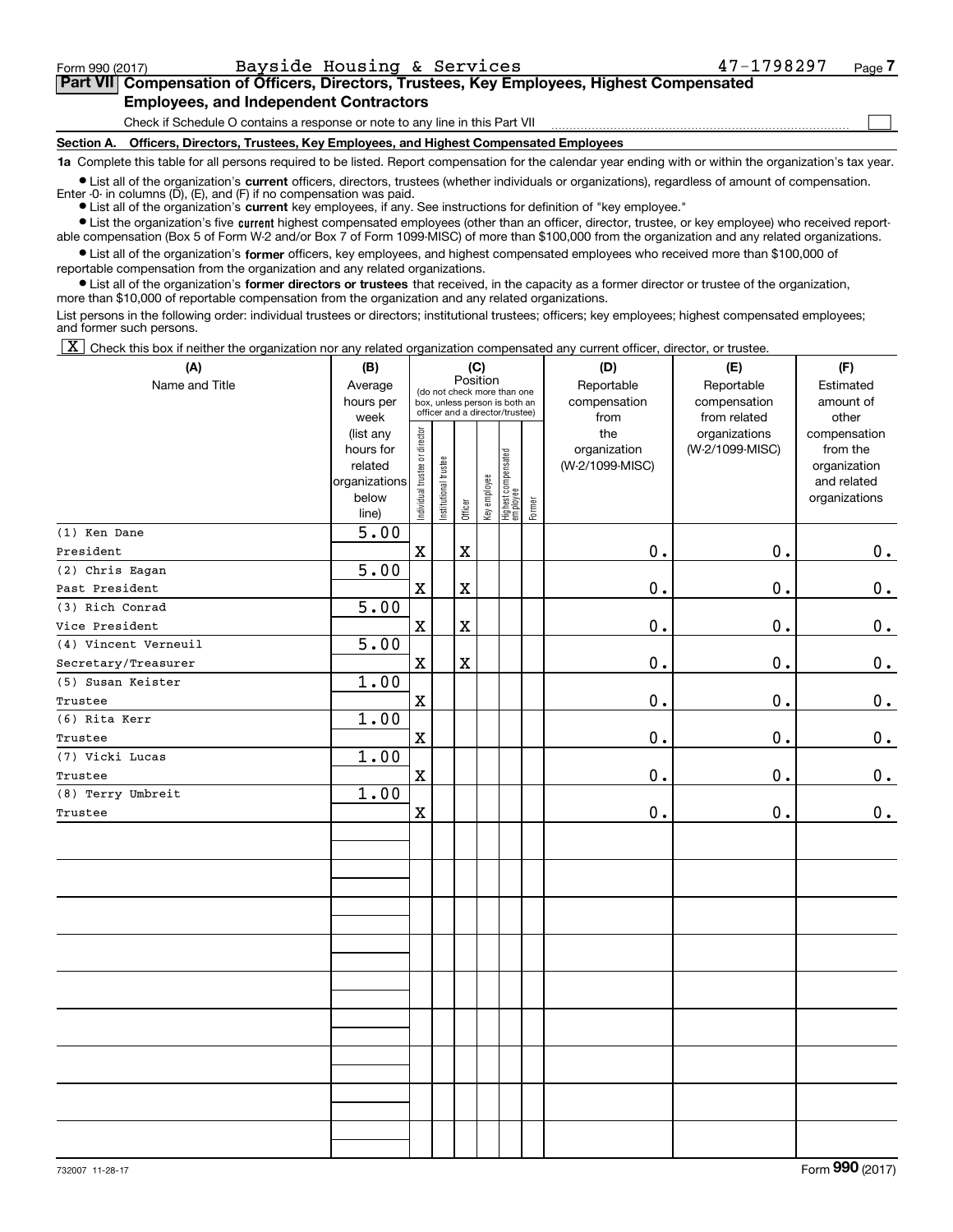|   | Bayside Housing & Services<br>Form 990 (2017)                                                                                                                                                                                                                               |                                                                              |                                                                                 |                       |         |              |                                                                    |                                   |                                                | 47-1798297                                       |                               |                     |                                                                                   | Page 8           |
|---|-----------------------------------------------------------------------------------------------------------------------------------------------------------------------------------------------------------------------------------------------------------------------------|------------------------------------------------------------------------------|---------------------------------------------------------------------------------|-----------------------|---------|--------------|--------------------------------------------------------------------|-----------------------------------|------------------------------------------------|--------------------------------------------------|-------------------------------|---------------------|-----------------------------------------------------------------------------------|------------------|
|   | <b>Part VII</b><br>Section A. Officers, Directors, Trustees, Key Employees, and Highest Compensated Employees (continued)<br>(A)<br>Name and title                                                                                                                          | (B)<br>Average<br>hours per                                                  | (C)<br>Position<br>(do not check more than one<br>box, unless person is both an |                       |         |              | (D)<br>Reportable<br>compensation                                  | (E)<br>Reportable<br>compensation |                                                |                                                  | (F)<br>Estimated<br>amount of |                     |                                                                                   |                  |
|   |                                                                                                                                                                                                                                                                             | week<br>(list any<br>hours for<br>related<br>organizations<br>below<br>line) | Individual trustee or director                                                  | Institutional trustee | Officer | key employee | officer and a director/trustee)<br>Highest compensated<br>employee | Former                            | from<br>the<br>organization<br>(W-2/1099-MISC) | from related<br>organizations<br>(W-2/1099-MISC) |                               |                     | other<br>compensation<br>from the<br>organization<br>and related<br>organizations |                  |
|   |                                                                                                                                                                                                                                                                             |                                                                              |                                                                                 |                       |         |              |                                                                    |                                   |                                                |                                                  |                               |                     |                                                                                   |                  |
|   |                                                                                                                                                                                                                                                                             |                                                                              |                                                                                 |                       |         |              |                                                                    |                                   |                                                |                                                  |                               |                     |                                                                                   |                  |
|   |                                                                                                                                                                                                                                                                             |                                                                              |                                                                                 |                       |         |              |                                                                    |                                   |                                                |                                                  |                               |                     |                                                                                   |                  |
|   |                                                                                                                                                                                                                                                                             |                                                                              |                                                                                 |                       |         |              |                                                                    |                                   |                                                |                                                  |                               |                     |                                                                                   |                  |
|   |                                                                                                                                                                                                                                                                             |                                                                              |                                                                                 |                       |         |              |                                                                    |                                   |                                                |                                                  |                               |                     |                                                                                   |                  |
|   |                                                                                                                                                                                                                                                                             |                                                                              |                                                                                 |                       |         |              |                                                                    |                                   |                                                |                                                  |                               |                     |                                                                                   |                  |
|   |                                                                                                                                                                                                                                                                             |                                                                              |                                                                                 |                       |         |              |                                                                    |                                   |                                                |                                                  |                               |                     |                                                                                   |                  |
|   |                                                                                                                                                                                                                                                                             |                                                                              |                                                                                 |                       |         |              |                                                                    |                                   |                                                |                                                  |                               |                     |                                                                                   |                  |
|   |                                                                                                                                                                                                                                                                             |                                                                              |                                                                                 |                       |         |              |                                                                    |                                   |                                                |                                                  |                               |                     |                                                                                   |                  |
|   |                                                                                                                                                                                                                                                                             |                                                                              |                                                                                 |                       |         |              |                                                                    |                                   |                                                |                                                  |                               |                     |                                                                                   |                  |
|   |                                                                                                                                                                                                                                                                             |                                                                              |                                                                                 |                       |         |              |                                                                    |                                   | 0.<br>0.                                       |                                                  | 0.<br>$\overline{0}$ .        |                     |                                                                                   | 0.<br>0.         |
| 2 | Total number of individuals (including but not limited to those listed above) who received more than \$100,000 of reportable                                                                                                                                                |                                                                              |                                                                                 |                       |         |              |                                                                    |                                   | $\overline{0}$ .                               |                                                  | $\overline{0}$ .              |                     |                                                                                   | $\overline{0}$ . |
|   | compensation from the organization $\blacktriangleright$                                                                                                                                                                                                                    |                                                                              |                                                                                 |                       |         |              |                                                                    |                                   |                                                |                                                  |                               |                     | Yes                                                                               | 0<br>No          |
| з | Did the organization list any former officer, director, or trustee, key employee, or highest compensated employee on                                                                                                                                                        |                                                                              |                                                                                 |                       |         |              |                                                                    |                                   |                                                |                                                  |                               |                     |                                                                                   |                  |
| 4 | line 1a? If "Yes," complete Schedule J for such individual manufactured contained and the 1a? If "Yes," complete Schedule J for such individual<br>For any individual listed on line 1a, is the sum of reportable compensation and other compensation from the organization |                                                                              |                                                                                 |                       |         |              |                                                                    |                                   |                                                |                                                  |                               | 3                   |                                                                                   | х                |
| 5 | Did any person listed on line 1a receive or accrue compensation from any unrelated organization or individual for services                                                                                                                                                  |                                                                              |                                                                                 |                       |         |              |                                                                    |                                   |                                                |                                                  |                               | 4                   |                                                                                   | х                |
|   | <b>Section B. Independent Contractors</b>                                                                                                                                                                                                                                   |                                                                              |                                                                                 |                       |         |              |                                                                    |                                   |                                                |                                                  |                               | 5                   |                                                                                   | X                |
| 1 | Complete this table for your five highest compensated independent contractors that received more than \$100,000 of compensation from                                                                                                                                        |                                                                              |                                                                                 |                       |         |              |                                                                    |                                   |                                                |                                                  |                               |                     |                                                                                   |                  |
|   | the organization. Report compensation for the calendar year ending with or within the organization's tax year.<br>(A)<br>Name and business address                                                                                                                          |                                                                              |                                                                                 |                       |         |              |                                                                    |                                   | (B)<br>Description of services                 |                                                  |                               | (C)<br>Compensation |                                                                                   |                  |
|   |                                                                                                                                                                                                                                                                             |                                                                              |                                                                                 | <b>NONE</b>           |         |              |                                                                    |                                   |                                                |                                                  |                               |                     |                                                                                   |                  |
|   |                                                                                                                                                                                                                                                                             |                                                                              |                                                                                 |                       |         |              |                                                                    |                                   |                                                |                                                  |                               |                     |                                                                                   |                  |
|   |                                                                                                                                                                                                                                                                             |                                                                              |                                                                                 |                       |         |              |                                                                    |                                   |                                                |                                                  |                               |                     |                                                                                   |                  |
|   |                                                                                                                                                                                                                                                                             |                                                                              |                                                                                 |                       |         |              |                                                                    |                                   |                                                |                                                  |                               |                     |                                                                                   |                  |
|   |                                                                                                                                                                                                                                                                             |                                                                              |                                                                                 |                       |         |              |                                                                    |                                   |                                                |                                                  |                               |                     |                                                                                   |                  |
|   |                                                                                                                                                                                                                                                                             |                                                                              |                                                                                 |                       |         |              |                                                                    |                                   |                                                |                                                  |                               |                     |                                                                                   |                  |
| 2 | Total number of independent contractors (including but not limited to those listed above) who received more than<br>\$100,000 of compensation from the organization                                                                                                         |                                                                              |                                                                                 |                       |         | 0            |                                                                    |                                   |                                                |                                                  |                               |                     |                                                                                   |                  |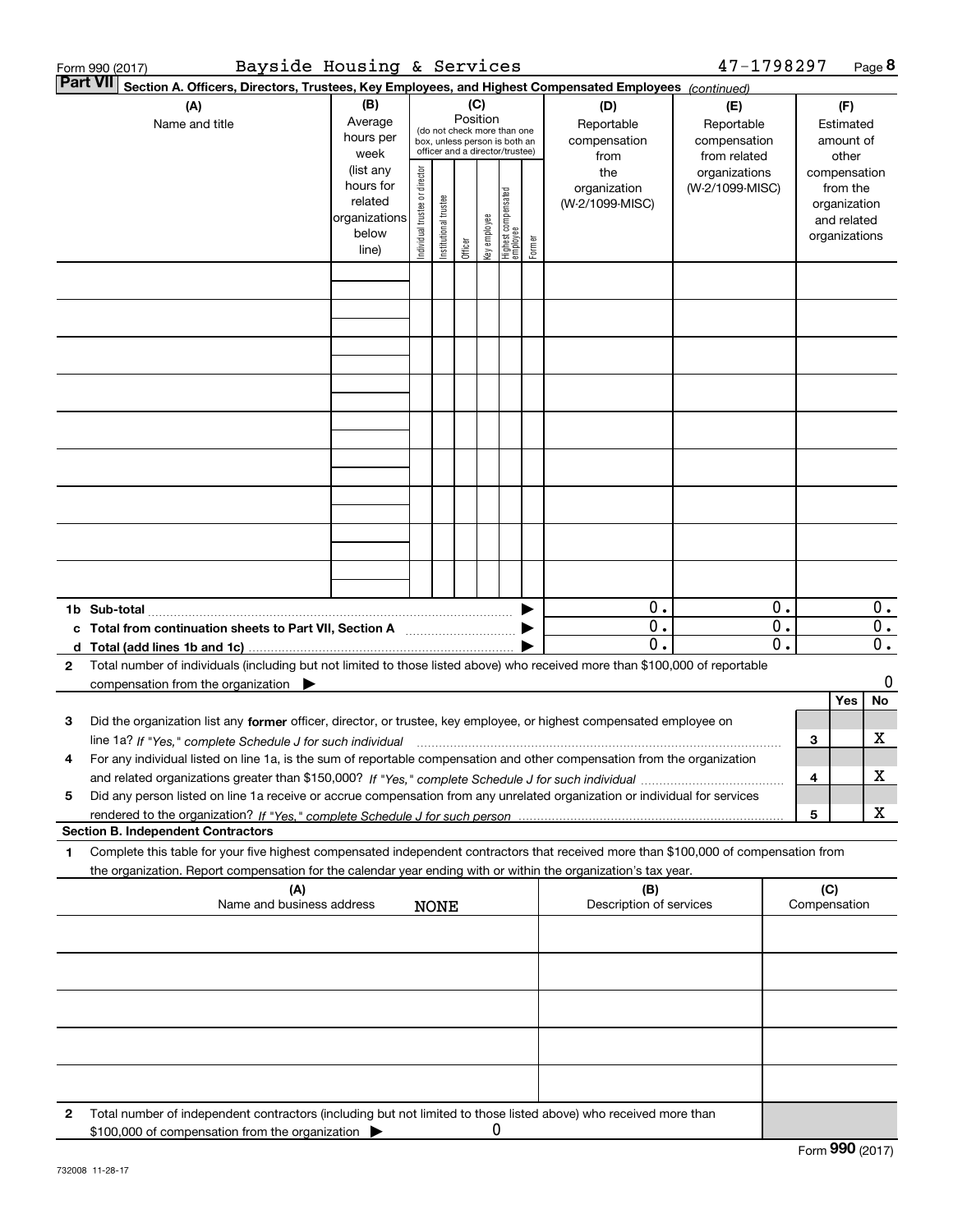|                                                           | Form 990 (2017)  |                                                                                                                                                                                                                                                                                           |                                              | Bayside Housing & Services      |                      |                                                 | 47-1798297                                           | Page 9                                                             |
|-----------------------------------------------------------|------------------|-------------------------------------------------------------------------------------------------------------------------------------------------------------------------------------------------------------------------------------------------------------------------------------------|----------------------------------------------|---------------------------------|----------------------|-------------------------------------------------|------------------------------------------------------|--------------------------------------------------------------------|
|                                                           | <b>Part VIII</b> | <b>Statement of Revenue</b>                                                                                                                                                                                                                                                               |                                              |                                 |                      |                                                 |                                                      |                                                                    |
|                                                           |                  | Check if Schedule O contains a response or note to any line in this Part VIII                                                                                                                                                                                                             |                                              |                                 | (A)<br>Total revenue | (B)<br>Related or<br>exempt function<br>revenue | $\overline{(C)}$<br>Unrelated<br>business<br>revenue | (D)<br>Revenue excluded<br>from tax under<br>sections<br>512 - 514 |
| Contributions, Gifts, Grants<br>and Other Similar Amounts | g                | 1 a Federated campaigns<br><b>b</b> Membership dues<br>c Fundraising events<br>d Related organizations<br>e Government grants (contributions)<br>f All other contributions, gifts, grants, and<br>similar amounts not included above<br>Noncash contributions included in lines 1a-1f: \$ | 1a<br>1 <sub>b</sub><br>1c<br>1d<br>1e<br>1f | 51, 722.<br>2,787.<br>203, 153. | 257,662.             |                                                 |                                                      |                                                                    |
|                                                           |                  |                                                                                                                                                                                                                                                                                           |                                              | <b>Business Code</b>            |                      |                                                 |                                                      |                                                                    |
| Program Service<br>Revenue                                | b<br>c<br>d      | 2 a Program Revenue<br><u> 1989 - Johann Barn, fransk politik amerikansk politik (</u><br><u> 2000 - Jan James James Barnett, amerikansk politik (</u><br><u> 1989 - Johann Barn, mars and de Brasilian (b. 1989)</u>                                                                     |                                              | 900099                          | 47,262.              | 47,262.                                         |                                                      |                                                                    |
|                                                           | е                | <u> 1980 - Jan Stein Harry Harry Harry Harry Harry Harry Harry Harry Harry Harry Harry Harry Harry Harry Harry</u>                                                                                                                                                                        |                                              |                                 |                      |                                                 |                                                      |                                                                    |
|                                                           |                  | f All other program service revenue                                                                                                                                                                                                                                                       |                                              |                                 |                      |                                                 |                                                      |                                                                    |
|                                                           | a                |                                                                                                                                                                                                                                                                                           |                                              |                                 | 47,262.              |                                                 |                                                      |                                                                    |
|                                                           | З<br>4           | Investment income (including dividends, interest, and<br>Income from investment of tax-exempt bond proceeds                                                                                                                                                                               |                                              |                                 | 6.                   |                                                 |                                                      | б.                                                                 |
|                                                           | 5                |                                                                                                                                                                                                                                                                                           |                                              |                                 |                      |                                                 |                                                      |                                                                    |
|                                                           |                  |                                                                                                                                                                                                                                                                                           | (i) Real                                     | (ii) Personal                   |                      |                                                 |                                                      |                                                                    |
|                                                           | b<br>c           | <b>6 a</b> Gross rents<br>Less: rental expenses<br>Rental income or (loss)                                                                                                                                                                                                                | and the control of the control of            |                                 |                      |                                                 |                                                      |                                                                    |
|                                                           |                  |                                                                                                                                                                                                                                                                                           |                                              |                                 |                      |                                                 |                                                      |                                                                    |
|                                                           |                  | 7 a Gross amount from sales of                                                                                                                                                                                                                                                            | (i) Securities                               | (ii) Other                      |                      |                                                 |                                                      |                                                                    |
|                                                           |                  | assets other than inventory<br><b>b</b> Less: cost or other basis<br>and sales expenses                                                                                                                                                                                                   |                                              |                                 |                      |                                                 |                                                      |                                                                    |
|                                                           |                  |                                                                                                                                                                                                                                                                                           |                                              |                                 |                      |                                                 |                                                      |                                                                    |
|                                                           |                  |                                                                                                                                                                                                                                                                                           |                                              |                                 |                      |                                                 |                                                      |                                                                    |
| <b>Other Revenue</b>                                      |                  | 8 a Gross income from fundraising events (not<br>including \$ $51,722$ of<br>contributions reported on line 1c). See                                                                                                                                                                      |                                              | $a$   17,992.                   |                      |                                                 |                                                      |                                                                    |
|                                                           |                  |                                                                                                                                                                                                                                                                                           |                                              | $b \mid 17,992.$                |                      |                                                 |                                                      |                                                                    |
|                                                           |                  | c Net income or (loss) from fundraising events<br>9 a Gross income from gaming activities. See                                                                                                                                                                                            |                                              | .                               | 0.                   |                                                 |                                                      |                                                                    |
|                                                           |                  |                                                                                                                                                                                                                                                                                           | $\mathbf b$                                  |                                 |                      |                                                 |                                                      |                                                                    |
|                                                           |                  | 10 a Gross sales of inventory, less returns                                                                                                                                                                                                                                               |                                              |                                 |                      |                                                 |                                                      |                                                                    |
|                                                           |                  |                                                                                                                                                                                                                                                                                           | $\mathbf b$                                  |                                 |                      |                                                 |                                                      |                                                                    |
|                                                           |                  | c Net income or (loss) from sales of inventory                                                                                                                                                                                                                                            |                                              |                                 |                      |                                                 |                                                      |                                                                    |
|                                                           | 11a              | Miscellaneous Revenue                                                                                                                                                                                                                                                                     |                                              | <b>Business Code</b>            |                      |                                                 |                                                      |                                                                    |
|                                                           | b                | <u> 1989 - Johann Barn, mars eta bainar eta baina eta baina eta baina eta baina eta baina eta baina eta baina e</u> ta<br><u> 1989 - Johann Barbara, martxa eta idazlea (h. 1989).</u>                                                                                                    |                                              |                                 |                      |                                                 |                                                      |                                                                    |
|                                                           | с                | the control of the control of the control of the control of the control of                                                                                                                                                                                                                |                                              |                                 |                      |                                                 |                                                      |                                                                    |
|                                                           |                  |                                                                                                                                                                                                                                                                                           |                                              |                                 |                      |                                                 |                                                      |                                                                    |
|                                                           |                  |                                                                                                                                                                                                                                                                                           |                                              |                                 |                      |                                                 |                                                      |                                                                    |
|                                                           | 12               |                                                                                                                                                                                                                                                                                           |                                              |                                 | 304,930.             | 47,262.                                         | $0$ .                                                | 6.                                                                 |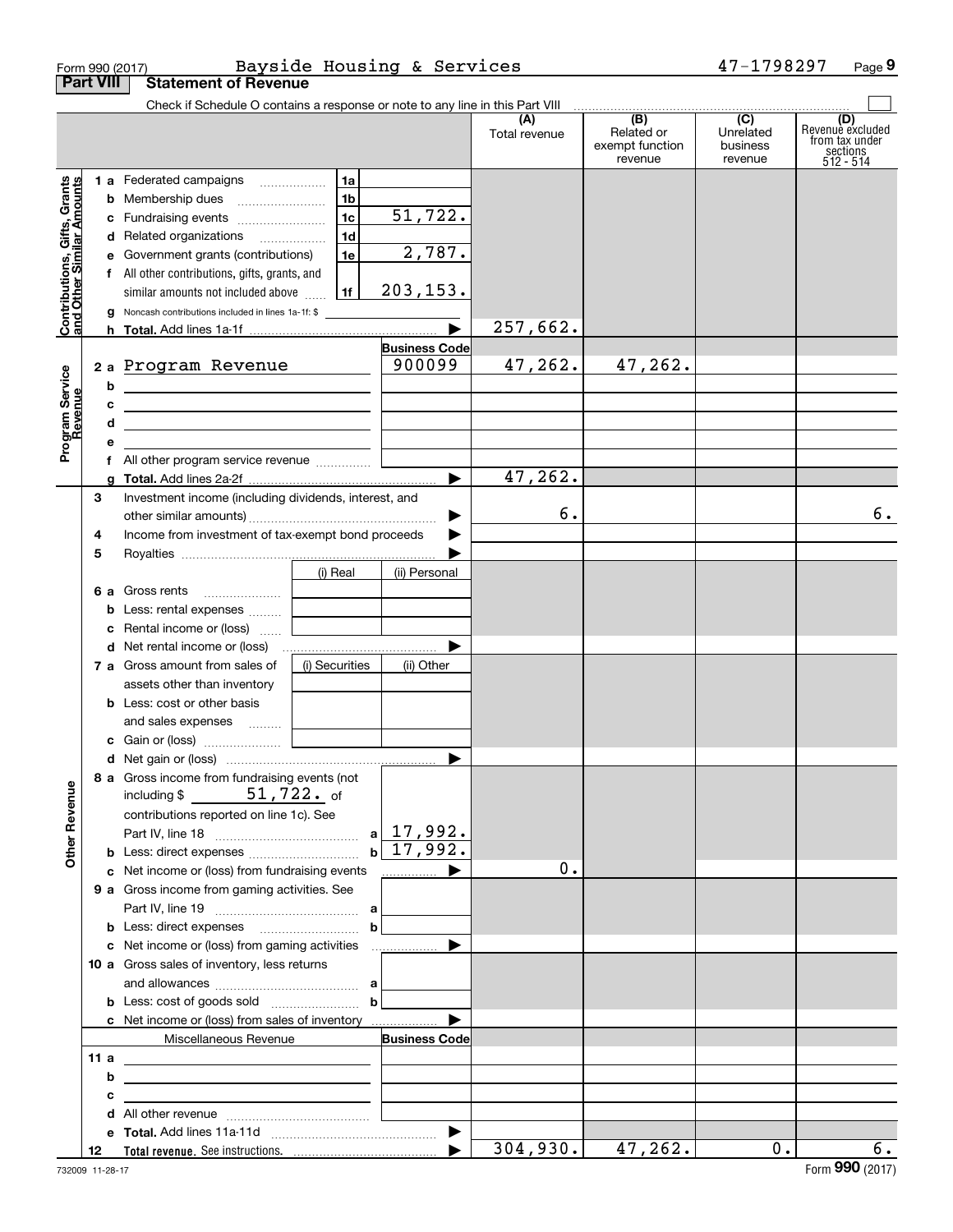Form 990 (2017) Page **Part IX Statement of Functional Expenses** Bayside Housing & Services 47-1798297

|              | Section 501(c)(3) and 501(c)(4) organizations must complete all columns. All other organizations must complete column (A).<br>Check if Schedule O contains a response or note to any line in this Part IX   |                       |                                    |                                           | $\overline{\mathbf{x}}$        |
|--------------|-------------------------------------------------------------------------------------------------------------------------------------------------------------------------------------------------------------|-----------------------|------------------------------------|-------------------------------------------|--------------------------------|
|              | Do not include amounts reported on lines 6b,<br>7b, 8b, 9b, and 10b of Part VIII.                                                                                                                           | (A)<br>Total expenses | (B)<br>Program service<br>expenses | (C)<br>Management and<br>general expenses | (D)<br>Fundraising<br>expenses |
| 1.           | Grants and other assistance to domestic organizations                                                                                                                                                       |                       |                                    |                                           |                                |
|              | and domestic governments. See Part IV, line 21                                                                                                                                                              |                       |                                    |                                           |                                |
| $\mathbf{2}$ | Grants and other assistance to domestic                                                                                                                                                                     |                       |                                    |                                           |                                |
|              | individuals. See Part IV, line 22                                                                                                                                                                           |                       |                                    |                                           |                                |
| 3            | Grants and other assistance to foreign                                                                                                                                                                      |                       |                                    |                                           |                                |
|              | organizations, foreign governments, and foreign                                                                                                                                                             |                       |                                    |                                           |                                |
|              | individuals. See Part IV, lines 15 and 16                                                                                                                                                                   |                       |                                    |                                           |                                |
| 4            | Benefits paid to or for members                                                                                                                                                                             |                       |                                    |                                           |                                |
| 5            | Compensation of current officers, directors,                                                                                                                                                                |                       |                                    |                                           |                                |
|              | trustees, and key employees                                                                                                                                                                                 |                       |                                    |                                           |                                |
| 6            | Compensation not included above, to disqualified                                                                                                                                                            |                       |                                    |                                           |                                |
|              | persons (as defined under section 4958(f)(1)) and                                                                                                                                                           |                       |                                    |                                           |                                |
|              | persons described in section 4958(c)(3)(B)                                                                                                                                                                  |                       |                                    |                                           |                                |
| 7            |                                                                                                                                                                                                             | 80, 292.              | 72,263.                            | 8,029.                                    |                                |
| 8            | Pension plan accruals and contributions (include                                                                                                                                                            |                       |                                    |                                           |                                |
|              | section 401(k) and 403(b) employer contributions)                                                                                                                                                           |                       |                                    |                                           |                                |
| 9            |                                                                                                                                                                                                             | 5,518.                | 4,966.                             | 552.                                      |                                |
| 10           |                                                                                                                                                                                                             | 12,723.               | 11,451.                            | 1,272.                                    |                                |
| 11           | Fees for services (non-employees):                                                                                                                                                                          |                       |                                    |                                           |                                |
|              |                                                                                                                                                                                                             |                       |                                    |                                           |                                |
| b            |                                                                                                                                                                                                             |                       |                                    |                                           |                                |
| c            |                                                                                                                                                                                                             |                       |                                    |                                           |                                |
| d            |                                                                                                                                                                                                             |                       |                                    |                                           |                                |
| е            | Professional fundraising services. See Part IV, line 17                                                                                                                                                     |                       |                                    |                                           |                                |
| f            | Investment management fees                                                                                                                                                                                  |                       |                                    |                                           |                                |
| g            | Other. (If line 11g amount exceeds 10% of line 25,                                                                                                                                                          |                       |                                    |                                           |                                |
|              | column (A) amount, list line 11g expenses on Sch O.)                                                                                                                                                        | 31, 128.              | 17,850.                            | 13,278.                                   |                                |
| 12           |                                                                                                                                                                                                             | 1,016.                | 1,016.                             |                                           |                                |
| 13           |                                                                                                                                                                                                             | 900.                  |                                    | 900.                                      |                                |
| 14           |                                                                                                                                                                                                             |                       |                                    |                                           |                                |
| 15           |                                                                                                                                                                                                             |                       |                                    |                                           |                                |
| 16           |                                                                                                                                                                                                             | 135,164.              | 123,410.                           | 11,754.                                   |                                |
| 17           |                                                                                                                                                                                                             | 85.                   | 85.                                |                                           |                                |
| 18           | Payments of travel or entertainment expenses                                                                                                                                                                |                       |                                    |                                           |                                |
|              | for any federal, state, or local public officials                                                                                                                                                           |                       |                                    |                                           |                                |
| 19           | Conferences, conventions, and meetings                                                                                                                                                                      |                       |                                    |                                           |                                |
| 20           | Interest                                                                                                                                                                                                    | 5,713.                | 5,713.                             |                                           |                                |
| 21           |                                                                                                                                                                                                             | 679.                  | 427.                               | 252.                                      |                                |
| 22           | Depreciation, depletion, and amortization                                                                                                                                                                   | 6,648.                | 5,983.                             | 665.                                      |                                |
| 23           | Insurance                                                                                                                                                                                                   |                       |                                    |                                           |                                |
| 24           | Other expenses. Itemize expenses not covered<br>above. (List miscellaneous expenses in line 24e. If line<br>24e amount exceeds 10% of line 25, column (A)<br>amount, list line 24e expenses on Schedule O.) |                       |                                    |                                           |                                |
|              | a Miscellaneous                                                                                                                                                                                             | 1,130.                | 321.                               | 809.                                      |                                |
| b            | Dues                                                                                                                                                                                                        | 707.                  |                                    | 707.                                      |                                |
| c            |                                                                                                                                                                                                             |                       |                                    |                                           |                                |
| d            |                                                                                                                                                                                                             |                       |                                    |                                           |                                |
|              | e All other expenses                                                                                                                                                                                        |                       |                                    |                                           |                                |
| 25           | Total functional expenses. Add lines 1 through 24e                                                                                                                                                          | 281,703.              | 243,485.                           | 38,218.                                   | 0.                             |
| 26           | Joint costs. Complete this line only if the organization                                                                                                                                                    |                       |                                    |                                           |                                |
|              | reported in column (B) joint costs from a combined                                                                                                                                                          |                       |                                    |                                           |                                |
|              | educational campaign and fundraising solicitation.                                                                                                                                                          |                       |                                    |                                           |                                |
|              | Check here $\blacktriangleright$<br>if following SOP 98-2 (ASC 958-720)                                                                                                                                     |                       |                                    |                                           |                                |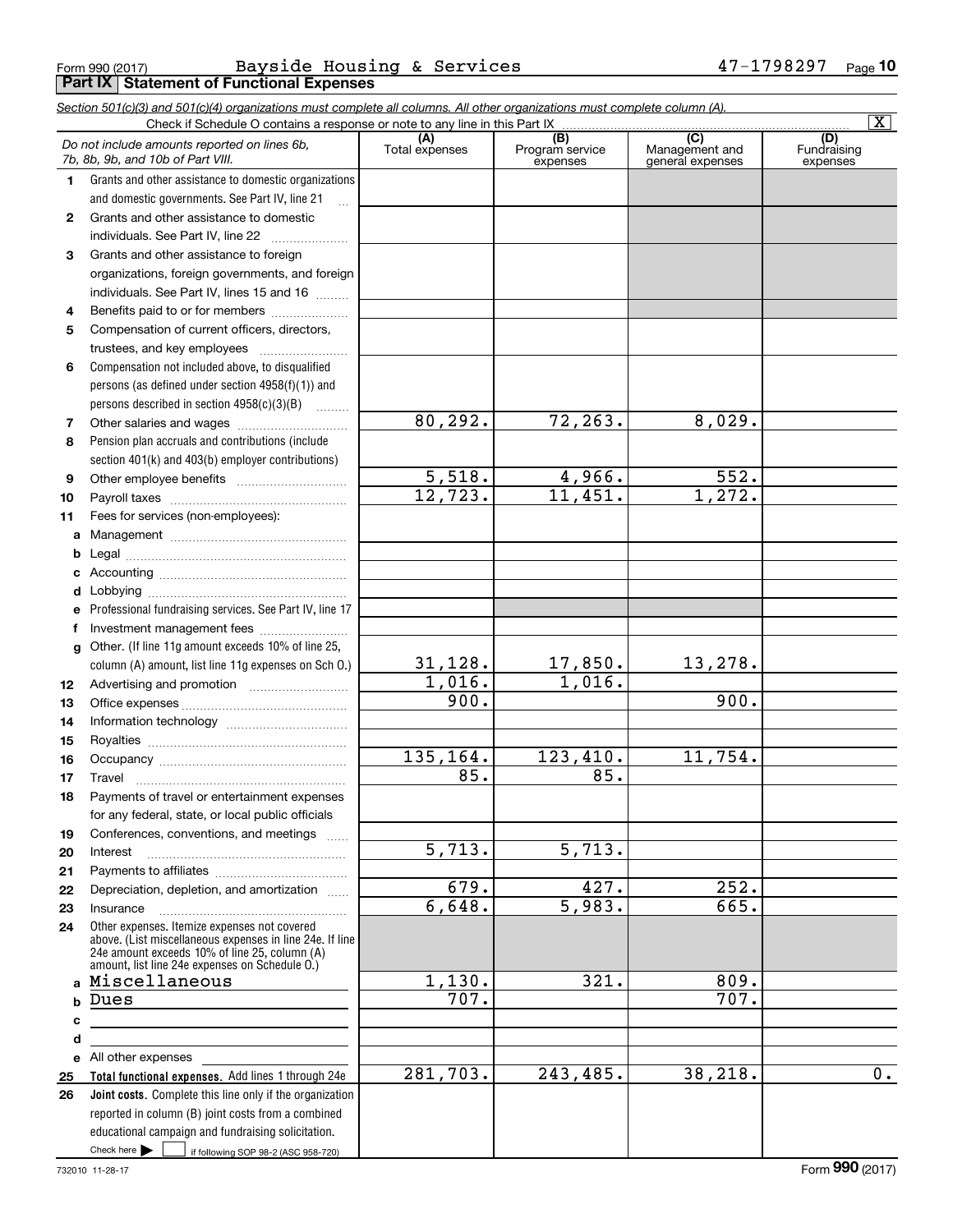| -orm 990 (2017) | $- -$<br>Bavside<br>Housing | $\boldsymbol{\alpha}$ | Services | ד ס כ<br>oz. | Page |
|-----------------|-----------------------------|-----------------------|----------|--------------|------|
|                 |                             |                       |          |              |      |

|                             |    |                                                                                                                                                          |                    |                         | (A)<br>Beginning of year |                 | (B)<br>End of year |
|-----------------------------|----|----------------------------------------------------------------------------------------------------------------------------------------------------------|--------------------|-------------------------|--------------------------|-----------------|--------------------|
|                             | 1  |                                                                                                                                                          |                    |                         | 13,806.                  | $\mathbf{1}$    | 35, 263.           |
|                             | 2  |                                                                                                                                                          |                    |                         | $\mathbf{2}$             |                 |                    |
|                             | З  |                                                                                                                                                          |                    |                         |                          | 3               |                    |
|                             | 4  |                                                                                                                                                          |                    |                         | 2,866.                   | $\overline{4}$  | 2,847.             |
|                             | 5  | Loans and other receivables from current and former officers, directors,                                                                                 |                    |                         |                          |                 |                    |
|                             |    | trustees, key employees, and highest compensated employees. Complete                                                                                     |                    |                         |                          |                 |                    |
|                             |    | Part II of Schedule L                                                                                                                                    |                    |                         |                          | 5               |                    |
|                             | 6  | Loans and other receivables from other disqualified persons (as defined under                                                                            |                    |                         |                          |                 |                    |
|                             |    | section $4958(f)(1)$ , persons described in section $4958(c)(3)(B)$ , and contributing                                                                   |                    |                         |                          |                 |                    |
|                             |    | employers and sponsoring organizations of section 501(c)(9) voluntary                                                                                    |                    |                         |                          |                 |                    |
|                             |    | employees' beneficiary organizations (see instr). Complete Part II of Sch L                                                                              |                    |                         |                          | 6               |                    |
| Assets                      | 7  |                                                                                                                                                          |                    |                         |                          | $\overline{7}$  |                    |
|                             | 8  |                                                                                                                                                          |                    |                         | 2,118.                   | 8               | 2,118.             |
|                             | 9  |                                                                                                                                                          |                    |                         | 378.                     | 9               | 857.               |
|                             |    | 10a Land, buildings, and equipment: cost or other                                                                                                        |                    |                         |                          |                 |                    |
|                             |    | basis. Complete Part VI of Schedule D  10a                                                                                                               |                    | $\frac{3,016}{1,143}$ . |                          |                 |                    |
|                             |    | <b>b</b> Less: accumulated depreciation                                                                                                                  |                    |                         | 2,553.                   | 10 <sub>c</sub> | 1,873.             |
|                             | 11 |                                                                                                                                                          |                    | 11                      |                          |                 |                    |
|                             | 12 |                                                                                                                                                          |                    | 12                      |                          |                 |                    |
|                             | 13 |                                                                                                                                                          |                    |                         | 13                       |                 |                    |
|                             | 14 |                                                                                                                                                          |                    |                         |                          | 14              |                    |
|                             | 15 |                                                                                                                                                          |                    |                         |                          | 15              |                    |
|                             | 16 |                                                                                                                                                          | 21,721.<br>48,590. | 16                      | 42,958.<br>7,490.        |                 |                    |
|                             | 17 |                                                                                                                                                          |                    |                         | 17                       |                 |                    |
|                             | 18 |                                                                                                                                                          |                    |                         |                          | 18              |                    |
|                             | 19 |                                                                                                                                                          |                    |                         |                          | 19              |                    |
|                             | 20 |                                                                                                                                                          |                    |                         |                          | 20              |                    |
|                             | 21 | Escrow or custodial account liability. Complete Part IV of Schedule D                                                                                    |                    |                         |                          | 21              |                    |
| Liabilities                 | 22 | Loans and other payables to current and former officers, directors, trustees,<br>key employees, highest compensated employees, and disqualified persons. |                    |                         |                          |                 |                    |
|                             |    |                                                                                                                                                          |                    |                         | 99,871.                  | 22              | <u> 104,832.</u>   |
|                             | 23 | Secured mortgages and notes payable to unrelated third parties                                                                                           |                    |                         |                          | 23              | 34, 149.           |
|                             | 24 |                                                                                                                                                          |                    |                         |                          | 24              |                    |
|                             | 25 | Other liabilities (including federal income tax, payables to related third                                                                               |                    |                         |                          |                 |                    |
|                             |    | parties, and other liabilities not included on lines 17-24). Complete Part X of                                                                          |                    |                         |                          |                 |                    |
|                             |    | Schedule D                                                                                                                                               |                    |                         |                          | 25              |                    |
|                             | 26 |                                                                                                                                                          |                    |                         | 148,461.                 | 26              | 146,471.           |
|                             |    | Organizations that follow SFAS 117 (ASC 958), check here $\blacktriangleright \begin{array}{ c } \hline X & \text{and} \end{array}$                      |                    |                         |                          |                 |                    |
|                             |    | complete lines 27 through 29, and lines 33 and 34.                                                                                                       |                    |                         |                          |                 |                    |
|                             | 27 |                                                                                                                                                          |                    |                         | $-126,740.$              | 27              | $-103,513.$        |
|                             | 28 | Temporarily restricted net assets                                                                                                                        |                    |                         |                          | 28              |                    |
|                             | 29 | Permanently restricted net assets                                                                                                                        |                    |                         |                          | 29              |                    |
|                             |    | Organizations that do not follow SFAS 117 (ASC 958), check here $\blacktriangleright$                                                                    |                    |                         |                          |                 |                    |
| Net Assets or Fund Balances |    | and complete lines 30 through 34.                                                                                                                        |                    |                         |                          |                 |                    |
|                             | 30 |                                                                                                                                                          |                    |                         | 30                       |                 |                    |
|                             | 31 | Paid-in or capital surplus, or land, building, or equipment fund                                                                                         |                    |                         |                          | 31              |                    |
|                             | 32 | Retained earnings, endowment, accumulated income, or other funds                                                                                         |                    | 1.1.1.1.1.1.1.1.1       |                          | 32              |                    |
|                             | 33 |                                                                                                                                                          |                    |                         | $-126,740.$              | 33              | $-103,513.$        |
|                             | 34 |                                                                                                                                                          |                    | 21,721.                 | 34                       | 42,958.         |                    |

Form (2017) **990**

## **Part X Balance Sheet**

| Form 990 (2017) |  |
|-----------------|--|
|                 |  |

L,

L,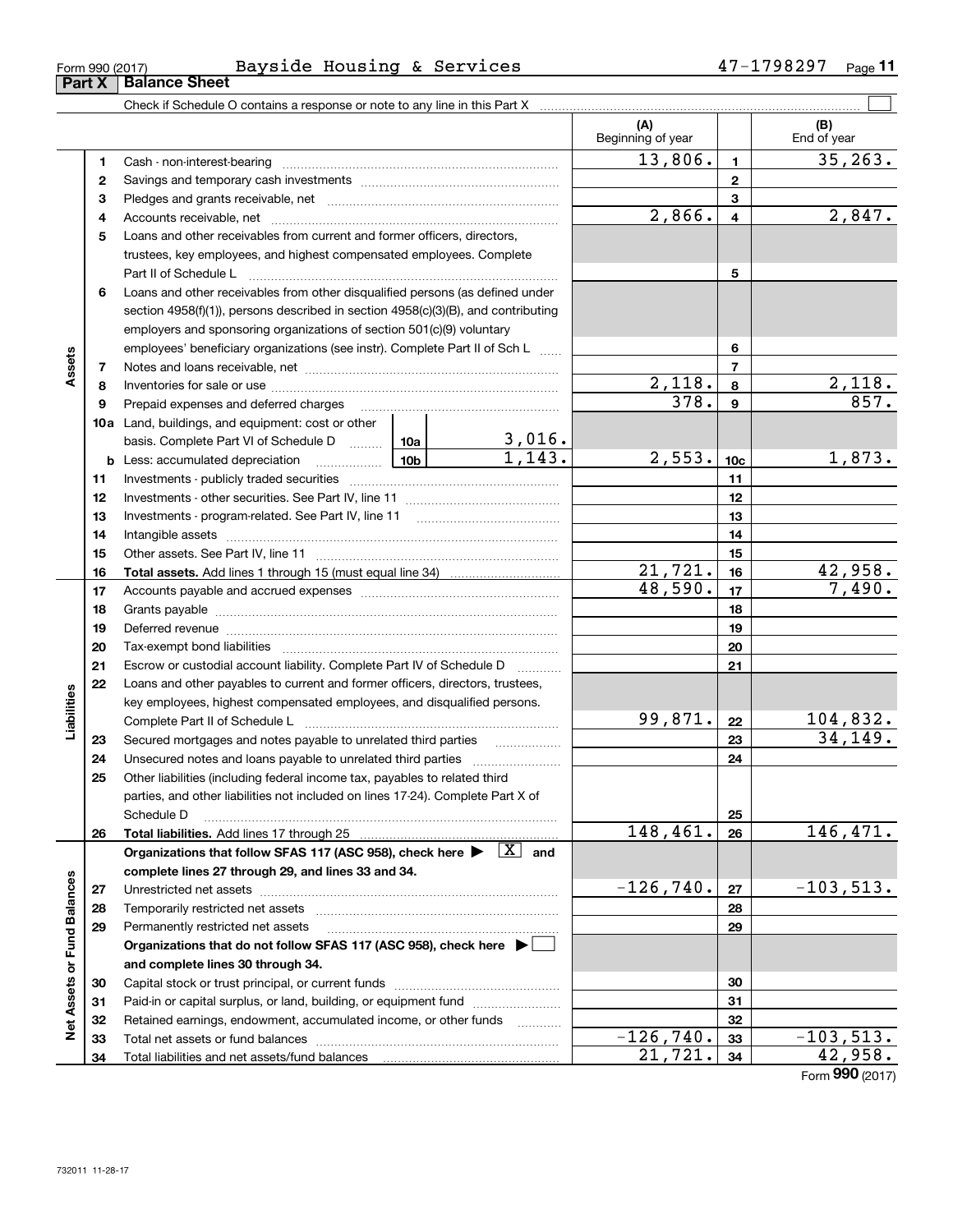|    | Bayside Housing & Services<br>Form 990 (2017)                                                                                                                                      | 47-1798297     |                |     | Page 12  |
|----|------------------------------------------------------------------------------------------------------------------------------------------------------------------------------------|----------------|----------------|-----|----------|
|    | <b>Part XI</b><br><b>Reconciliation of Net Assets</b>                                                                                                                              |                |                |     |          |
|    | Check if Schedule O contains a response or note to any line in this Part XI                                                                                                        |                |                |     |          |
|    |                                                                                                                                                                                    |                |                |     |          |
| 1  | Total revenue (must equal Part VIII, column (A), line 12)                                                                                                                          | 1              |                |     | 304,930. |
| 2  | Total expenses (must equal Part IX, column (A), line 25)                                                                                                                           | $\overline{2}$ |                |     | 281,703. |
| З  | Revenue less expenses. Subtract line 2 from line 1                                                                                                                                 | 3              |                |     | 23, 227. |
| 4  | Net assets or fund balances at beginning of year (must equal Part X, line 33, column (A)) manured manu-                                                                            | 4              | $-126,740.$    |     |          |
| 5  | Net unrealized gains (losses) on investments                                                                                                                                       | 5              |                |     |          |
| 6  | Donated services and use of facilities                                                                                                                                             | 6              |                |     |          |
| 7  | Investment expenses                                                                                                                                                                | $\overline{7}$ |                |     |          |
| 8  | Prior period adjustments                                                                                                                                                           | 8              |                |     |          |
| 9  | Other changes in net assets or fund balances (explain in Schedule O)                                                                                                               | 9              |                |     | 0.       |
| 10 | Net assets or fund balances at end of year. Combine lines 3 through 9 (must equal Part X, line 33,                                                                                 |                |                |     |          |
|    | column (B))                                                                                                                                                                        | 10             | $-103,513.$    |     |          |
|    | <b>Part XII</b> Financial Statements and Reporting                                                                                                                                 |                |                |     |          |
|    | Check if Schedule O contains a response or note to any line in this Part XII [11] [11] [11] [11] [11] Check if Schedule O contains a response or note to any line in this Part XII |                |                |     |          |
|    |                                                                                                                                                                                    |                |                | Yes | No       |
| 1  | $\boxed{\mathbf{X}}$ Accrual<br>Accounting method used to prepare the Form 990: <u>[</u> Cash<br>Other                                                                             |                |                |     |          |
|    | If the organization changed its method of accounting from a prior year or checked "Other," explain in Schedule O.                                                                  |                |                |     |          |
|    | 2a Were the organization's financial statements compiled or reviewed by an independent accountant?                                                                                 |                | 2a             |     | х        |
|    | If "Yes," check a box below to indicate whether the financial statements for the year were compiled or reviewed on a                                                               |                |                |     |          |
|    | separate basis, consolidated basis, or both:                                                                                                                                       |                |                |     |          |
|    | Separate basis<br>Consolidated basis<br>Both consolidated and separate basis                                                                                                       |                |                |     |          |
|    | Were the organization's financial statements audited by an independent accountant?                                                                                                 |                | 2 <sub>b</sub> | X   |          |
|    | If "Yes," check a box below to indicate whether the financial statements for the year were audited on a separate basis,                                                            |                |                |     |          |
|    | consolidated basis, or both:                                                                                                                                                       |                |                |     |          |
|    | $\lfloor x \rfloor$ Separate basis<br><b>Consolidated basis</b><br>Both consolidated and separate basis                                                                            |                |                |     |          |
|    | c If "Yes" to line 2a or 2b, does the organization have a committee that assumes responsibility for oversight of the audit,                                                        |                |                |     |          |
|    |                                                                                                                                                                                    |                | 2c             |     | x        |
|    | If the organization changed either its oversight process or selection process during the tax year, explain in Schedule O.                                                          |                |                |     |          |
|    | 3a As a result of a federal award, was the organization required to undergo an audit or audits as set forth in the Single Audit                                                    |                |                |     |          |
|    |                                                                                                                                                                                    |                | За             |     | х        |
|    | <b>b</b> If "Yes," did the organization undergo the required audit or audits? If the organization did not undergo the required audit                                               |                |                |     |          |
|    | or audits, explain why in Schedule O and describe any steps taken to undergo such audits matures and the matur                                                                     |                | 3b             |     |          |
|    |                                                                                                                                                                                    |                |                | nnn |          |

Form (2017) **990**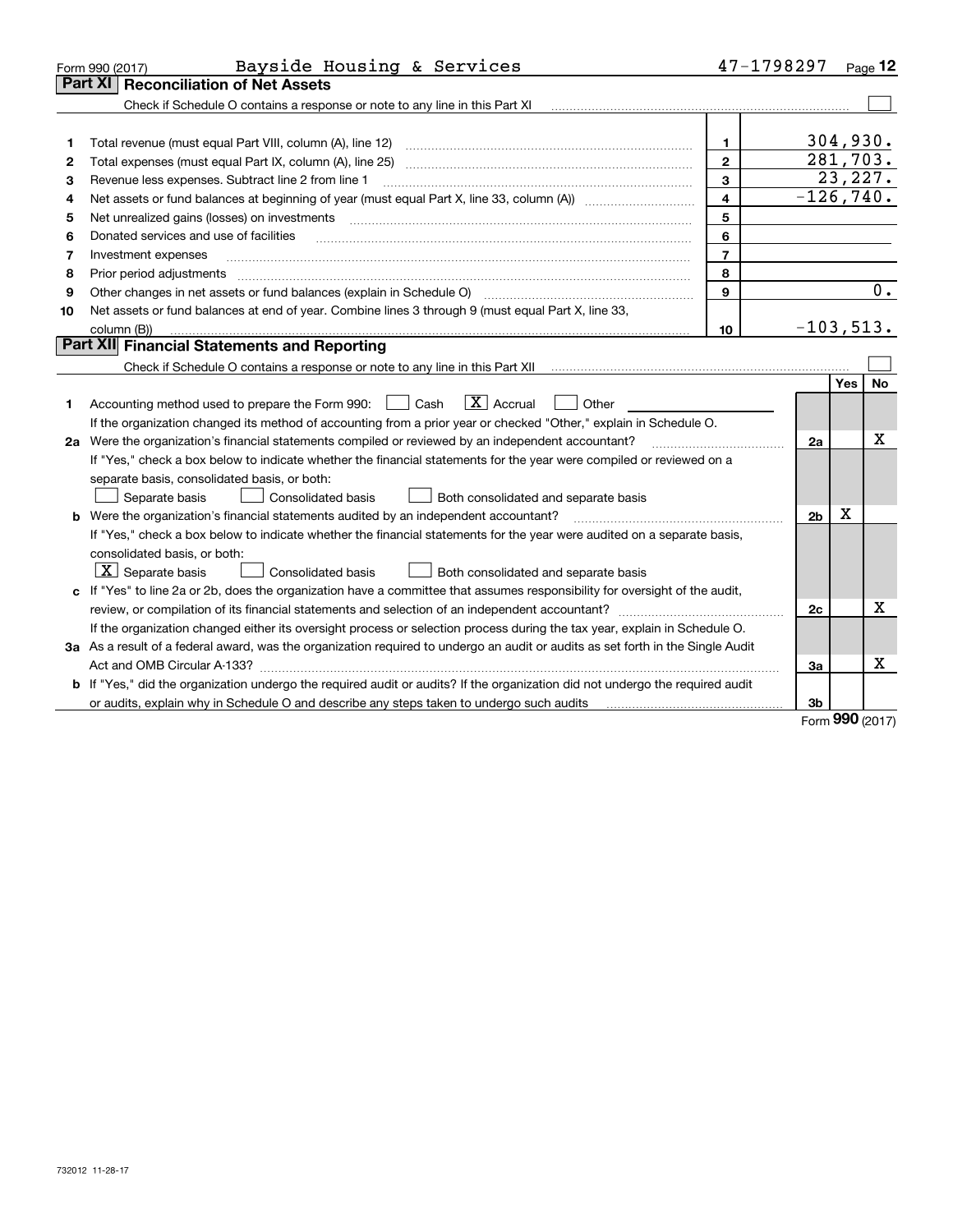|  | <b>SCHEDULE A</b> |
|--|-------------------|
|--|-------------------|

Department of the Treasury Internal Revenue Service

|  |  |  | (Form 990 or 990-EZ) |  |
|--|--|--|----------------------|--|
|--|--|--|----------------------|--|

## **Public Charity Status and Public Support**

**Complete if the organization is a section 501(c)(3) organization or a section 4947(a)(1) nonexempt charitable trust. | Attach to Form 990 or Form 990-EZ.** 

| Go to www.irs.gov/Form990 for instructions and the latest informa |
|-------------------------------------------------------------------|
|                                                                   |

| for instructions and the latest information. |  |
|----------------------------------------------|--|
|----------------------------------------------|--|

OMB No. 1545-0047

**2017**

**Open to Public Inspection**

|        | Name of the organization<br><b>Employer identification number</b>                                                                          |                                                                                                                                               |          |                                                        |     |                                                                |                            |  |                            |  |
|--------|--------------------------------------------------------------------------------------------------------------------------------------------|-----------------------------------------------------------------------------------------------------------------------------------------------|----------|--------------------------------------------------------|-----|----------------------------------------------------------------|----------------------------|--|----------------------------|--|
|        |                                                                                                                                            |                                                                                                                                               |          | Bayside Housing & Services                             |     |                                                                |                            |  | 47-1798297                 |  |
| Part I |                                                                                                                                            | Reason for Public Charity Status (All organizations must complete this part.) See instructions.                                               |          |                                                        |     |                                                                |                            |  |                            |  |
|        |                                                                                                                                            | The organization is not a private foundation because it is: (For lines 1 through 12, check only one box.)                                     |          |                                                        |     |                                                                |                            |  |                            |  |
| 1      |                                                                                                                                            | A church, convention of churches, or association of churches described in section 170(b)(1)(A)(i).                                            |          |                                                        |     |                                                                |                            |  |                            |  |
| 2      |                                                                                                                                            | A school described in section 170(b)(1)(A)(ii). (Attach Schedule E (Form 990 or 990-EZ).)                                                     |          |                                                        |     |                                                                |                            |  |                            |  |
| 3      |                                                                                                                                            | A hospital or a cooperative hospital service organization described in section 170(b)(1)(A)(iii).                                             |          |                                                        |     |                                                                |                            |  |                            |  |
| 4      | A medical research organization operated in conjunction with a hospital described in section 170(b)(1)(A)(iii). Enter the hospital's name, |                                                                                                                                               |          |                                                        |     |                                                                |                            |  |                            |  |
|        |                                                                                                                                            | city, and state:                                                                                                                              |          |                                                        |     |                                                                |                            |  |                            |  |
| 5      |                                                                                                                                            | An organization operated for the benefit of a college or university owned or operated by a governmental unit described in                     |          |                                                        |     |                                                                |                            |  |                            |  |
|        |                                                                                                                                            | section 170(b)(1)(A)(iv). (Complete Part II.)                                                                                                 |          |                                                        |     |                                                                |                            |  |                            |  |
| 6      |                                                                                                                                            | A federal, state, or local government or governmental unit described in section 170(b)(1)(A)(v).                                              |          |                                                        |     |                                                                |                            |  |                            |  |
| 7      | $\lfloor x \rfloor$                                                                                                                        | An organization that normally receives a substantial part of its support from a governmental unit or from the general public described in     |          |                                                        |     |                                                                |                            |  |                            |  |
|        |                                                                                                                                            | section 170(b)(1)(A)(vi). (Complete Part II.)                                                                                                 |          |                                                        |     |                                                                |                            |  |                            |  |
| 8      |                                                                                                                                            | A community trust described in section 170(b)(1)(A)(vi). (Complete Part II.)                                                                  |          |                                                        |     |                                                                |                            |  |                            |  |
| 9      |                                                                                                                                            | An agricultural research organization described in section 170(b)(1)(A)(ix) operated in conjunction with a land-grant college                 |          |                                                        |     |                                                                |                            |  |                            |  |
|        |                                                                                                                                            | or university or a non-land-grant college of agriculture (see instructions). Enter the name, city, and state of the college or                |          |                                                        |     |                                                                |                            |  |                            |  |
|        |                                                                                                                                            | university:                                                                                                                                   |          |                                                        |     |                                                                |                            |  |                            |  |
| 10     |                                                                                                                                            | An organization that normally receives: (1) more than 33 1/3% of its support from contributions, membership fees, and gross receipts from     |          |                                                        |     |                                                                |                            |  |                            |  |
|        |                                                                                                                                            | activities related to its exempt functions - subject to certain exceptions, and (2) no more than 33 1/3% of its support from gross investment |          |                                                        |     |                                                                |                            |  |                            |  |
|        |                                                                                                                                            | income and unrelated business taxable income (less section 511 tax) from businesses acquired by the organization after June 30, 1975.         |          |                                                        |     |                                                                |                            |  |                            |  |
|        |                                                                                                                                            | See section 509(a)(2). (Complete Part III.)                                                                                                   |          |                                                        |     |                                                                |                            |  |                            |  |
| 11     |                                                                                                                                            | An organization organized and operated exclusively to test for public safety. See section 509(a)(4).                                          |          |                                                        |     |                                                                |                            |  |                            |  |
| 12     |                                                                                                                                            | An organization organized and operated exclusively for the benefit of, to perform the functions of, or to carry out the purposes of one or    |          |                                                        |     |                                                                |                            |  |                            |  |
|        |                                                                                                                                            | more publicly supported organizations described in section 509(a)(1) or section 509(a)(2). See section 509(a)(3). Check the box in            |          |                                                        |     |                                                                |                            |  |                            |  |
|        |                                                                                                                                            | lines 12a through 12d that describes the type of supporting organization and complete lines 12e, 12f, and 12g.                                |          |                                                        |     |                                                                |                            |  |                            |  |
| а      |                                                                                                                                            | Type I. A supporting organization operated, supervised, or controlled by its supported organization(s), typically by giving                   |          |                                                        |     |                                                                |                            |  |                            |  |
|        |                                                                                                                                            | the supported organization(s) the power to regularly appoint or elect a majority of the directors or trustees of the supporting               |          |                                                        |     |                                                                |                            |  |                            |  |
|        |                                                                                                                                            | organization. You must complete Part IV, Sections A and B.                                                                                    |          |                                                        |     |                                                                |                            |  |                            |  |
| b      |                                                                                                                                            | Type II. A supporting organization supervised or controlled in connection with its supported organization(s), by having                       |          |                                                        |     |                                                                |                            |  |                            |  |
|        |                                                                                                                                            | control or management of the supporting organization vested in the same persons that control or manage the supported                          |          |                                                        |     |                                                                |                            |  |                            |  |
|        |                                                                                                                                            | organization(s). You must complete Part IV, Sections A and C.                                                                                 |          |                                                        |     |                                                                |                            |  |                            |  |
| c      |                                                                                                                                            | Type III functionally integrated. A supporting organization operated in connection with, and functionally integrated with,                    |          |                                                        |     |                                                                |                            |  |                            |  |
|        |                                                                                                                                            | its supported organization(s) (see instructions). You must complete Part IV, Sections A, D, and E.                                            |          |                                                        |     |                                                                |                            |  |                            |  |
| d      |                                                                                                                                            | Type III non-functionally integrated. A supporting organization operated in connection with its supported organization(s)                     |          |                                                        |     |                                                                |                            |  |                            |  |
|        |                                                                                                                                            | that is not functionally integrated. The organization generally must satisfy a distribution requirement and an attentiveness                  |          |                                                        |     |                                                                |                            |  |                            |  |
|        |                                                                                                                                            | requirement (see instructions). You must complete Part IV, Sections A and D, and Part V.                                                      |          |                                                        |     |                                                                |                            |  |                            |  |
| е      |                                                                                                                                            | Check this box if the organization received a written determination from the IRS that it is a Type I, Type II, Type III                       |          |                                                        |     |                                                                |                            |  |                            |  |
|        |                                                                                                                                            | functionally integrated, or Type III non-functionally integrated supporting organization.                                                     |          |                                                        |     |                                                                |                            |  |                            |  |
|        |                                                                                                                                            | f Enter the number of supported organizations                                                                                                 |          |                                                        |     |                                                                |                            |  |                            |  |
|        |                                                                                                                                            | g Provide the following information about the supported organization(s).                                                                      |          |                                                        |     |                                                                |                            |  |                            |  |
|        |                                                                                                                                            | (i) Name of supported                                                                                                                         | (ii) EIN | (iii) Type of organization<br>(described on lines 1-10 |     | (iv) Is the organization listed<br>in your governing document? | (v) Amount of monetary     |  | (vi) Amount of other       |  |
|        |                                                                                                                                            | organization                                                                                                                                  |          | above (see instructions))                              | Yes | No                                                             | support (see instructions) |  | support (see instructions) |  |
|        |                                                                                                                                            |                                                                                                                                               |          |                                                        |     |                                                                |                            |  |                            |  |
|        |                                                                                                                                            |                                                                                                                                               |          |                                                        |     |                                                                |                            |  |                            |  |
|        |                                                                                                                                            |                                                                                                                                               |          |                                                        |     |                                                                |                            |  |                            |  |
|        |                                                                                                                                            |                                                                                                                                               |          |                                                        |     |                                                                |                            |  |                            |  |
|        |                                                                                                                                            |                                                                                                                                               |          |                                                        |     |                                                                |                            |  |                            |  |
|        |                                                                                                                                            |                                                                                                                                               |          |                                                        |     |                                                                |                            |  |                            |  |
|        |                                                                                                                                            |                                                                                                                                               |          |                                                        |     |                                                                |                            |  |                            |  |
|        |                                                                                                                                            |                                                                                                                                               |          |                                                        |     |                                                                |                            |  |                            |  |
|        |                                                                                                                                            |                                                                                                                                               |          |                                                        |     |                                                                |                            |  |                            |  |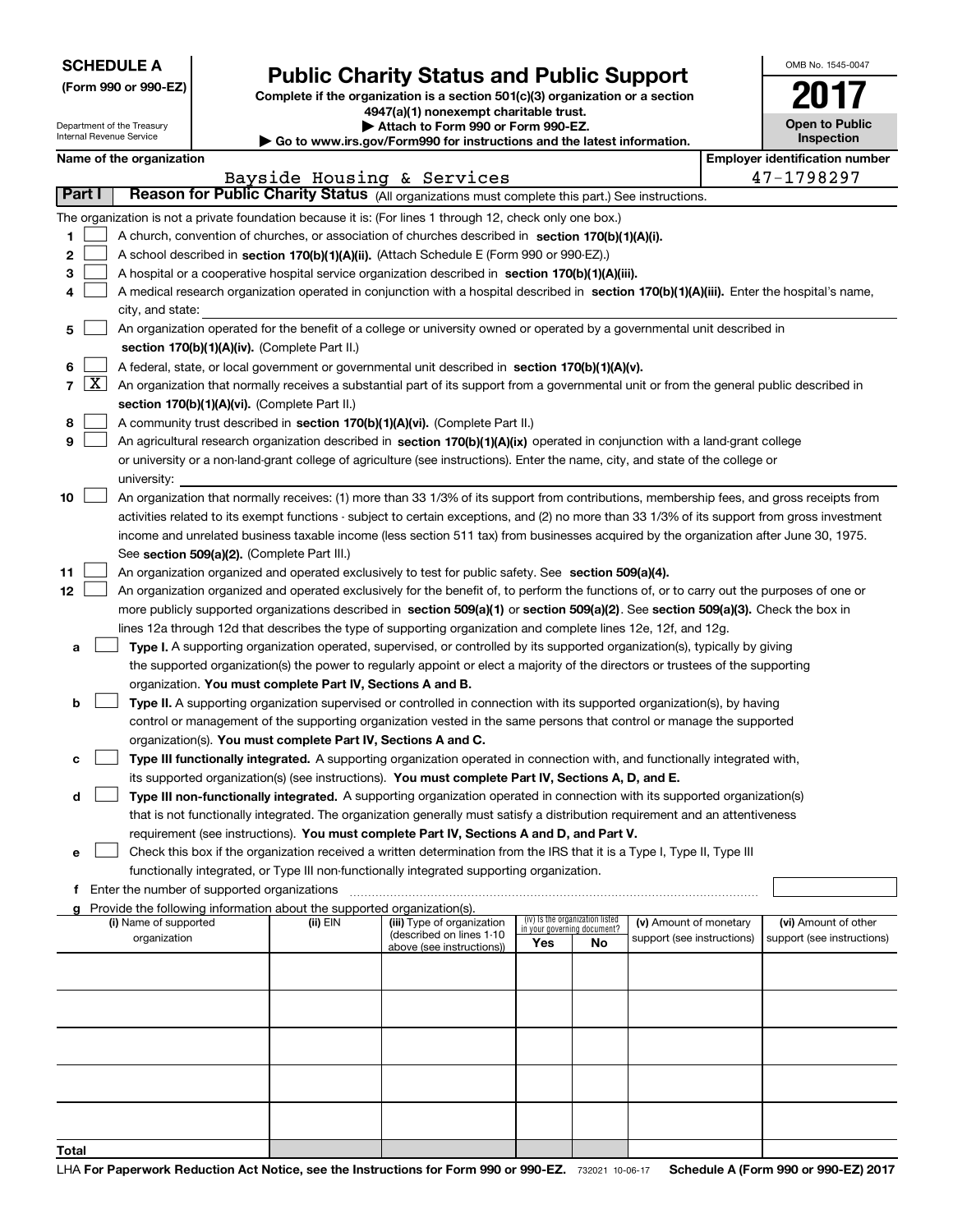#### Schedule A (Form 990 or 990-EZ) 2017 <code>Bayside Housing & Services</code>  $47-1798297$  <code>Page</code>

**2**

(Complete only if you checked the box on line 5, 7, or 8 of Part I or if the organization failed to qualify under Part III. If the organization fails to qualify under the tests listed below, please complete Part III.) **Part II Support Schedule for Organizations Described in Sections 170(b)(1)(A)(iv) and 170(b)(1)(A)(vi)** 

| <b>Section A. Public Support</b>                                                                                                               |          |            |            |            |          |                                          |
|------------------------------------------------------------------------------------------------------------------------------------------------|----------|------------|------------|------------|----------|------------------------------------------|
| Calendar year (or fiscal year beginning in) $\blacktriangleright$                                                                              | (a) 2013 | $(b)$ 2014 | $(c)$ 2015 | $(d)$ 2016 | (e) 2017 | (f) Total                                |
| <b>1</b> Gifts, grants, contributions, and                                                                                                     |          |            |            |            |          |                                          |
| membership fees received. (Do not                                                                                                              |          |            |            |            |          |                                          |
| include any "unusual grants.")                                                                                                                 |          | 23,346.    | 16, 295.   | 98,666.    | 257,662. | 395,969.                                 |
| 2 Tax revenues levied for the organ-                                                                                                           |          |            |            |            |          |                                          |
| ization's benefit and either paid to                                                                                                           |          |            |            |            |          |                                          |
| or expended on its behalf                                                                                                                      |          |            |            |            |          |                                          |
| 3 The value of services or facilities                                                                                                          |          |            |            |            |          |                                          |
| furnished by a governmental unit to                                                                                                            |          |            |            |            |          |                                          |
| the organization without charge                                                                                                                |          |            |            |            |          |                                          |
| 4 Total. Add lines 1 through 3                                                                                                                 |          | 23,346.    | 16, 295.   | 98,666.    | 257,662. | 395,969.                                 |
| 5 The portion of total contributions                                                                                                           |          |            |            |            |          |                                          |
| by each person (other than a                                                                                                                   |          |            |            |            |          |                                          |
| governmental unit or publicly                                                                                                                  |          |            |            |            |          |                                          |
| supported organization) included                                                                                                               |          |            |            |            |          |                                          |
| on line 1 that exceeds 2% of the                                                                                                               |          |            |            |            |          |                                          |
| amount shown on line 11,                                                                                                                       |          |            |            |            |          |                                          |
| column (f)                                                                                                                                     |          |            |            |            |          | 217,893.                                 |
| 6 Public support. Subtract line 5 from line 4.                                                                                                 |          |            |            |            |          | 178,076.                                 |
| <b>Section B. Total Support</b>                                                                                                                |          |            |            |            |          |                                          |
| Calendar year (or fiscal year beginning in) $\blacktriangleright$                                                                              | (a) 2013 | (b) 2014   | $(c)$ 2015 | $(d)$ 2016 | (e) 2017 | (f) Total                                |
| 7 Amounts from line 4                                                                                                                          |          | 23,346.    | 16, 295.   | 98,666.    | 257,662. | 395,969.                                 |
| 8 Gross income from interest,                                                                                                                  |          |            |            |            |          |                                          |
| dividends, payments received on                                                                                                                |          |            |            |            |          |                                          |
| securities loans, rents, royalties,                                                                                                            |          |            |            |            |          |                                          |
| and income from similar sources                                                                                                                |          |            | 215.       | 5.         | б.       | 226.                                     |
| 9 Net income from unrelated business                                                                                                           |          |            |            |            |          |                                          |
| activities, whether or not the                                                                                                                 |          |            |            |            |          |                                          |
| business is regularly carried on                                                                                                               |          |            |            |            |          |                                          |
| <b>10</b> Other income. Do not include gain                                                                                                    |          |            |            |            |          |                                          |
| or loss from the sale of capital                                                                                                               |          |            |            |            |          |                                          |
| assets (Explain in Part VI.)                                                                                                                   |          |            |            |            |          |                                          |
| 11 Total support. Add lines 7 through 10                                                                                                       |          |            |            |            |          | 396,195.                                 |
| <b>12</b> Gross receipts from related activities, etc. (see instructions)                                                                      |          |            |            |            | 12       | 65,847.                                  |
| 13 First five years. If the Form 990 is for the organization's first, second, third, fourth, or fifth tax year as a section 501(c)(3)          |          |            |            |            |          |                                          |
| organization, check this box and stop here                                                                                                     |          |            |            |            |          | $\blacktriangleright$ $\boxed{\text{X}}$ |
| Section C. Computation of Public Support Percentage                                                                                            |          |            |            |            |          |                                          |
| 14 Public support percentage for 2017 (line 6, column (f) divided by line 11, column (f) <i>mummention</i>                                     |          |            |            |            | 14       | %                                        |
|                                                                                                                                                |          |            |            |            | 15       | $\%$                                     |
| 16a 33 1/3% support test - 2017. If the organization did not check the box on line 13, and line 14 is 33 1/3% or more, check this box and      |          |            |            |            |          |                                          |
| stop here. The organization qualifies as a publicly supported organization                                                                     |          |            |            |            |          |                                          |
| b 33 1/3% support test - 2016. If the organization did not check a box on line 13 or 16a, and line 15 is 33 1/3% or more, check this box       |          |            |            |            |          |                                          |
| and stop here. The organization qualifies as a publicly supported organization                                                                 |          |            |            |            |          |                                          |
| 17a 10% -facts-and-circumstances test - 2017. If the organization did not check a box on line 13, 16a, or 16b, and line 14 is 10% or more,     |          |            |            |            |          |                                          |
| and if the organization meets the "facts-and-circumstances" test, check this box and stop here. Explain in Part VI how the organization        |          |            |            |            |          |                                          |
| meets the "facts-and-circumstances" test. The organization qualifies as a publicly supported organization                                      |          |            |            |            |          |                                          |
| <b>b 10% -facts-and-circumstances test - 2016.</b> If the organization did not check a box on line 13, 16a, 16b, or 17a, and line 15 is 10% or |          |            |            |            |          |                                          |
| more, and if the organization meets the "facts-and-circumstances" test, check this box and stop here. Explain in Part VI how the               |          |            |            |            |          |                                          |
| organization meets the "facts-and-circumstances" test. The organization qualifies as a publicly supported organization                         |          |            |            |            |          |                                          |
| 18 Private foundation. If the organization did not check a box on line 13, 16a, 16b, 17a, or 17b, check this box and see instructions          |          |            |            |            |          |                                          |
|                                                                                                                                                |          |            |            |            |          |                                          |

**Schedule A (Form 990 or 990-EZ) 2017**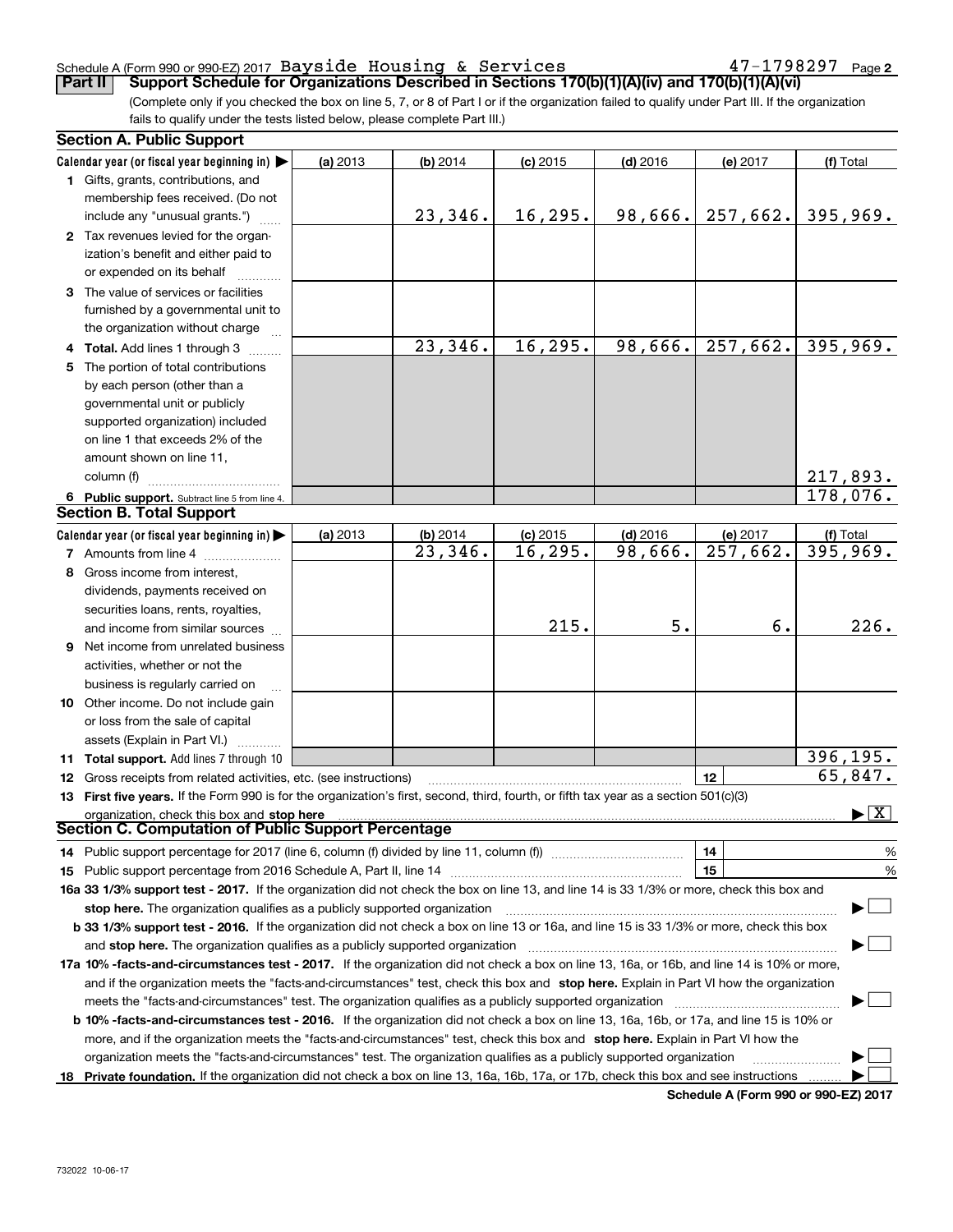#### Schedule A (Form 990 or 990-EZ) 2017 <code>Bayside Housing & Services</code>  $47-1798297$  <code>Page</code> **Part III Support Schedule for Organizations Described in Section 509(a)(2)**

(Complete only if you checked the box on line 10 of Part I or if the organization failed to qualify under Part II. If the organization fails to qualify under the tests listed below, please complete Part II.)

|    | <b>Section A. Public Support</b>                                                                                                                                                                                               |          |          |            |            |    |          |             |   |
|----|--------------------------------------------------------------------------------------------------------------------------------------------------------------------------------------------------------------------------------|----------|----------|------------|------------|----|----------|-------------|---|
|    | Calendar year (or fiscal year beginning in) $\blacktriangleright$                                                                                                                                                              | (a) 2013 | (b) 2014 | $(c)$ 2015 | $(d)$ 2016 |    | (e) 2017 | (f) Total   |   |
|    | 1 Gifts, grants, contributions, and                                                                                                                                                                                            |          |          |            |            |    |          |             |   |
|    | membership fees received. (Do not                                                                                                                                                                                              |          |          |            |            |    |          |             |   |
|    | include any "unusual grants.")                                                                                                                                                                                                 |          |          |            |            |    |          |             |   |
|    | <b>2</b> Gross receipts from admissions,                                                                                                                                                                                       |          |          |            |            |    |          |             |   |
|    | merchandise sold or services per-                                                                                                                                                                                              |          |          |            |            |    |          |             |   |
|    | formed, or facilities furnished in                                                                                                                                                                                             |          |          |            |            |    |          |             |   |
|    | any activity that is related to the<br>organization's tax-exempt purpose                                                                                                                                                       |          |          |            |            |    |          |             |   |
|    | 3 Gross receipts from activities that                                                                                                                                                                                          |          |          |            |            |    |          |             |   |
|    | are not an unrelated trade or bus-                                                                                                                                                                                             |          |          |            |            |    |          |             |   |
|    |                                                                                                                                                                                                                                |          |          |            |            |    |          |             |   |
|    | iness under section 513                                                                                                                                                                                                        |          |          |            |            |    |          |             |   |
|    | 4 Tax revenues levied for the organ-                                                                                                                                                                                           |          |          |            |            |    |          |             |   |
|    | ization's benefit and either paid to                                                                                                                                                                                           |          |          |            |            |    |          |             |   |
|    | or expended on its behalf<br>.                                                                                                                                                                                                 |          |          |            |            |    |          |             |   |
|    | 5 The value of services or facilities                                                                                                                                                                                          |          |          |            |            |    |          |             |   |
|    | furnished by a governmental unit to                                                                                                                                                                                            |          |          |            |            |    |          |             |   |
|    | the organization without charge                                                                                                                                                                                                |          |          |            |            |    |          |             |   |
|    | <b>6 Total.</b> Add lines 1 through 5                                                                                                                                                                                          |          |          |            |            |    |          |             |   |
|    | 7a Amounts included on lines 1, 2, and                                                                                                                                                                                         |          |          |            |            |    |          |             |   |
|    | 3 received from disqualified persons                                                                                                                                                                                           |          |          |            |            |    |          |             |   |
|    | <b>b</b> Amounts included on lines 2 and 3 received                                                                                                                                                                            |          |          |            |            |    |          |             |   |
|    | from other than disqualified persons that                                                                                                                                                                                      |          |          |            |            |    |          |             |   |
|    | exceed the greater of \$5,000 or 1% of the<br>amount on line 13 for the year                                                                                                                                                   |          |          |            |            |    |          |             |   |
|    | c Add lines 7a and 7b                                                                                                                                                                                                          |          |          |            |            |    |          |             |   |
|    | 8 Public support. (Subtract line 7c from line 6.)                                                                                                                                                                              |          |          |            |            |    |          |             |   |
|    | <b>Section B. Total Support</b>                                                                                                                                                                                                |          |          |            |            |    |          |             |   |
|    | Calendar year (or fiscal year beginning in)                                                                                                                                                                                    | (a) 2013 | (b) 2014 | $(c)$ 2015 | $(d)$ 2016 |    | (e) 2017 | (f) Total   |   |
|    | 9 Amounts from line 6                                                                                                                                                                                                          |          |          |            |            |    |          |             |   |
|    | <b>10a</b> Gross income from interest,                                                                                                                                                                                         |          |          |            |            |    |          |             |   |
|    | dividends, payments received on                                                                                                                                                                                                |          |          |            |            |    |          |             |   |
|    | securities loans, rents, royalties,<br>and income from similar sources                                                                                                                                                         |          |          |            |            |    |          |             |   |
|    | <b>b</b> Unrelated business taxable income                                                                                                                                                                                     |          |          |            |            |    |          |             |   |
|    | (less section 511 taxes) from businesses                                                                                                                                                                                       |          |          |            |            |    |          |             |   |
|    |                                                                                                                                                                                                                                |          |          |            |            |    |          |             |   |
|    | acquired after June 30, 1975 [10001]                                                                                                                                                                                           |          |          |            |            |    |          |             |   |
|    | c Add lines 10a and 10b                                                                                                                                                                                                        |          |          |            |            |    |          |             |   |
|    | 11 Net income from unrelated business<br>activities not included in line 10b,                                                                                                                                                  |          |          |            |            |    |          |             |   |
|    | whether or not the business is                                                                                                                                                                                                 |          |          |            |            |    |          |             |   |
|    | regularly carried on                                                                                                                                                                                                           |          |          |            |            |    |          |             |   |
|    | <b>12</b> Other income. Do not include gain<br>or loss from the sale of capital                                                                                                                                                |          |          |            |            |    |          |             |   |
|    | assets (Explain in Part VI.)                                                                                                                                                                                                   |          |          |            |            |    |          |             |   |
|    | <b>13</b> Total support. (Add lines 9, 10c, 11, and 12.)                                                                                                                                                                       |          |          |            |            |    |          |             |   |
|    | 14 First five years. If the Form 990 is for the organization's first, second, third, fourth, or fifth tax year as a section 501(c)(3) organization,                                                                            |          |          |            |            |    |          |             |   |
|    | check this box and stop here manufactured and control to the state of the state of the state of the state of the state of the state of the state of the state of the state of the state of the state of the state of the state |          |          |            |            |    |          |             |   |
|    | <b>Section C. Computation of Public Support Percentage</b>                                                                                                                                                                     |          |          |            |            |    |          |             |   |
|    |                                                                                                                                                                                                                                |          |          |            |            | 15 |          |             | % |
|    | 16 Public support percentage from 2016 Schedule A, Part III, line 15                                                                                                                                                           |          |          |            |            | 16 |          |             | % |
|    | <b>Section D. Computation of Investment Income Percentage</b>                                                                                                                                                                  |          |          |            |            |    |          |             |   |
|    | 17 Investment income percentage for 2017 (line 10c, column (f) divided by line 13, column (f))                                                                                                                                 |          |          |            |            | 17 |          |             | % |
|    | <b>18</b> Investment income percentage from <b>2016</b> Schedule A, Part III, line 17                                                                                                                                          |          |          |            |            | 18 |          |             | % |
|    | 19a 33 1/3% support tests - 2017. If the organization did not check the box on line 14, and line 15 is more than 33 1/3%, and line 17 is not                                                                                   |          |          |            |            |    |          |             |   |
|    | more than 33 1/3%, check this box and stop here. The organization qualifies as a publicly supported organization                                                                                                               |          |          |            |            |    |          | $\sim$<br>▶ |   |
|    | b 33 1/3% support tests - 2016. If the organization did not check a box on line 14 or line 19a, and line 16 is more than 33 1/3%, and                                                                                          |          |          |            |            |    |          |             |   |
|    | line 18 is not more than 33 1/3%, check this box and stop here. The organization qualifies as a publicly supported organization                                                                                                |          |          |            |            |    |          |             |   |
| 20 |                                                                                                                                                                                                                                |          |          |            |            |    |          |             |   |
|    |                                                                                                                                                                                                                                |          |          |            |            |    |          |             |   |

**Schedule A (Form 990 or 990-EZ) 2017**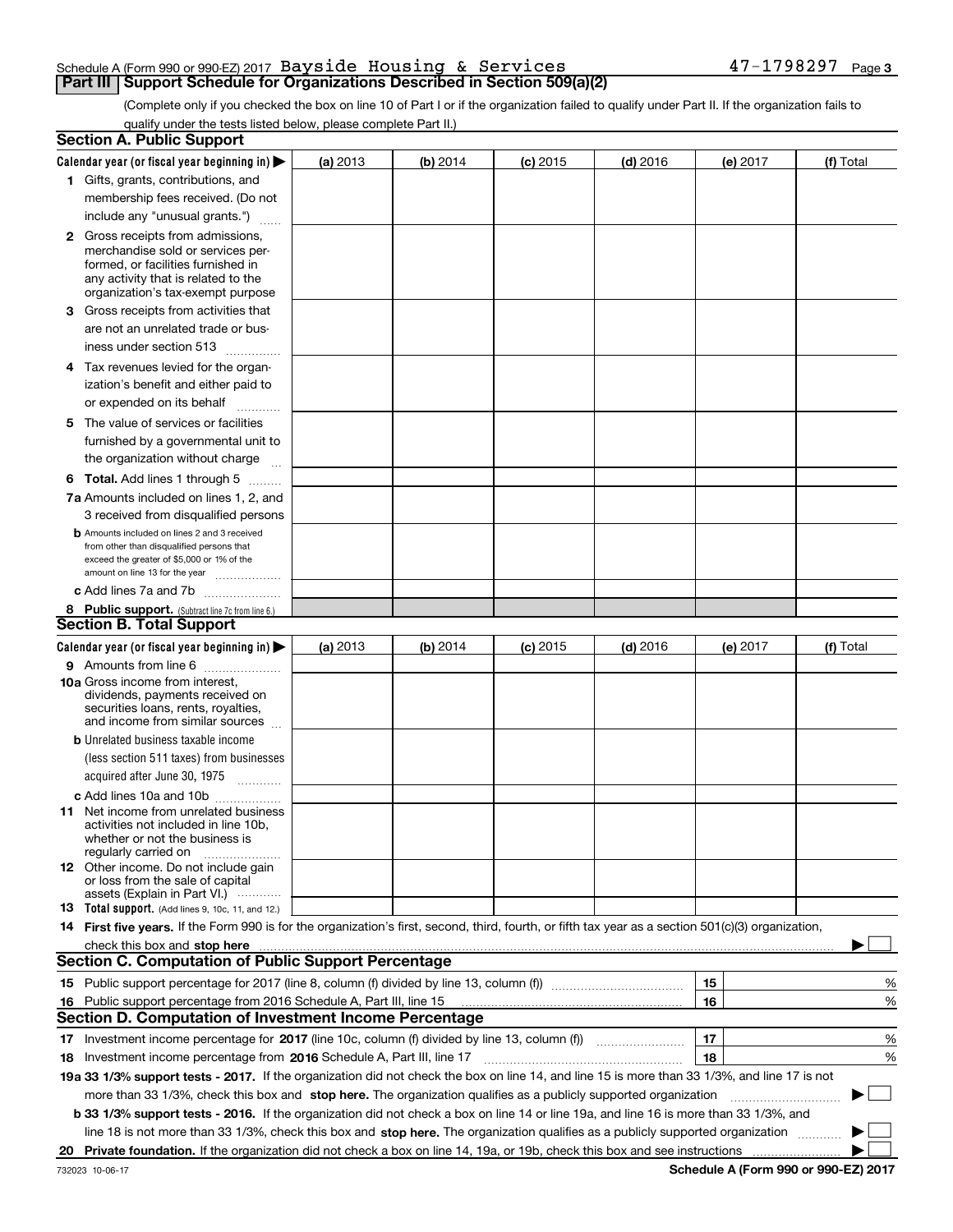### Schedule A (Form 990 or 990-EZ) 2017 <code>Bayside Housing & Services</code>  $47-1798297$  <code>Page</code>

## **Part IV Supporting Organizations**

(Complete only if you checked a box in line 12 on Part I. If you checked 12a of Part I, complete Sections A and B. If you checked 12b of Part I, complete Sections A and C. If you checked 12c of Part I, complete Sections A, D, and E. If you checked 12d of Part I, complete Sections A and D, and complete Part V.)

#### **Section A. All Supporting Organizations**

- **1** Are all of the organization's supported organizations listed by name in the organization's governing documents? If "No," describe in **Part VI** how the supported organizations are designated. If designated by *class or purpose, describe the designation. If historic and continuing relationship, explain.*
- **2** Did the organization have any supported organization that does not have an IRS determination of status under section 509(a)(1) or (2)? If "Yes," explain in Part VI how the organization determined that the supported *organization was described in section 509(a)(1) or (2).*
- **3a** Did the organization have a supported organization described in section 501(c)(4), (5), or (6)? If "Yes," answer *(b) and (c) below.*
- **b** Did the organization confirm that each supported organization qualified under section 501(c)(4), (5), or (6) and satisfied the public support tests under section 509(a)(2)? If "Yes," describe in **Part VI** when and how the *organization made the determination.*
- **c**Did the organization ensure that all support to such organizations was used exclusively for section 170(c)(2)(B) purposes? If "Yes," explain in **Part VI** what controls the organization put in place to ensure such use.
- **4a***If* Was any supported organization not organized in the United States ("foreign supported organization")? *"Yes," and if you checked 12a or 12b in Part I, answer (b) and (c) below.*
- **b** Did the organization have ultimate control and discretion in deciding whether to make grants to the foreign supported organization? If "Yes," describe in **Part VI** how the organization had such control and discretion *despite being controlled or supervised by or in connection with its supported organizations.*
- **c** Did the organization support any foreign supported organization that does not have an IRS determination under sections 501(c)(3) and 509(a)(1) or (2)? If "Yes," explain in **Part VI** what controls the organization used *to ensure that all support to the foreign supported organization was used exclusively for section 170(c)(2)(B) purposes.*
- **5a***If "Yes,"* Did the organization add, substitute, or remove any supported organizations during the tax year? answer (b) and (c) below (if applicable). Also, provide detail in **Part VI,** including (i) the names and EIN *numbers of the supported organizations added, substituted, or removed; (ii) the reasons for each such action; (iii) the authority under the organization's organizing document authorizing such action; and (iv) how the action was accomplished (such as by amendment to the organizing document).*
- **b** Type I or Type II only. Was any added or substituted supported organization part of a class already designated in the organization's organizing document?
- **cSubstitutions only.**  Was the substitution the result of an event beyond the organization's control?
- **6** Did the organization provide support (whether in the form of grants or the provision of services or facilities) to **Part VI.** *If "Yes," provide detail in* support or benefit one or more of the filing organization's supported organizations? anyone other than (i) its supported organizations, (ii) individuals that are part of the charitable class benefited by one or more of its supported organizations, or (iii) other supporting organizations that also
- **7**Did the organization provide a grant, loan, compensation, or other similar payment to a substantial contributor *If "Yes," complete Part I of Schedule L (Form 990 or 990-EZ).* regard to a substantial contributor? (defined in section 4958(c)(3)(C)), a family member of a substantial contributor, or a 35% controlled entity with
- **8** Did the organization make a loan to a disqualified person (as defined in section 4958) not described in line 7? *If "Yes," complete Part I of Schedule L (Form 990 or 990-EZ).*
- **9a** Was the organization controlled directly or indirectly at any time during the tax year by one or more in section 509(a)(1) or (2))? If "Yes," *provide detail in* <code>Part VI.</code> disqualified persons as defined in section 4946 (other than foundation managers and organizations described
- **b** Did one or more disqualified persons (as defined in line 9a) hold a controlling interest in any entity in which the supporting organization had an interest? If "Yes," provide detail in P**art VI**.
- **c**Did a disqualified person (as defined in line 9a) have an ownership interest in, or derive any personal benefit from, assets in which the supporting organization also had an interest? If "Yes," provide detail in P**art VI.**
- **10a** Was the organization subject to the excess business holdings rules of section 4943 because of section supporting organizations)? If "Yes," answer 10b below. 4943(f) (regarding certain Type II supporting organizations, and all Type III non-functionally integrated
- **b** Did the organization have any excess business holdings in the tax year? (Use Schedule C, Form 4720, to *determine whether the organization had excess business holdings.)*

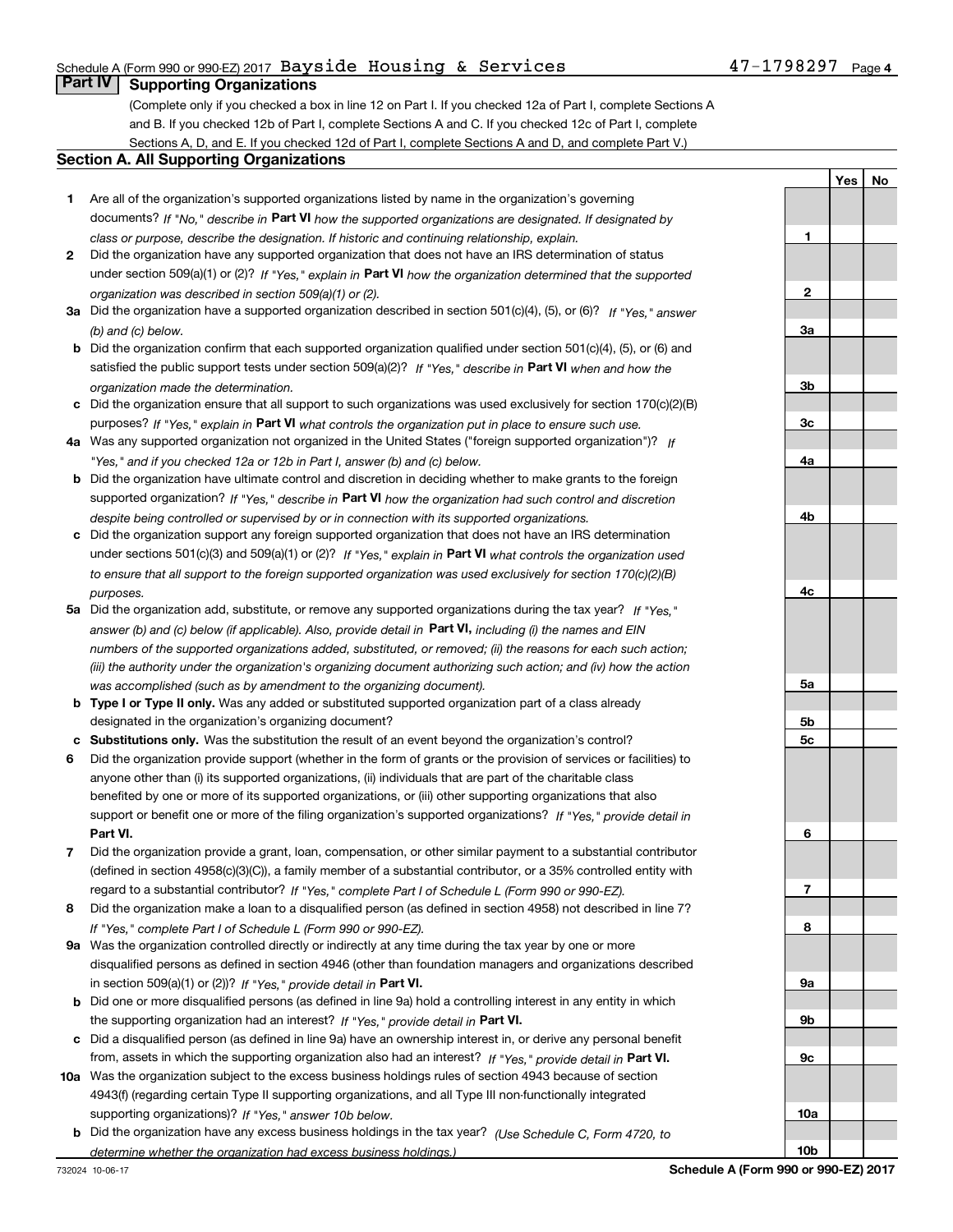## Schedule A (Form 990 or 990-EZ) 2017 <code>Bayside Housing & Services</code>  $47-1798297$  <code>Page</code> **Part IV** Supporting Organizations (*continued*)

|    |                                                                                                                                   |     | Yes | No |
|----|-----------------------------------------------------------------------------------------------------------------------------------|-----|-----|----|
| 11 | Has the organization accepted a gift or contribution from any of the following persons?                                           |     |     |    |
|    | a A person who directly or indirectly controls, either alone or together with persons described in (b) and (c)                    |     |     |    |
|    | below, the governing body of a supported organization?                                                                            | 11a |     |    |
|    | <b>b</b> A family member of a person described in (a) above?                                                                      | 11b |     |    |
|    | c A 35% controlled entity of a person described in (a) or (b) above? If "Yes" to a, b, or c, provide detail in Part VI.           | 11c |     |    |
|    | <b>Section B. Type I Supporting Organizations</b>                                                                                 |     |     |    |
|    |                                                                                                                                   |     | Yes | No |
| 1  | Did the directors, trustees, or membership of one or more supported organizations have the power to                               |     |     |    |
|    | regularly appoint or elect at least a majority of the organization's directors or trustees at all times during the                |     |     |    |
|    | tax year? If "No," describe in Part VI how the supported organization(s) effectively operated, supervised, or                     |     |     |    |
|    | controlled the organization's activities. If the organization had more than one supported organization,                           |     |     |    |
|    | describe how the powers to appoint and/or remove directors or trustees were allocated among the supported                         |     |     |    |
|    | organizations and what conditions or restrictions, if any, applied to such powers during the tax year.                            | 1   |     |    |
| 2  | Did the organization operate for the benefit of any supported organization other than the supported                               |     |     |    |
|    | organization(s) that operated, supervised, or controlled the supporting organization? If "Yes," explain in                        |     |     |    |
|    |                                                                                                                                   |     |     |    |
|    | Part VI how providing such benefit carried out the purposes of the supported organization(s) that operated,                       | 2   |     |    |
|    | supervised, or controlled the supporting organization.<br><b>Section C. Type II Supporting Organizations</b>                      |     |     |    |
|    |                                                                                                                                   |     |     |    |
|    |                                                                                                                                   |     | Yes | No |
| 1. | Were a majority of the organization's directors or trustees during the tax year also a majority of the directors                  |     |     |    |
|    | or trustees of each of the organization's supported organization(s)? If "No," describe in Part VI how control                     |     |     |    |
|    | or management of the supporting organization was vested in the same persons that controlled or managed                            |     |     |    |
|    | the supported organization(s).<br>Section D. All Type III Supporting Organizations                                                | 1   |     |    |
|    |                                                                                                                                   |     |     |    |
|    |                                                                                                                                   |     | Yes | No |
| 1  | Did the organization provide to each of its supported organizations, by the last day of the fifth month of the                    |     |     |    |
|    | organization's tax year, (i) a written notice describing the type and amount of support provided during the prior tax             |     |     |    |
|    | year, (ii) a copy of the Form 990 that was most recently filed as of the date of notification, and (iii) copies of the            |     |     |    |
|    | organization's governing documents in effect on the date of notification, to the extent not previously provided?                  | 1   |     |    |
| 2  | Were any of the organization's officers, directors, or trustees either (i) appointed or elected by the supported                  |     |     |    |
|    | organization(s) or (ii) serving on the governing body of a supported organization? If "No," explain in Part VI how                |     |     |    |
|    | the organization maintained a close and continuous working relationship with the supported organization(s).                       | 2   |     |    |
| 3  | By reason of the relationship described in (2), did the organization's supported organizations have a                             |     |     |    |
|    | significant voice in the organization's investment policies and in directing the use of the organization's                        |     |     |    |
|    | income or assets at all times during the tax year? If "Yes," describe in Part VI the role the organization's                      |     |     |    |
|    | supported organizations played in this regard.                                                                                    | 3   |     |    |
|    | Section E. Type III Functionally Integrated Supporting Organizations                                                              |     |     |    |
| 1  | Check the box next to the method that the organization used to satisfy the Integral Part Test during the year (see instructions). |     |     |    |
| a  | The organization satisfied the Activities Test. Complete line 2 below.                                                            |     |     |    |
| b  | The organization is the parent of each of its supported organizations. Complete line 3 below.                                     |     |     |    |
| с  | The organization supported a governmental entity. Describe in Part VI how you supported a government entity (see instructions),   |     |     |    |
| 2  | Activities Test. Answer (a) and (b) below.                                                                                        |     | Yes | No |
| а  | Did substantially all of the organization's activities during the tax year directly further the exempt purposes of                |     |     |    |
|    | the supported organization(s) to which the organization was responsive? If "Yes," then in Part VI identify                        |     |     |    |
|    | those supported organizations and explain how these activities directly furthered their exempt purposes,                          |     |     |    |
|    | how the organization was responsive to those supported organizations, and how the organization determined                         |     |     |    |
|    | that these activities constituted substantially all of its activities.                                                            | 2a  |     |    |
| b  | Did the activities described in (a) constitute activities that, but for the organization's involvement, one or more               |     |     |    |
|    | of the organization's supported organization(s) would have been engaged in? If "Yes," explain in Part VI the                      |     |     |    |
|    | reasons for the organization's position that its supported organization(s) would have engaged in these                            |     |     |    |
|    | activities but for the organization's involvement.                                                                                | 2b  |     |    |
| З  | Parent of Supported Organizations. Answer (a) and (b) below.                                                                      |     |     |    |
|    | a Did the organization have the power to regularly appoint or elect a majority of the officers, directors, or                     |     |     |    |
|    | trustees of each of the supported organizations? Provide details in Part VI.                                                      | За  |     |    |
|    | <b>b</b> Did the organization exercise a substantial degree of direction over the policies, programs, and activities of each      |     |     |    |
|    | of its supported organizations? If "Yes," describe in Part VI the role played by the organization in this regard.                 | 3b  |     |    |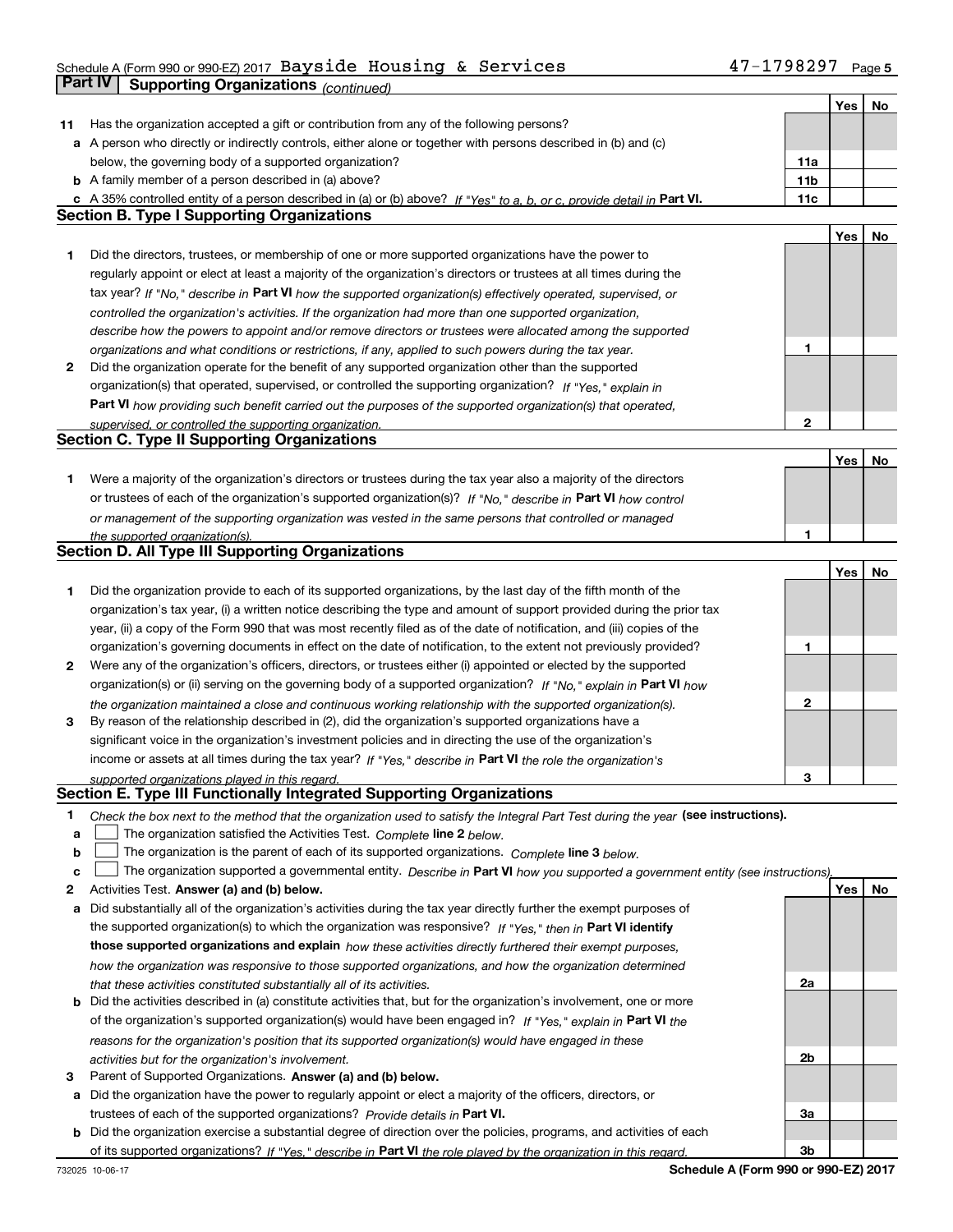### Schedule A (Form 990 or 990-EZ) 2017 <code>Bayside Housing & Services</code>  $47-1798297$  <code>Page</code> **Part V Type III Non-Functionally Integrated 509(a)(3) Supporting Organizations**

**SEP 10. See instructions.** All antegral Part Test as a qualifying trust on Nov. 20, 1970 (explain in Part VI.) See instructions. All other Type III non-functionally integrated supporting organizations must complete Sections A through E. ×.

|              | Section A - Adjusted Net Income                                              |                | (A) Prior Year | (B) Current Year<br>(optional) |
|--------------|------------------------------------------------------------------------------|----------------|----------------|--------------------------------|
| 1            | Net short-term capital gain                                                  | 1              |                |                                |
| 2            | Recoveries of prior-year distributions                                       | $\mathbf{2}$   |                |                                |
| 3            | Other gross income (see instructions)                                        | 3              |                |                                |
| 4            | Add lines 1 through 3                                                        | 4              |                |                                |
| 5            | Depreciation and depletion                                                   | 5              |                |                                |
| 6            | Portion of operating expenses paid or incurred for production or             |                |                |                                |
|              | collection of gross income or for management, conservation, or               |                |                |                                |
|              | maintenance of property held for production of income (see instructions)     | 6              |                |                                |
| 7            | Other expenses (see instructions)                                            | $\overline{7}$ |                |                                |
| 8            | <b>Adjusted Net Income</b> (subtract lines 5, 6, and 7 from line 4)          | 8              |                |                                |
|              | <b>Section B - Minimum Asset Amount</b>                                      |                | (A) Prior Year | (B) Current Year<br>(optional) |
| 1            | Aggregate fair market value of all non-exempt-use assets (see                |                |                |                                |
|              | instructions for short tax year or assets held for part of year):            |                |                |                                |
|              | a Average monthly value of securities                                        | 1a             |                |                                |
|              | <b>b</b> Average monthly cash balances                                       | 1b             |                |                                |
|              | c Fair market value of other non-exempt-use assets                           | 1c             |                |                                |
|              | <b>d</b> Total (add lines 1a, 1b, and 1c)                                    | 1d             |                |                                |
|              | e Discount claimed for blockage or other                                     |                |                |                                |
|              | factors (explain in detail in <b>Part VI</b> ):                              |                |                |                                |
| $\mathbf{2}$ | Acquisition indebtedness applicable to non-exempt-use assets                 | $\mathbf{2}$   |                |                                |
| 3            | Subtract line 2 from line 1d                                                 | 3              |                |                                |
| 4            | Cash deemed held for exempt use. Enter 1-1/2% of line 3 (for greater amount, |                |                |                                |
|              | see instructions)                                                            | 4              |                |                                |
| 5            | Net value of non-exempt-use assets (subtract line 4 from line 3)             | 5              |                |                                |
| 6            | Multiply line 5 by .035                                                      | 6              |                |                                |
| 7            | Recoveries of prior-year distributions                                       | $\overline{7}$ |                |                                |
| 8            | Minimum Asset Amount (add line 7 to line 6)                                  | 8              |                |                                |
|              | <b>Section C - Distributable Amount</b>                                      |                |                | <b>Current Year</b>            |
| 1            | Adjusted net income for prior year (from Section A, line 8, Column A)        | 1              |                |                                |
| 2            | Enter 85% of line 1                                                          | $\mathbf{2}$   |                |                                |
| 3            | Minimum asset amount for prior year (from Section B, line 8, Column A)       | 3              |                |                                |
| 4            | Enter greater of line 2 or line 3                                            | 4              |                |                                |
| 5            | Income tax imposed in prior year                                             | 5              |                |                                |
| 6            | <b>Distributable Amount.</b> Subtract line 5 from line 4, unless subject to  |                |                |                                |
|              | emergency temporary reduction (see instructions)                             | 6              |                |                                |

**7**Check here if the current year is the organization's first as a non-functionally integrated Type III supporting organization (see instructions).

**Schedule A (Form 990 or 990-EZ) 2017**

**1**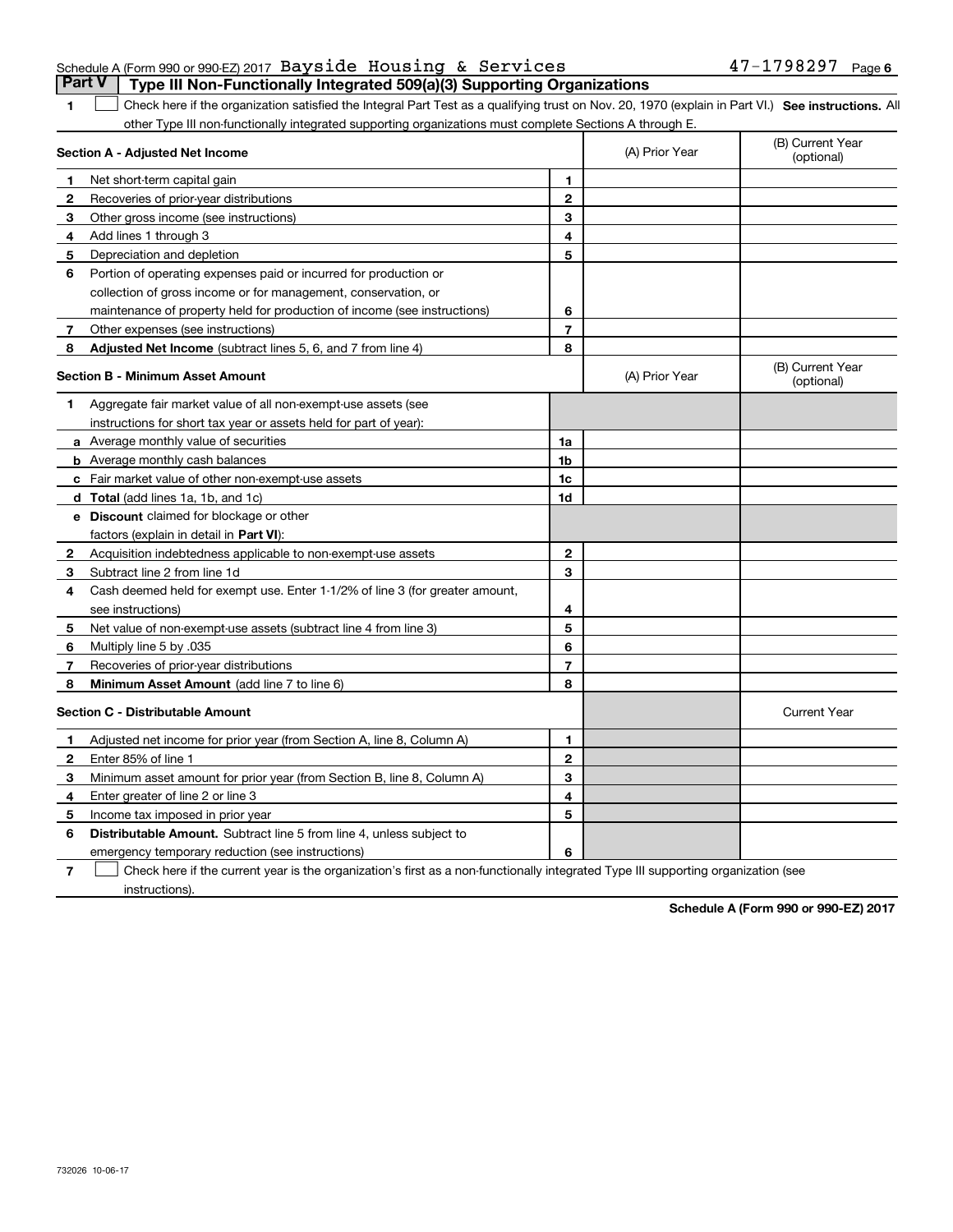#### Schedule A (Form 990 or 990-EZ) 2017 <code>Bayside Housing & Services</code>  $47-1798297$  <code>Page</code>

| <b>Part V</b> | Type III Non-Functionally Integrated 509(a)(3) Supporting Organizations                    |                             | (continued)                           |                                                |
|---------------|--------------------------------------------------------------------------------------------|-----------------------------|---------------------------------------|------------------------------------------------|
|               | <b>Section D - Distributions</b>                                                           |                             |                                       | <b>Current Year</b>                            |
| 1             | Amounts paid to supported organizations to accomplish exempt purposes                      |                             |                                       |                                                |
| 2             | Amounts paid to perform activity that directly furthers exempt purposes of supported       |                             |                                       |                                                |
|               | organizations, in excess of income from activity                                           |                             |                                       |                                                |
| з             | Administrative expenses paid to accomplish exempt purposes of supported organizations      |                             |                                       |                                                |
| 4             | Amounts paid to acquire exempt-use assets                                                  |                             |                                       |                                                |
| 5             | Qualified set-aside amounts (prior IRS approval required)                                  |                             |                                       |                                                |
| 6             | Other distributions (describe in Part VI). See instructions.                               |                             |                                       |                                                |
| 7             | <b>Total annual distributions.</b> Add lines 1 through 6.                                  |                             |                                       |                                                |
| 8             | Distributions to attentive supported organizations to which the organization is responsive |                             |                                       |                                                |
|               | (provide details in Part VI). See instructions.                                            |                             |                                       |                                                |
| 9             | Distributable amount for 2017 from Section C, line 6                                       |                             |                                       |                                                |
| 10            | Line 8 amount divided by line 9 amount                                                     |                             |                                       |                                                |
|               |                                                                                            | (i)                         | (iii)                                 | (iii)                                          |
|               | Section E - Distribution Allocations (see instructions)                                    | <b>Excess Distributions</b> | <b>Underdistributions</b><br>Pre-2017 | <b>Distributable</b><br><b>Amount for 2017</b> |
| 1             | Distributable amount for 2017 from Section C, line 6                                       |                             |                                       |                                                |
| 2             | Underdistributions, if any, for years prior to 2017 (reason-                               |                             |                                       |                                                |
|               | able cause required- explain in Part VI). See instructions.                                |                             |                                       |                                                |
| 3             | Excess distributions carryover, if any, to 2017                                            |                             |                                       |                                                |
| а             |                                                                                            |                             |                                       |                                                |
|               | <b>b</b> From 2013                                                                         |                             |                                       |                                                |
|               | c From 2014                                                                                |                             |                                       |                                                |
|               | <b>d</b> From 2015                                                                         |                             |                                       |                                                |
|               | e From 2016                                                                                |                             |                                       |                                                |
|               | Total of lines 3a through e                                                                |                             |                                       |                                                |
|               | <b>g</b> Applied to underdistributions of prior years                                      |                             |                                       |                                                |
|               | <b>h</b> Applied to 2017 distributable amount                                              |                             |                                       |                                                |
|               | Carryover from 2012 not applied (see instructions)                                         |                             |                                       |                                                |
|               | Remainder. Subtract lines 3g, 3h, and 3i from 3f.                                          |                             |                                       |                                                |
| 4             | Distributions for 2017 from Section D,                                                     |                             |                                       |                                                |
|               | line $7:$                                                                                  |                             |                                       |                                                |
|               | <b>a</b> Applied to underdistributions of prior years                                      |                             |                                       |                                                |
|               | <b>b</b> Applied to 2017 distributable amount                                              |                             |                                       |                                                |
| с             | Remainder. Subtract lines 4a and 4b from 4.                                                |                             |                                       |                                                |
| 5             | Remaining underdistributions for years prior to 2017, if                                   |                             |                                       |                                                |
|               | any. Subtract lines 3g and 4a from line 2. For result greater                              |                             |                                       |                                                |
|               | than zero, explain in Part VI. See instructions.                                           |                             |                                       |                                                |
| 6             | Remaining underdistributions for 2017. Subtract lines 3h                                   |                             |                                       |                                                |
|               | and 4b from line 1. For result greater than zero, explain in                               |                             |                                       |                                                |
|               | Part VI. See instructions.                                                                 |                             |                                       |                                                |
| 7             | Excess distributions carryover to 2018. Add lines 3j                                       |                             |                                       |                                                |
|               | and 4c.                                                                                    |                             |                                       |                                                |
| 8             | Breakdown of line 7:                                                                       |                             |                                       |                                                |
|               | a Excess from 2013                                                                         |                             |                                       |                                                |
|               | <b>b</b> Excess from 2014                                                                  |                             |                                       |                                                |
|               | c Excess from 2015                                                                         |                             |                                       |                                                |
|               | d Excess from 2016                                                                         |                             |                                       |                                                |
|               |                                                                                            |                             |                                       |                                                |
|               | e Excess from 2017                                                                         |                             |                                       |                                                |

**Schedule A (Form 990 or 990-EZ) 2017**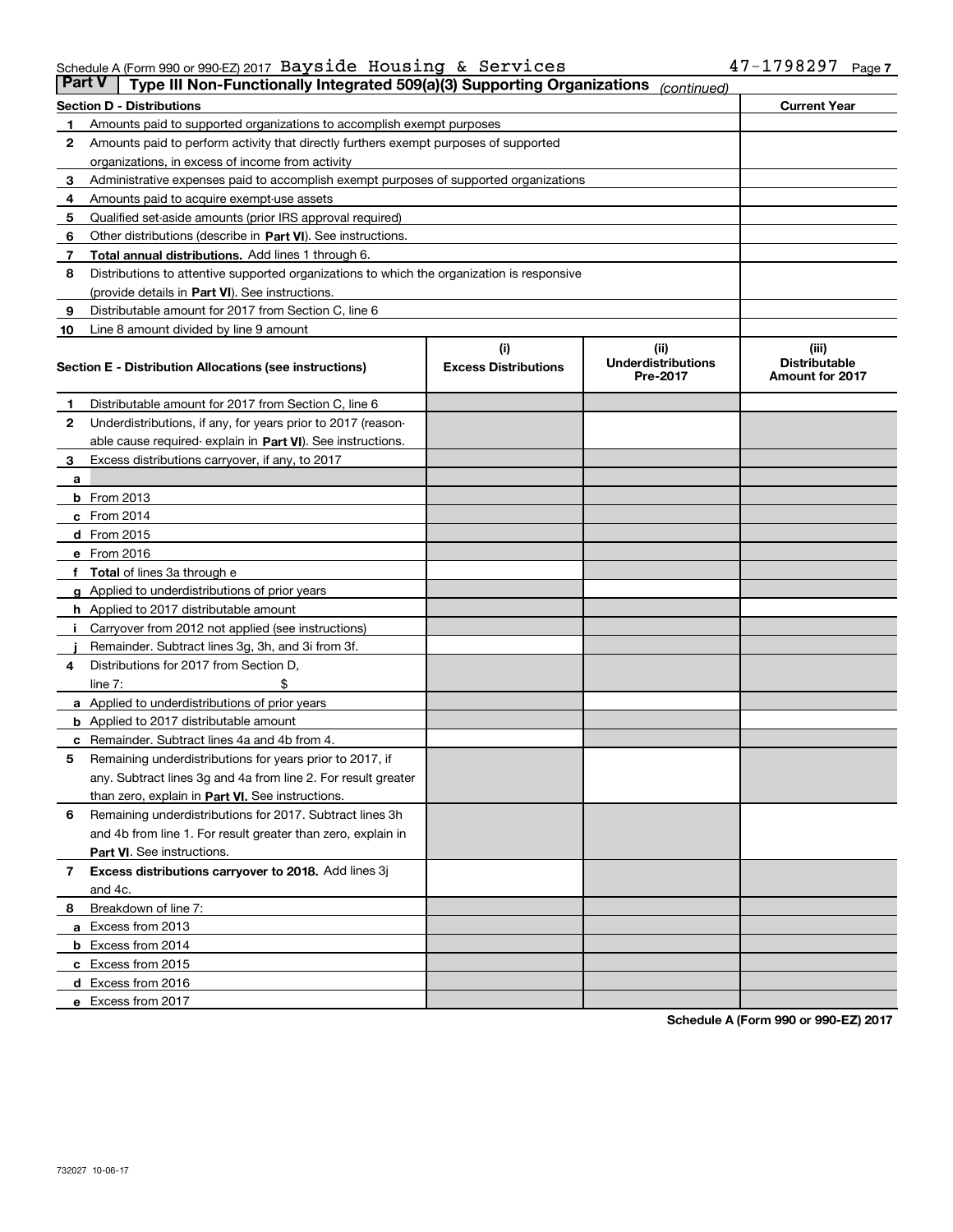|                | Schedule A (Form 990 or 990-EZ) 2017 Bayside Housing & Services                                                                                                                                                                                                                                                                                                                                                                                                                                                                                                                             | $47 - 1798297$ Page 8 |
|----------------|---------------------------------------------------------------------------------------------------------------------------------------------------------------------------------------------------------------------------------------------------------------------------------------------------------------------------------------------------------------------------------------------------------------------------------------------------------------------------------------------------------------------------------------------------------------------------------------------|-----------------------|
| <b>Part VI</b> | Supplemental Information. Provide the explanations required by Part II, line 10; Part II, line 17a or 17b; Part III, line 12;<br>Part IV, Section A, lines 1, 2, 3b, 3c, 4b, 4c, 5a, 6, 9a, 9b, 9c, 11a, 11b, and 11c; Part IV, Section B, lines 1 and 2; Part IV, Section C,<br>line 1; Part IV, Section D, lines 2 and 3; Part IV, Section E, lines 1c, 2a, 2b, 3a, and 3b; Part V, line 1; Part V, Section B, line 1e; Part V,<br>Section D, lines 5, 6, and 8; and Part V, Section E, lines 2, 5, and 6. Also complete this part for any additional information.<br>(See instructions.) |                       |
|                |                                                                                                                                                                                                                                                                                                                                                                                                                                                                                                                                                                                             |                       |
|                |                                                                                                                                                                                                                                                                                                                                                                                                                                                                                                                                                                                             |                       |
|                |                                                                                                                                                                                                                                                                                                                                                                                                                                                                                                                                                                                             |                       |
|                |                                                                                                                                                                                                                                                                                                                                                                                                                                                                                                                                                                                             |                       |
|                |                                                                                                                                                                                                                                                                                                                                                                                                                                                                                                                                                                                             |                       |
|                |                                                                                                                                                                                                                                                                                                                                                                                                                                                                                                                                                                                             |                       |
|                |                                                                                                                                                                                                                                                                                                                                                                                                                                                                                                                                                                                             |                       |
|                |                                                                                                                                                                                                                                                                                                                                                                                                                                                                                                                                                                                             |                       |
|                |                                                                                                                                                                                                                                                                                                                                                                                                                                                                                                                                                                                             |                       |
|                |                                                                                                                                                                                                                                                                                                                                                                                                                                                                                                                                                                                             |                       |
|                |                                                                                                                                                                                                                                                                                                                                                                                                                                                                                                                                                                                             |                       |
|                |                                                                                                                                                                                                                                                                                                                                                                                                                                                                                                                                                                                             |                       |
|                |                                                                                                                                                                                                                                                                                                                                                                                                                                                                                                                                                                                             |                       |
|                |                                                                                                                                                                                                                                                                                                                                                                                                                                                                                                                                                                                             |                       |
|                |                                                                                                                                                                                                                                                                                                                                                                                                                                                                                                                                                                                             |                       |
|                |                                                                                                                                                                                                                                                                                                                                                                                                                                                                                                                                                                                             |                       |
|                |                                                                                                                                                                                                                                                                                                                                                                                                                                                                                                                                                                                             |                       |
|                |                                                                                                                                                                                                                                                                                                                                                                                                                                                                                                                                                                                             |                       |
|                |                                                                                                                                                                                                                                                                                                                                                                                                                                                                                                                                                                                             |                       |
|                |                                                                                                                                                                                                                                                                                                                                                                                                                                                                                                                                                                                             |                       |
|                |                                                                                                                                                                                                                                                                                                                                                                                                                                                                                                                                                                                             |                       |
|                |                                                                                                                                                                                                                                                                                                                                                                                                                                                                                                                                                                                             |                       |
|                |                                                                                                                                                                                                                                                                                                                                                                                                                                                                                                                                                                                             |                       |
|                |                                                                                                                                                                                                                                                                                                                                                                                                                                                                                                                                                                                             |                       |
|                |                                                                                                                                                                                                                                                                                                                                                                                                                                                                                                                                                                                             |                       |
|                |                                                                                                                                                                                                                                                                                                                                                                                                                                                                                                                                                                                             |                       |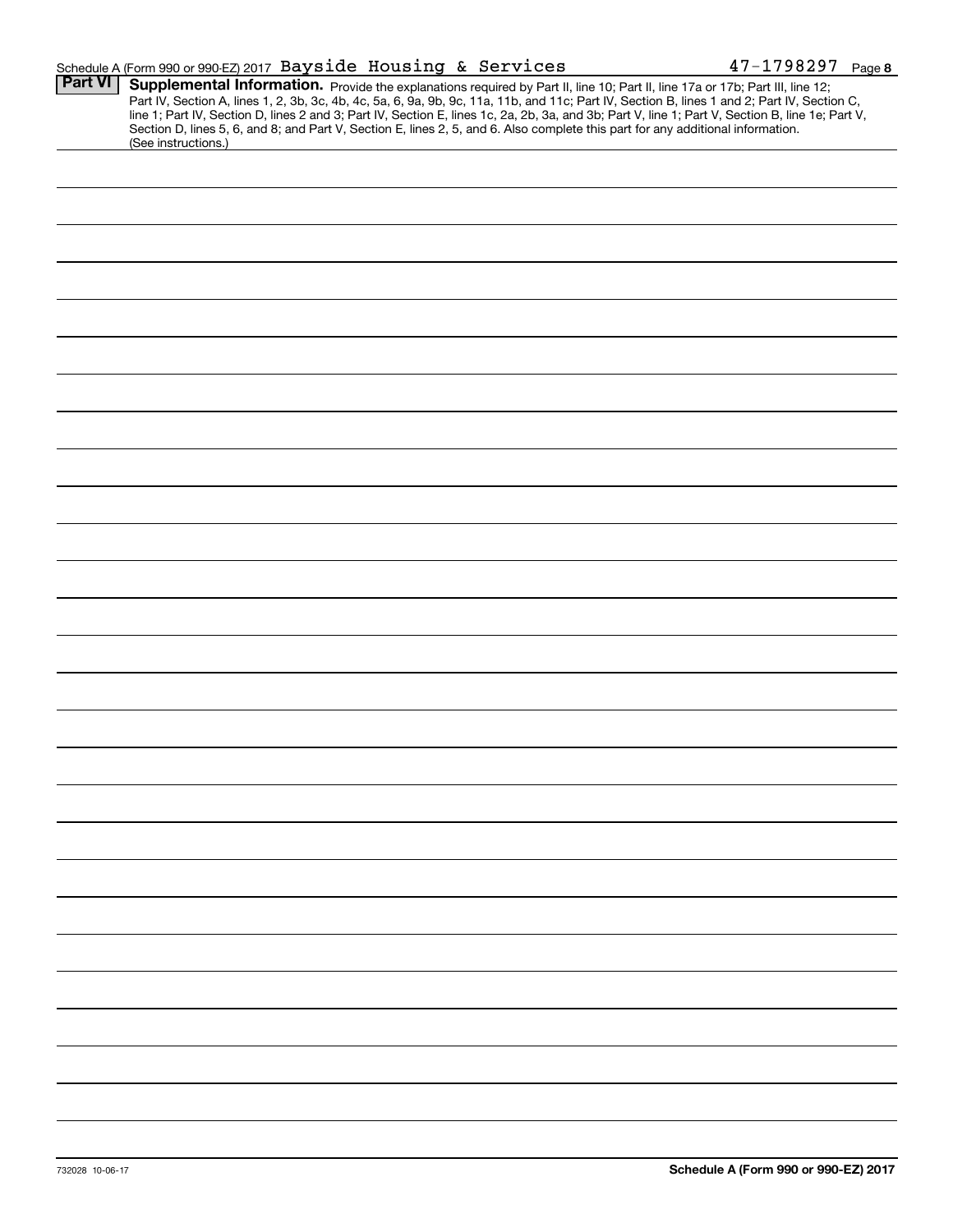# **Schedule B Schedule of Contributors**

**| Attach to Form 990, Form 990-EZ, or Form 990-PF. | Go to www.irs.gov/Form990 for the latest information.** OMB No. 1545-0047

**2017**

**Name of the organization Employer identification number**

|  |  |  |  | Name of the organization |  |
|--|--|--|--|--------------------------|--|
|--|--|--|--|--------------------------|--|

|                                                                             | Bayside Housing & Services                                                         | 47-1798297 |  |  |  |  |  |  |
|-----------------------------------------------------------------------------|------------------------------------------------------------------------------------|------------|--|--|--|--|--|--|
| <b>Organization type (check one):</b>                                       |                                                                                    |            |  |  |  |  |  |  |
| Filers of:                                                                  | <b>Section:</b>                                                                    |            |  |  |  |  |  |  |
| $X \mid$<br>501(c)( $3$ ) (enter number) organization<br>Form 990 or 990-EZ |                                                                                    |            |  |  |  |  |  |  |
|                                                                             | $4947(a)(1)$ nonexempt charitable trust <b>not</b> treated as a private foundation |            |  |  |  |  |  |  |
|                                                                             | 527 political organization                                                         |            |  |  |  |  |  |  |
| Form 990-PF                                                                 | 501(c)(3) exempt private foundation                                                |            |  |  |  |  |  |  |
|                                                                             | 4947(a)(1) nonexempt charitable trust treated as a private foundation              |            |  |  |  |  |  |  |

501(c)(3) taxable private foundation  $\mathcal{L}^{\text{max}}$ 

Check if your organization is covered by the **General Rule** or a **Special Rule. Note:**  Only a section 501(c)(7), (8), or (10) organization can check boxes for both the General Rule and a Special Rule. See instructions.

#### **General Rule**

 $\boxed{\textbf{X}}$  For an organization filing Form 990, 990-EZ, or 990-PF that received, during the year, contributions totaling \$5,000 or more (in money or property) from any one contributor. Complete Parts I and II. See instructions for determining a contributor's total contributions.

#### **Special Rules**

 $\mathcal{L}^{\text{max}}$ 

any one contributor, during the year, total contributions of the greater of  $\,$  (1) \$5,000; or **(2)** 2% of the amount on (i) Form 990, Part VIII, line 1h; For an organization described in section 501(c)(3) filing Form 990 or 990-EZ that met the 33 1/3% support test of the regulations under sections 509(a)(1) and 170(b)(1)(A)(vi), that checked Schedule A (Form 990 or 990-EZ), Part II, line 13, 16a, or 16b, and that received from or (ii) Form 990-EZ, line 1. Complete Parts I and II.  $\mathcal{L}^{\text{max}}$ 

year, total contributions of more than \$1,000 *exclusively* for religious, charitable, scientific, literary, or educational purposes, or for For an organization described in section 501(c)(7), (8), or (10) filing Form 990 or 990-EZ that received from any one contributor, during the the prevention of cruelty to children or animals. Complete Parts I, II, and III.  $\mathcal{L}^{\text{max}}$ 

purpose. Don't complete any of the parts unless the **General Rule** applies to this organization because it received *nonexclusively* year, contributions <sub>exclusively</sub> for religious, charitable, etc., purposes, but no such contributions totaled more than \$1,000. If this box is checked, enter here the total contributions that were received during the year for an  $\;$ exclusively religious, charitable, etc., For an organization described in section 501(c)(7), (8), or (10) filing Form 990 or 990-EZ that received from any one contributor, during the religious, charitable, etc., contributions totaling \$5,000 or more during the year  $\Box$ — $\Box$   $\Box$ 

**Caution:**  An organization that isn't covered by the General Rule and/or the Special Rules doesn't file Schedule B (Form 990, 990-EZ, or 990-PF),  **must** but it answer "No" on Part IV, line 2, of its Form 990; or check the box on line H of its Form 990-EZ or on its Form 990-PF, Part I, line 2, to certify that it doesn't meet the filing requirements of Schedule B (Form 990, 990-EZ, or 990-PF).

**Schedule B (Form 990, 990-EZ, or 990-PF) (2017) For Paperwork Reduction Act Notice, see the instructions for Form 990, 990-EZ, or 990-PF.** LHA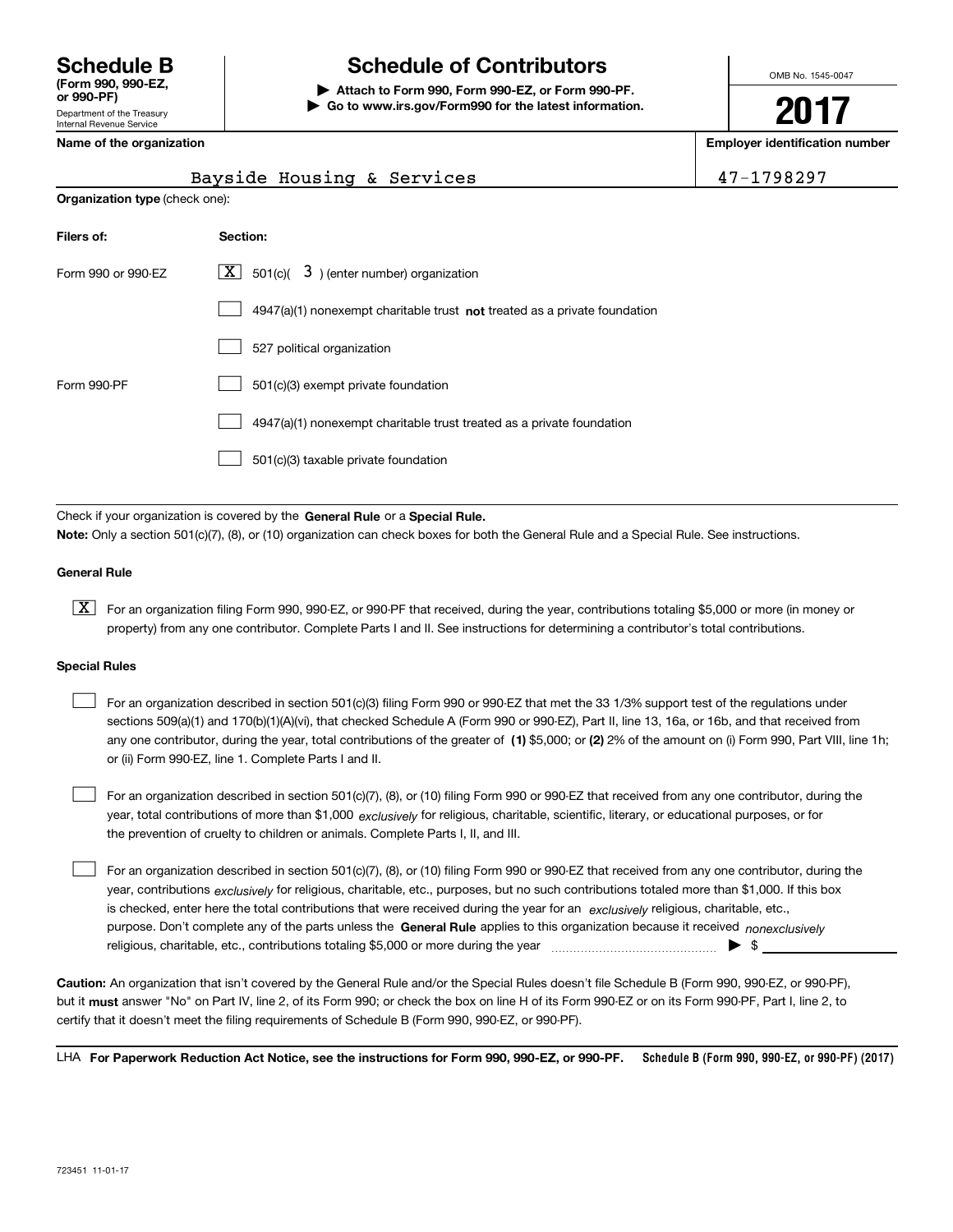#### Schedule B (Form 990, 990-EZ, or 990-PF) (2017)  $Page$  2

**Employer identification number** 

Bayside Housing & Services 47-1798297

#### **(a)No.(b)Name, address, and ZIP + 4 (c)Total contributions (d)Type of contribution PersonPayrollNoncash (a)No.(b)Name, address, and ZIP + 4 (c)Total contributions (d)Type of contribution PersonPayrollNoncash (a)No.(b)Name, address, and ZIP + 4 (c)Total contributions (d)Type of contribution PersonPayrollNoncash (a)No.(b)Name, address, and ZIP + 4 (c) Total contributions (d)Type of contribution PersonPayrollNoncash (a)No.(b)Name, address, and ZIP + 4 (c)Total contributions (d)Type of contribution PersonPayrollNoncash (a)No.(b)Name, address, and ZIP + 4 (c)Total contributions (d)Type of contribution PersonPayrollNoncash Contributors** (see instructions). Use duplicate copies of Part I if additional space is needed. \$(Complete Part II for noncash contributions.) \$(Complete Part II for noncash contributions.)  $$$ (Complete Part II for noncash contributions.) \$(Complete Part II for noncash contributions.) \$(Complete Part II for noncash contributions.)  $$$ (Complete Part II for noncash contributions.) Employer identification Page 2<br> **2** ame of organization<br>
Bayside Housing & Services 1980 Part I **Contributors** (see instructions). Use duplicate copies of Part I if additional space is needed.  $\lceil \text{X} \rceil$  $\mathcal{L}^{\text{max}}$  $\mathcal{L}^{\text{max}}$  $\boxed{\text{X}}$  $\mathcal{L}^{\text{max}}$  $\mathcal{L}^{\text{max}}$  $\lceil \text{X} \rceil$  $\mathcal{L}^{\text{max}}$  $\mathcal{L}^{\text{max}}$  $\lceil \text{X} \rceil$  $\mathcal{L}^{\text{max}}$  $\mathcal{L}^{\text{max}}$  $|X|$  $\mathcal{L}^{\text{max}}$  $\mathcal{L}^{\text{max}}$  $\boxed{\text{X}}$  $\mathcal{L}^{\text{max}}$  $\mathcal{L}^{\text{max}}$ 1 X John Costello 10,000. PO Box 927 Port Hadlock, WA 98339 2 X Chris Eagan 51,618. PO Box 927 Port Hadlock, WA 98339 3 X Vincent Verneuil Jr 125,000. PO Box 927 Port Hadlock, WA 98339 4 Discovery Behavioral Healthcare Theory (Service Service Service Service Service Service Service Service Service S 7,409. PO Box 927 Port Hadlock, WA 98339 5 X United Way Worldwide 8,387. PO Box 927 Port Hadlock, WA 98339 6 X Inn Properties LLC 39,599. PO Box 927 Port Hadlock, WA 98339

**Schedule B (Form 990, 990-EZ, or 990-PF) (2017)**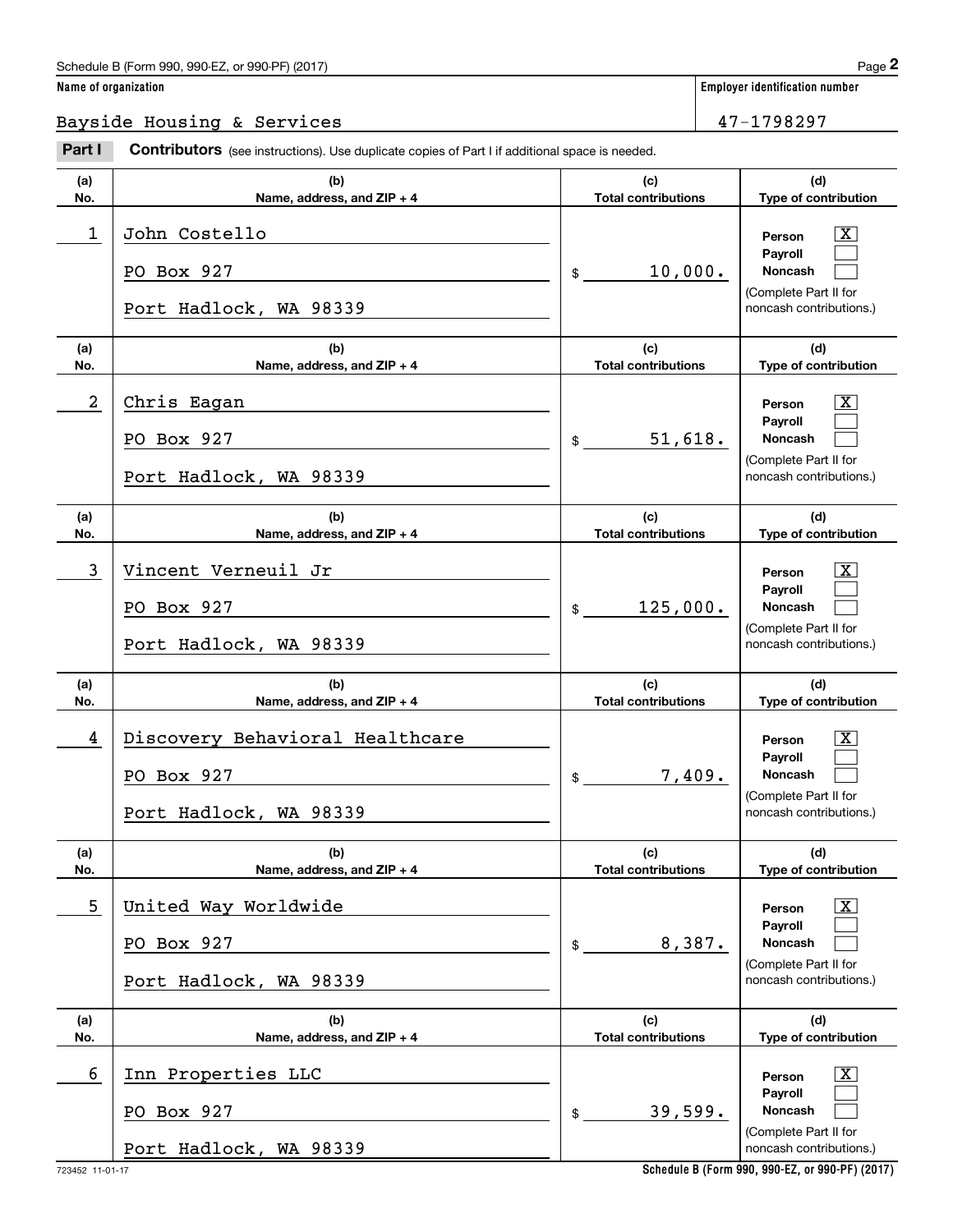#### Schedule B (Form 990, 990-EZ, or 990-PF) (2017) **Page 2** and the state of the state of the state of the state of the state of the state of the state of the state of the state of the state of the state of the state of the s

**Employer identification number** 

**(d)**

 $\lceil \text{X} \rceil$  $\mathcal{L}^{\text{max}}$  $\mathcal{L}^{\text{max}}$ 

 $\mathcal{L}^{\text{max}}$  $\mathcal{L}^{\text{max}}$  $\mathcal{L}^{\text{max}}$ 

 $\mathcal{L}^{\text{max}}$  $\mathcal{L}^{\text{max}}$  $\mathcal{L}^{\text{max}}$ 

 $\mathcal{L}^{\text{max}}$  $\mathcal{L}^{\text{max}}$  $\mathcal{L}^{\text{max}}$ 

 $\mathcal{L}^{\text{max}}$  $\mathcal{L}^{\text{max}}$  $\mathcal{L}^{\text{max}}$ 

 $\mathcal{L}^{\text{max}}$  $\mathcal{L}^{\text{max}}$  $\mathcal{L}^{\text{max}}$ 

**(d)**

**(d)**

**(d)**

**(d)**

**(d)**

Bayside Housing & Services 47-1798297

#### **(a)No.(b)Name, address, and ZIP + 4 (c)Total contributions Type of contribution PersonPayrollNoncash (a)No.(b)Name, address, and ZIP + 4 (c)Total contributions Type of contribution PersonPayrollNoncash (a)No.(b)Name, address, and ZIP + 4 (c)Total contributions Type of contribution PersonPayrollNoncash (a) No.(b)Name, address, and ZIP + 4 (c) Total contributions Type of contribution PersonPayrollNoncash(a) No.(b)Name, address, and ZIP + 4 (c) Total contributions Type of contribution PersonPayrollNoncash (a) No.(b)Name, address, and ZIP + 4 (c) Total contributions Type of contribution PersonPayrollNoncash Contributors** (see instructions). Use duplicate copies of Part I if additional space is needed. \$(Complete Part II for noncash contributions.) \$(Complete Part II for noncash contributions.) \$(Complete Part II for noncash contributions.) \$(Complete Part II for noncash contributions.) \$(Complete Part II for noncash contributions.) \$(Complete Part II for Employer identification Page 2<br> **2** ame of organization<br>
Bayside Housing & Services 1980 Part I **Contributors** (see instructions). Use duplicate copies of Part I if additional space is needed. 7 X Wescom Capital Inc 10,000. PO Box 927 Port Hadlock, WA 98339

noncash contributions.)

**Schedule B (Form 990, 990-EZ, or 990-PF) (2017)**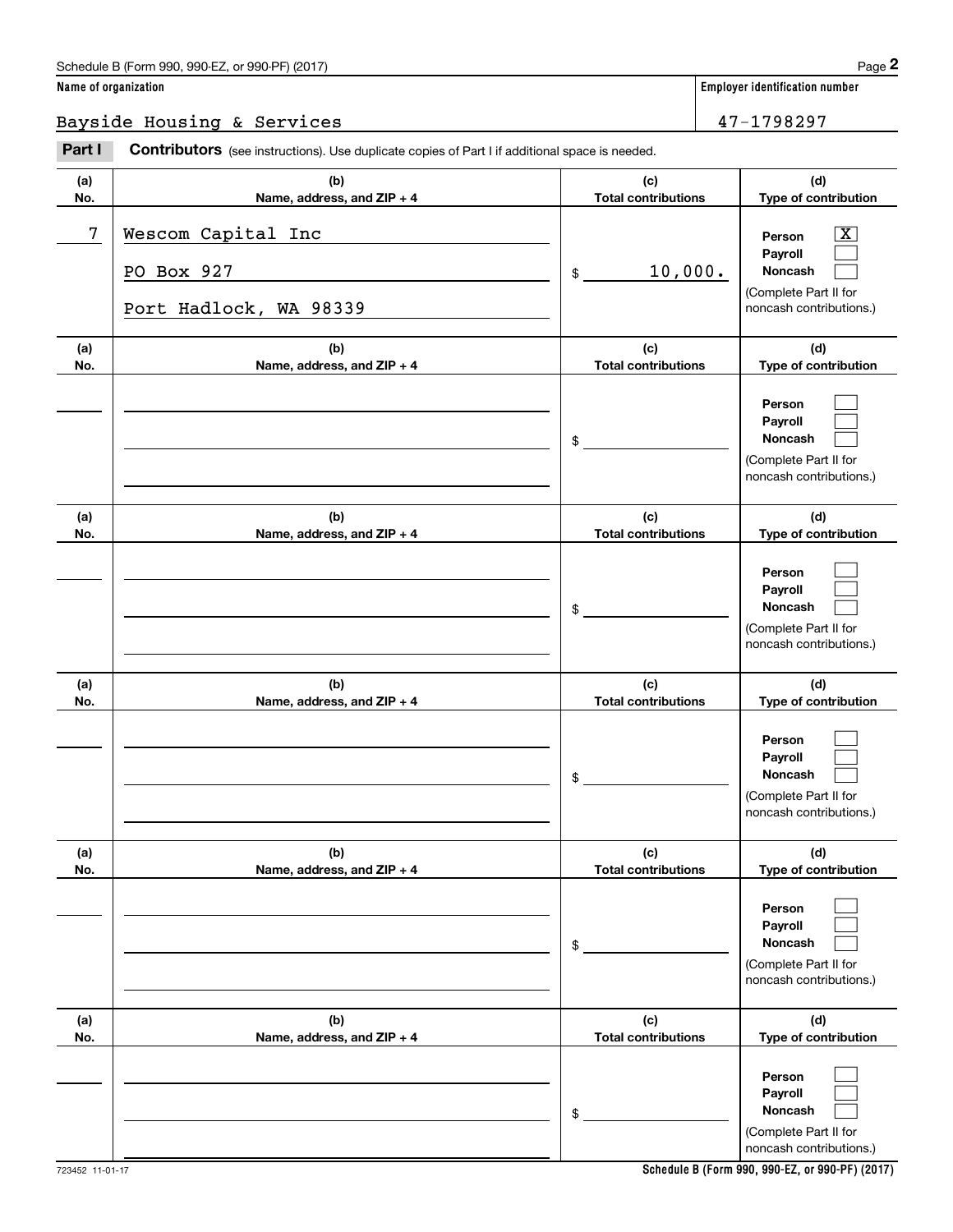Bayside Housing & Services 47-1798297

Employer identification number<br> **3 and the Secult of Organization**<br> **3 ayside Housing & Services**<br> **Part II Noncash Property** (see instructions). Use duplicate copies of Part II if additional space is needed.

| (a)<br>No.<br>from<br>Part I | (b)<br>Description of noncash property given | (c)<br>FMV (or estimate)<br>(See instructions.) | (d)<br>Date received |
|------------------------------|----------------------------------------------|-------------------------------------------------|----------------------|
|                              |                                              | $\$$                                            |                      |
| (a)<br>No.<br>from<br>Part I | (b)<br>Description of noncash property given | (c)<br>FMV (or estimate)<br>(See instructions.) | (d)<br>Date received |
|                              |                                              | $\$$                                            |                      |
| (a)<br>No.<br>from<br>Part I | (b)<br>Description of noncash property given | (c)<br>FMV (or estimate)<br>(See instructions.) | (d)<br>Date received |
|                              |                                              | $\$$                                            |                      |
| (a)<br>No.<br>from<br>Part I | (b)<br>Description of noncash property given | (c)<br>FMV (or estimate)<br>(See instructions.) | (d)<br>Date received |
|                              |                                              | \$                                              |                      |
| (a)<br>No.<br>from<br>Part I | (b)<br>Description of noncash property given | (c)<br>FMV (or estimate)<br>(See instructions.) | (d)<br>Date received |
|                              |                                              | \$                                              |                      |
| (a)<br>No.<br>from<br>Part I | (b)<br>Description of noncash property given | (c)<br>FMV (or estimate)<br>(See instructions.) | (d)<br>Date received |
|                              |                                              | \$                                              |                      |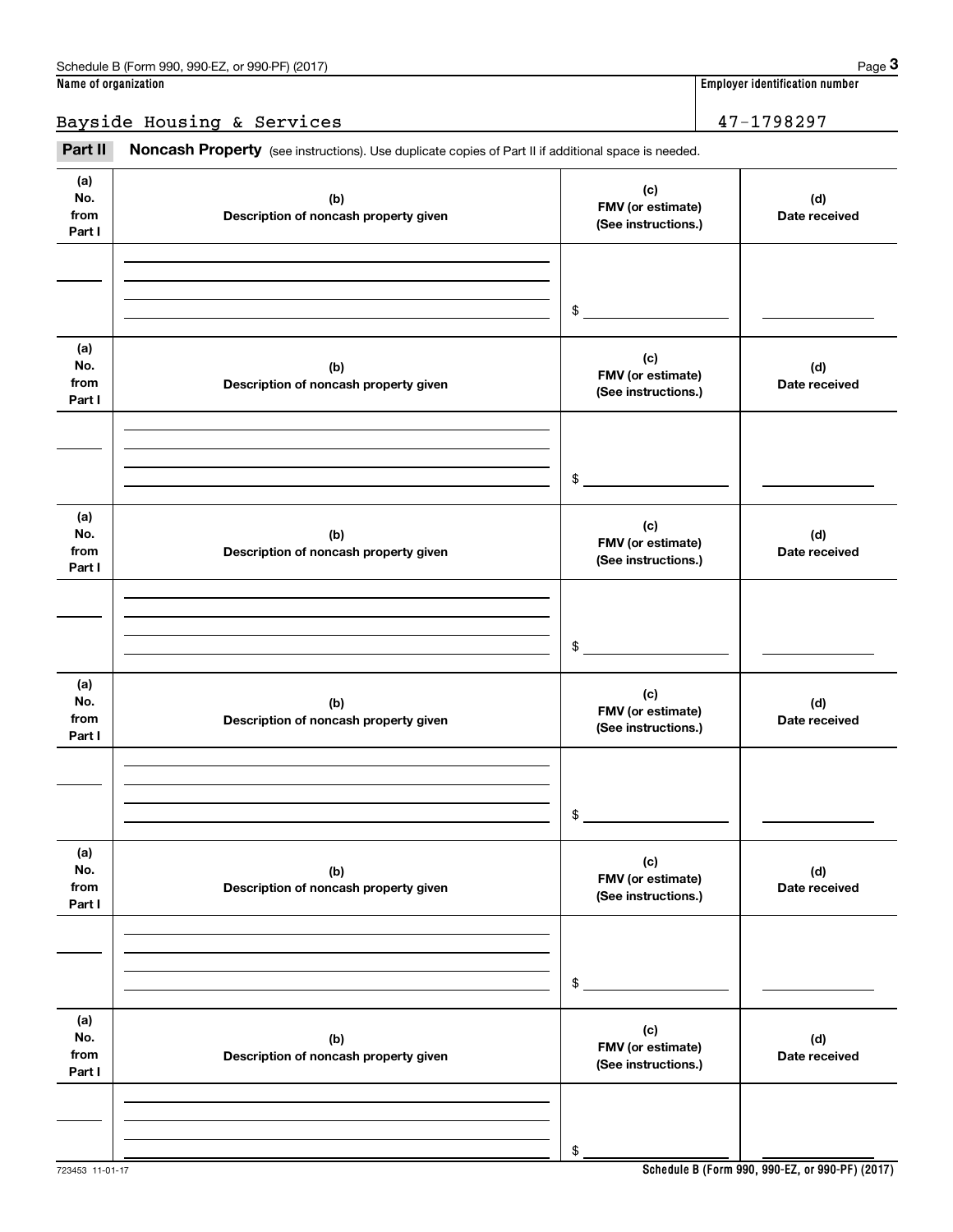|                           | Schedule B (Form 990, 990-EZ, or 990-PF) (2017)                                                                                                                                                                                                                                                          |                      | Page 4                                                                                                                                                  |  |  |  |  |  |  |
|---------------------------|----------------------------------------------------------------------------------------------------------------------------------------------------------------------------------------------------------------------------------------------------------------------------------------------------------|----------------------|---------------------------------------------------------------------------------------------------------------------------------------------------------|--|--|--|--|--|--|
| Name of organization      |                                                                                                                                                                                                                                                                                                          |                      | <b>Employer identification number</b>                                                                                                                   |  |  |  |  |  |  |
|                           |                                                                                                                                                                                                                                                                                                          |                      | 47-1798297                                                                                                                                              |  |  |  |  |  |  |
| Part III                  | Bayside Housing & Services                                                                                                                                                                                                                                                                               |                      | $Exclusively$ religious, charitable, etc., contributions to organizations described in section 501(c)(7), (8), or (10) that total more than \$1,000 for |  |  |  |  |  |  |
|                           | the year from any one contributor. Complete columns (a) through (e) and the following line entry. For organizations<br>completing Part III, enter the total of exclusively religious, charitable, etc., contributions of \$1,000 or less for the year. (Enter this info. once.) $\blacktriangleright$ \$ |                      |                                                                                                                                                         |  |  |  |  |  |  |
|                           | Use duplicate copies of Part III if additional space is needed.                                                                                                                                                                                                                                          |                      |                                                                                                                                                         |  |  |  |  |  |  |
| (a) No.<br>from           | (b) Purpose of gift                                                                                                                                                                                                                                                                                      | (c) Use of gift      | (d) Description of how gift is held                                                                                                                     |  |  |  |  |  |  |
| Part I                    |                                                                                                                                                                                                                                                                                                          |                      |                                                                                                                                                         |  |  |  |  |  |  |
|                           |                                                                                                                                                                                                                                                                                                          |                      |                                                                                                                                                         |  |  |  |  |  |  |
|                           |                                                                                                                                                                                                                                                                                                          |                      |                                                                                                                                                         |  |  |  |  |  |  |
|                           |                                                                                                                                                                                                                                                                                                          |                      |                                                                                                                                                         |  |  |  |  |  |  |
|                           |                                                                                                                                                                                                                                                                                                          | (e) Transfer of gift |                                                                                                                                                         |  |  |  |  |  |  |
|                           | Transferee's name, address, and $ZIP + 4$                                                                                                                                                                                                                                                                |                      | Relationship of transferor to transferee                                                                                                                |  |  |  |  |  |  |
|                           |                                                                                                                                                                                                                                                                                                          |                      |                                                                                                                                                         |  |  |  |  |  |  |
|                           |                                                                                                                                                                                                                                                                                                          |                      |                                                                                                                                                         |  |  |  |  |  |  |
|                           |                                                                                                                                                                                                                                                                                                          |                      |                                                                                                                                                         |  |  |  |  |  |  |
| (a) No.                   |                                                                                                                                                                                                                                                                                                          |                      |                                                                                                                                                         |  |  |  |  |  |  |
| from<br>Part I            | (b) Purpose of gift                                                                                                                                                                                                                                                                                      | (c) Use of gift      | (d) Description of how gift is held                                                                                                                     |  |  |  |  |  |  |
|                           |                                                                                                                                                                                                                                                                                                          |                      |                                                                                                                                                         |  |  |  |  |  |  |
|                           |                                                                                                                                                                                                                                                                                                          |                      |                                                                                                                                                         |  |  |  |  |  |  |
|                           |                                                                                                                                                                                                                                                                                                          |                      |                                                                                                                                                         |  |  |  |  |  |  |
|                           | (e) Transfer of gift                                                                                                                                                                                                                                                                                     |                      |                                                                                                                                                         |  |  |  |  |  |  |
|                           |                                                                                                                                                                                                                                                                                                          |                      |                                                                                                                                                         |  |  |  |  |  |  |
|                           | Transferee's name, address, and $ZIP + 4$                                                                                                                                                                                                                                                                |                      | Relationship of transferor to transferee                                                                                                                |  |  |  |  |  |  |
|                           |                                                                                                                                                                                                                                                                                                          |                      |                                                                                                                                                         |  |  |  |  |  |  |
|                           |                                                                                                                                                                                                                                                                                                          |                      |                                                                                                                                                         |  |  |  |  |  |  |
| (a) No.                   |                                                                                                                                                                                                                                                                                                          |                      |                                                                                                                                                         |  |  |  |  |  |  |
| from<br>Part I            | (b) Purpose of gift                                                                                                                                                                                                                                                                                      | (c) Use of gift      | (d) Description of how gift is held                                                                                                                     |  |  |  |  |  |  |
|                           |                                                                                                                                                                                                                                                                                                          |                      |                                                                                                                                                         |  |  |  |  |  |  |
|                           |                                                                                                                                                                                                                                                                                                          |                      |                                                                                                                                                         |  |  |  |  |  |  |
|                           |                                                                                                                                                                                                                                                                                                          |                      |                                                                                                                                                         |  |  |  |  |  |  |
|                           |                                                                                                                                                                                                                                                                                                          | (e) Transfer of gift |                                                                                                                                                         |  |  |  |  |  |  |
|                           |                                                                                                                                                                                                                                                                                                          |                      |                                                                                                                                                         |  |  |  |  |  |  |
|                           | Transferee's name, address, and $ZIP + 4$                                                                                                                                                                                                                                                                |                      | Relationship of transferor to transferee                                                                                                                |  |  |  |  |  |  |
|                           |                                                                                                                                                                                                                                                                                                          |                      |                                                                                                                                                         |  |  |  |  |  |  |
|                           |                                                                                                                                                                                                                                                                                                          |                      |                                                                                                                                                         |  |  |  |  |  |  |
|                           |                                                                                                                                                                                                                                                                                                          |                      |                                                                                                                                                         |  |  |  |  |  |  |
| (a) No.<br>from<br>Part I | (b) Purpose of gift                                                                                                                                                                                                                                                                                      | (c) Use of gift      | (d) Description of how gift is held                                                                                                                     |  |  |  |  |  |  |
|                           |                                                                                                                                                                                                                                                                                                          |                      |                                                                                                                                                         |  |  |  |  |  |  |
|                           |                                                                                                                                                                                                                                                                                                          |                      |                                                                                                                                                         |  |  |  |  |  |  |
|                           |                                                                                                                                                                                                                                                                                                          |                      |                                                                                                                                                         |  |  |  |  |  |  |
|                           |                                                                                                                                                                                                                                                                                                          | (e) Transfer of gift |                                                                                                                                                         |  |  |  |  |  |  |
|                           |                                                                                                                                                                                                                                                                                                          |                      |                                                                                                                                                         |  |  |  |  |  |  |
|                           | Transferee's name, address, and $ZIP + 4$                                                                                                                                                                                                                                                                |                      | Relationship of transferor to transferee                                                                                                                |  |  |  |  |  |  |
|                           |                                                                                                                                                                                                                                                                                                          |                      |                                                                                                                                                         |  |  |  |  |  |  |
|                           |                                                                                                                                                                                                                                                                                                          |                      |                                                                                                                                                         |  |  |  |  |  |  |
|                           |                                                                                                                                                                                                                                                                                                          |                      |                                                                                                                                                         |  |  |  |  |  |  |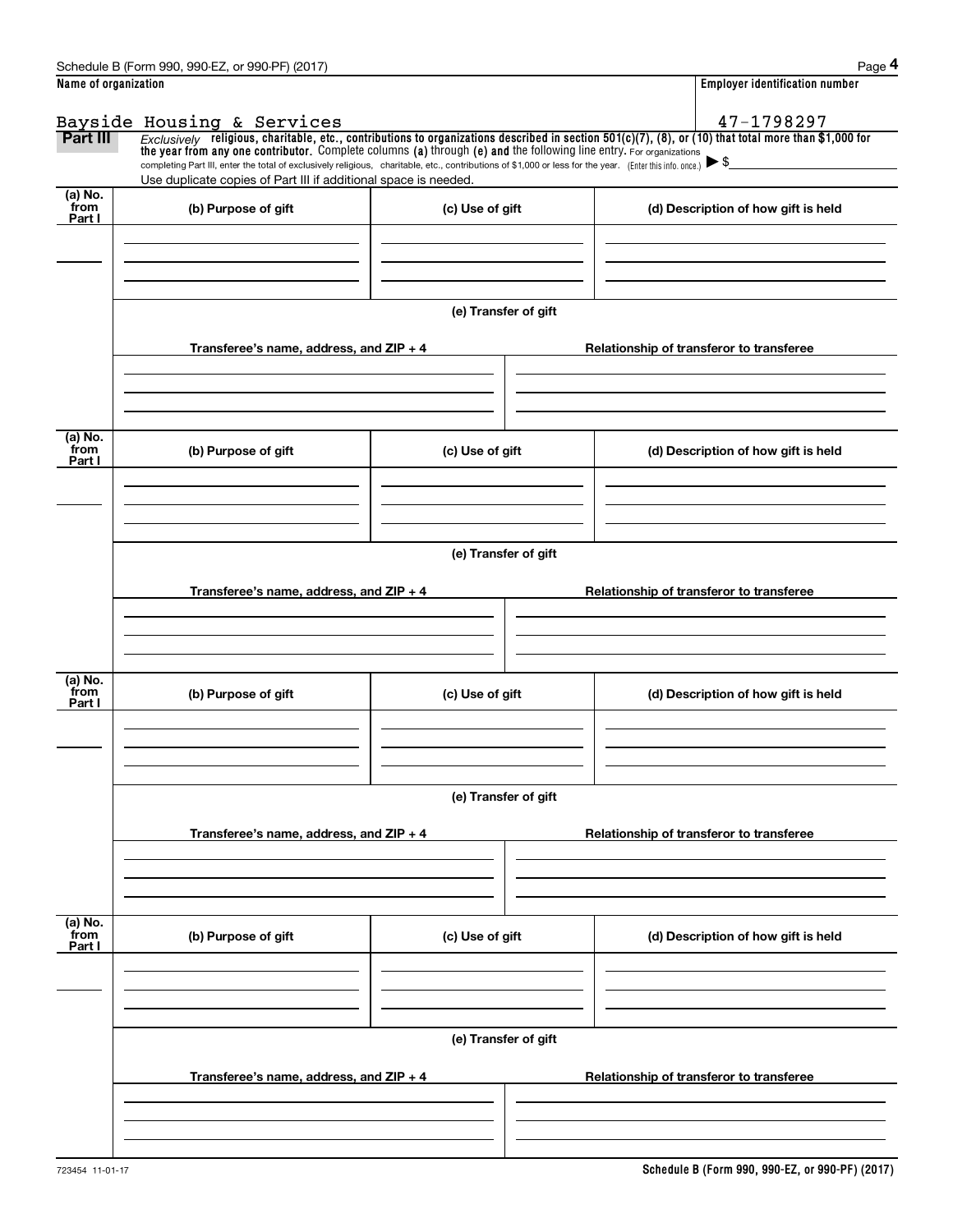| <b>SCHEDULE D</b> |  |
|-------------------|--|
|-------------------|--|

Department of the Treasury Internal Revenue Service

| (Form 990) |  |
|------------|--|
|------------|--|

## **SCHEDULE D Supplemental Financial Statements**

(Form 990)<br>
Pepartment of the Treasury<br>
Department of the Treasury<br>
Department of the Treasury<br>
Department of the Treasury<br> **Co to www.irs.gov/Form990 for instructions and the latest information.**<br> **Co to www.irs.gov/Form9** 

| OMB No. 1545-0047     |
|-----------------------|
| ۰<br>N                |
| <b>Open to Public</b> |
| Inspection            |

|          | Name of the organization<br>Bayside Housing & Services                                                                                                     |                                                    | <b>Employer identification number</b><br>47-1798297 |  |  |  |  |
|----------|------------------------------------------------------------------------------------------------------------------------------------------------------------|----------------------------------------------------|-----------------------------------------------------|--|--|--|--|
| Part I   | Organizations Maintaining Donor Advised Funds or Other Similar Funds or Accounts. Complete if the                                                          |                                                    |                                                     |  |  |  |  |
|          | organization answered "Yes" on Form 990, Part IV, line 6.                                                                                                  |                                                    |                                                     |  |  |  |  |
|          |                                                                                                                                                            | (a) Donor advised funds                            | (b) Funds and other accounts                        |  |  |  |  |
| 1.       |                                                                                                                                                            |                                                    |                                                     |  |  |  |  |
| 2        | Aggregate value of contributions to (during year)                                                                                                          |                                                    |                                                     |  |  |  |  |
| з        | Aggregate value of grants from (during year)                                                                                                               |                                                    |                                                     |  |  |  |  |
| 4        |                                                                                                                                                            |                                                    |                                                     |  |  |  |  |
| 5        | Did the organization inform all donors and donor advisors in writing that the assets held in donor advised funds                                           |                                                    |                                                     |  |  |  |  |
|          |                                                                                                                                                            |                                                    | Yes<br>No                                           |  |  |  |  |
| 6        | Did the organization inform all grantees, donors, and donor advisors in writing that grant funds can be used only                                          |                                                    |                                                     |  |  |  |  |
|          | for charitable purposes and not for the benefit of the donor or donor advisor, or for any other purpose conferring                                         |                                                    |                                                     |  |  |  |  |
|          |                                                                                                                                                            |                                                    | <b>Yes</b><br>No                                    |  |  |  |  |
| Part II  | Conservation Easements. Complete if the organization answered "Yes" on Form 990, Part IV, line 7.                                                          |                                                    |                                                     |  |  |  |  |
| 1        | Purpose(s) of conservation easements held by the organization (check all that apply).                                                                      |                                                    |                                                     |  |  |  |  |
|          | Preservation of land for public use (e.g., recreation or education)                                                                                        | Preservation of a historically important land area |                                                     |  |  |  |  |
|          | Protection of natural habitat                                                                                                                              | Preservation of a certified historic structure     |                                                     |  |  |  |  |
|          | Preservation of open space                                                                                                                                 |                                                    |                                                     |  |  |  |  |
| 2        | Complete lines 2a through 2d if the organization held a qualified conservation contribution in the form of a conservation easement on the last             |                                                    |                                                     |  |  |  |  |
|          | day of the tax year.                                                                                                                                       |                                                    | Held at the End of the Tax Year                     |  |  |  |  |
| а        | Total number of conservation easements                                                                                                                     |                                                    | 2a                                                  |  |  |  |  |
| b        | Total acreage restricted by conservation easements                                                                                                         |                                                    | 2 <sub>b</sub>                                      |  |  |  |  |
| с        | Number of conservation easements on a certified historic structure included in (a) manufacture of conservation                                             |                                                    | 2c                                                  |  |  |  |  |
| d        | Number of conservation easements included in (c) acquired after 7/25/06, and not on a historic structure                                                   |                                                    |                                                     |  |  |  |  |
|          |                                                                                                                                                            |                                                    | 2d                                                  |  |  |  |  |
| 3        | Number of conservation easements modified, transferred, released, extinguished, or terminated by the organization during the tax                           |                                                    |                                                     |  |  |  |  |
|          | $\vee$ ear $\blacktriangleright$                                                                                                                           |                                                    |                                                     |  |  |  |  |
| 4        | Number of states where property subject to conservation easement is located >                                                                              |                                                    |                                                     |  |  |  |  |
| 5        | Does the organization have a written policy regarding the periodic monitoring, inspection, handling of                                                     |                                                    |                                                     |  |  |  |  |
|          | violations, and enforcement of the conservation easements it holds?                                                                                        |                                                    | Yes<br>No                                           |  |  |  |  |
| 6        | Staff and volunteer hours devoted to monitoring, inspecting, handling of violations, and enforcing conservation easements during the year                  |                                                    |                                                     |  |  |  |  |
|          |                                                                                                                                                            |                                                    |                                                     |  |  |  |  |
| 7        | Amount of expenses incurred in monitoring, inspecting, handling of violations, and enforcing conservation easements during the year                        |                                                    |                                                     |  |  |  |  |
|          | $\blacktriangleright$ S                                                                                                                                    |                                                    |                                                     |  |  |  |  |
| 8        | Does each conservation easement reported on line 2(d) above satisfy the requirements of section 170(h)(4)(B)(i)                                            |                                                    |                                                     |  |  |  |  |
|          |                                                                                                                                                            |                                                    | Yes<br>No                                           |  |  |  |  |
|          | In Part XIII, describe how the organization reports conservation easements in its revenue and expense statement, and balance sheet, and                    |                                                    |                                                     |  |  |  |  |
|          | include, if applicable, the text of the footnote to the organization's financial statements that describes the organization's accounting for               |                                                    |                                                     |  |  |  |  |
|          | conservation easements.                                                                                                                                    |                                                    |                                                     |  |  |  |  |
| Part III | Organizations Maintaining Collections of Art, Historical Treasures, or Other Similar Assets.                                                               |                                                    |                                                     |  |  |  |  |
|          | Complete if the organization answered "Yes" on Form 990, Part IV, line 8.                                                                                  |                                                    |                                                     |  |  |  |  |
|          | 1a If the organization elected, as permitted under SFAS 116 (ASC 958), not to report in its revenue statement and balance sheet works of art,              |                                                    |                                                     |  |  |  |  |
|          | historical treasures, or other similar assets held for public exhibition, education, or research in furtherance of public service, provide, in Part XIII,  |                                                    |                                                     |  |  |  |  |
|          | the text of the footnote to its financial statements that describes these items.                                                                           |                                                    |                                                     |  |  |  |  |
|          | <b>b</b> If the organization elected, as permitted under SFAS 116 (ASC 958), to report in its revenue statement and balance sheet works of art, historical |                                                    |                                                     |  |  |  |  |
|          | treasures, or other similar assets held for public exhibition, education, or research in furtherance of public service, provide the following amounts      |                                                    |                                                     |  |  |  |  |
|          | relating to these items:                                                                                                                                   |                                                    |                                                     |  |  |  |  |
|          |                                                                                                                                                            |                                                    | $\frac{1}{2}$                                       |  |  |  |  |
|          | (ii) Assets included in Form 990, Part X                                                                                                                   |                                                    | $\triangleright$ \$                                 |  |  |  |  |
| 2        | If the organization received or held works of art, historical treasures, or other similar assets for financial gain, provide                               |                                                    |                                                     |  |  |  |  |
|          | the following amounts required to be reported under SFAS 116 (ASC 958) relating to these items:                                                            |                                                    |                                                     |  |  |  |  |
| a        | Revenue included on Form 990, Part VIII, line 1                                                                                                            |                                                    | $\blacktriangleright$ \$                            |  |  |  |  |

|  | <b>b</b> Assets included in Form 990, Part X |  |  |
|--|----------------------------------------------|--|--|

**For Paperwork Reduction Act Notice, see the Instructions for Form 990. Schedule D (Form 990) 2017** LHA

 $\blacktriangleright$  \$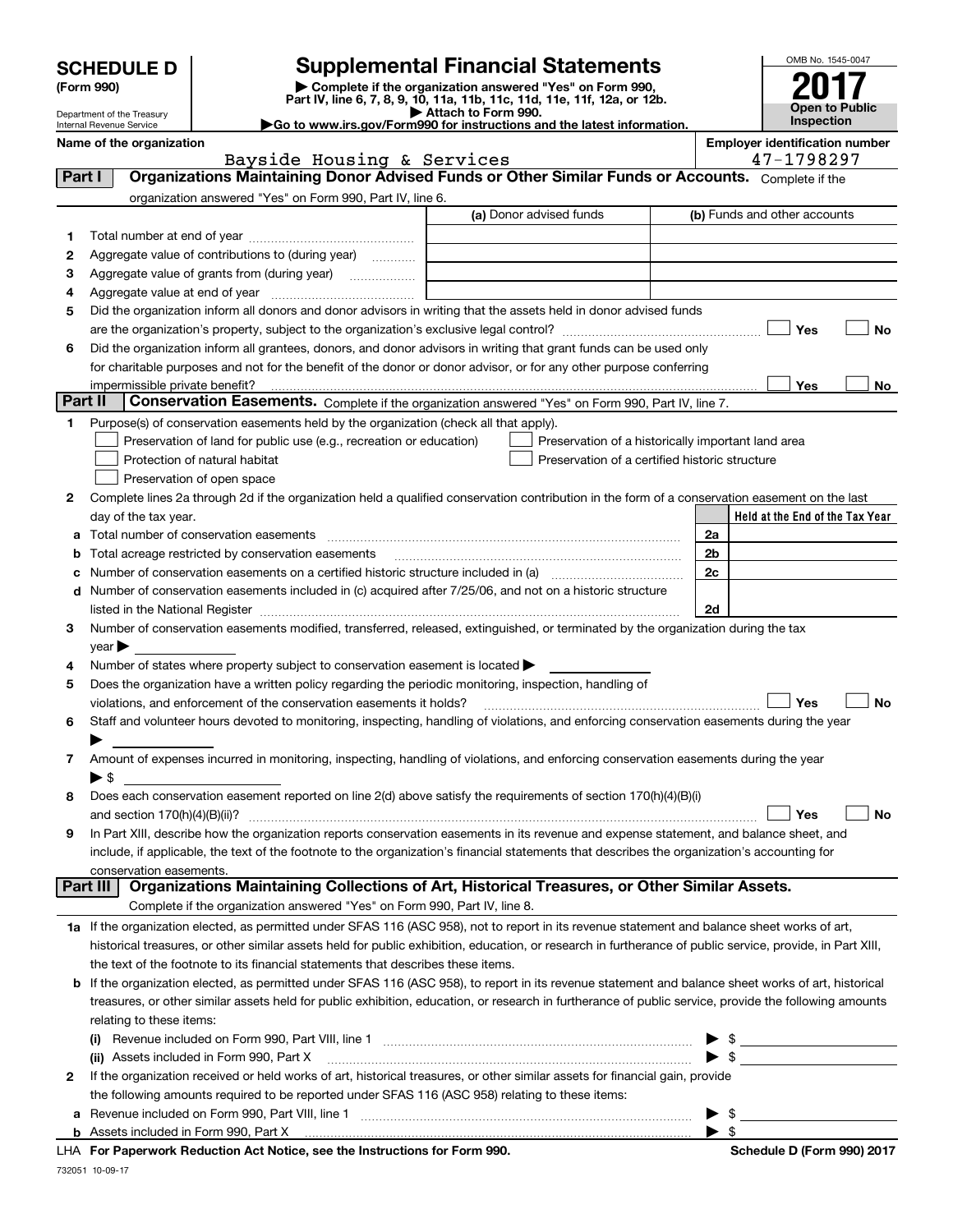| Part III<br>Organizations Maintaining Collections of Art, Historical Treasures, or Other Similar Assets (continued)<br>Using the organization's acquisition, accession, and other records, check any of the following that are a significant use of its collection items<br>з<br>(check all that apply):<br>Public exhibition<br>Loan or exchange programs<br>a<br>Scholarly research<br>b<br>Preservation for future generations<br>с<br>Provide a description of the organization's collections and explain how they further the organization's exempt purpose in Part XIII.<br>4<br>During the year, did the organization solicit or receive donations of art, historical treasures, or other similar assets<br>5<br>to be sold to raise funds rather than to be maintained as part of the organization's collection?<br>Yes<br>No<br><b>Part IV</b><br>Escrow and Custodial Arrangements. Complete if the organization answered "Yes" on Form 990, Part IV, line 9, or<br>reported an amount on Form 990, Part X, line 21.<br>1a Is the organization an agent, trustee, custodian or other intermediary for contributions or other assets not included<br>Yes<br>No<br>on Form 990, Part X? [11] matter and the contract of the contract of the contract of the contract of the contract of the contract of the contract of the contract of the contract of the contract of the contract of the contr<br>b If "Yes," explain the arrangement in Part XIII and complete the following table:<br>Amount<br>1c<br>1d<br>d Additions during the year manufactured and an account of a distribution of Additions during the year manufactured and account of Additions during the year manufactured and account of the state of Additional Additional Ad<br>e Distributions during the year manufactured and contain an account of the state of the state of the state of the state of the state of the state of the state of the state of the state of the state of the state of the stat<br>1e<br>1f<br>2a Did the organization include an amount on Form 990, Part X, line 21, for escrow or custodial account liability?<br>Yes<br>No<br><b>b</b> If "Yes," explain the arrangement in Part XIII. Check here if the explanation has been provided on Part XIII<br><b>Part V</b><br>Endowment Funds. Complete if the organization answered "Yes" on Form 990, Part IV, line 10.<br>$\vert$ (d) Three years back $\vert$ (e) Four years back<br>(a) Current year<br>(c) Two years back  <br>(b) Prior year<br><b>1a</b> Beginning of year balance<br>Net investment earnings, gains, and losses<br>e Other expenditures for facilities<br>and programs<br>f Administrative expenses<br>End of year balance<br>g<br>Provide the estimated percentage of the current year end balance (line 1g, column (a)) held as:<br>2<br>Board designated or quasi-endowment<br>%<br>Permanent endowment $\blacktriangleright$<br>%<br>c Temporarily restricted endowment $\blacktriangleright$<br>%<br>The percentages on lines 2a, 2b, and 2c should equal 100%.<br>3a Are there endowment funds not in the possession of the organization that are held and administered for the organization<br>Yes<br>No.<br>by:<br>3a(i)<br>(i)<br>related organizations<br>3a(ii)<br>(ii)<br>3b<br>Describe in Part XIII the intended uses of the organization's endowment funds.<br>4<br>Land, Buildings, and Equipment.<br><b>Part VI</b><br>Complete if the organization answered "Yes" on Form 990, Part IV, line 11a. See Form 990, Part X, line 10.<br>Description of property<br>(a) Cost or other<br>(b) Cost or other<br>(c) Accumulated<br>(d) Book value<br>basis (investment)<br>basis (other)<br>depreciation<br>3,016.<br>1,143.<br>1,873.<br>e Other<br>1,873. | Schedule D (Form 990) 2017 | Bayside Housing & Services |  |  | $47 - 1798297$ Page 2 |  |  |
|---------------------------------------------------------------------------------------------------------------------------------------------------------------------------------------------------------------------------------------------------------------------------------------------------------------------------------------------------------------------------------------------------------------------------------------------------------------------------------------------------------------------------------------------------------------------------------------------------------------------------------------------------------------------------------------------------------------------------------------------------------------------------------------------------------------------------------------------------------------------------------------------------------------------------------------------------------------------------------------------------------------------------------------------------------------------------------------------------------------------------------------------------------------------------------------------------------------------------------------------------------------------------------------------------------------------------------------------------------------------------------------------------------------------------------------------------------------------------------------------------------------------------------------------------------------------------------------------------------------------------------------------------------------------------------------------------------------------------------------------------------------------------------------------------------------------------------------------------------------------------------------------------------------------------------------------------------------------------------------------------------------------------------------------------------------------------------------------------------------------------------------------------------------------------------------------------------------------------------------------------------------------------------------------------------------------------------------------------------------------------------------------------------------------------------------------------------------------------------------------------------------------------------------------------------------------------------------------------------------------------------------------------------------------------------------------------------------------------------------------------------------------------------------------------------------------------------------------------------------------------------------------------------------------------------------------------------------------------------------------------------------------------------------------------------------------------------------------------------------------------------------------------------------------------------------------------------------------------------------------------------------------------------------------------------------------------------------------------------------------------------------------------------------------------------------------------------------------------------------------------------------------------------------------------------------------------------------------------------------------------------------------------------------------------------------------------------------------------------------------------------|----------------------------|----------------------------|--|--|-----------------------|--|--|
|                                                                                                                                                                                                                                                                                                                                                                                                                                                                                                                                                                                                                                                                                                                                                                                                                                                                                                                                                                                                                                                                                                                                                                                                                                                                                                                                                                                                                                                                                                                                                                                                                                                                                                                                                                                                                                                                                                                                                                                                                                                                                                                                                                                                                                                                                                                                                                                                                                                                                                                                                                                                                                                                                                                                                                                                                                                                                                                                                                                                                                                                                                                                                                                                                                                                                                                                                                                                                                                                                                                                                                                                                                                                                                                                                         |                            |                            |  |  |                       |  |  |
|                                                                                                                                                                                                                                                                                                                                                                                                                                                                                                                                                                                                                                                                                                                                                                                                                                                                                                                                                                                                                                                                                                                                                                                                                                                                                                                                                                                                                                                                                                                                                                                                                                                                                                                                                                                                                                                                                                                                                                                                                                                                                                                                                                                                                                                                                                                                                                                                                                                                                                                                                                                                                                                                                                                                                                                                                                                                                                                                                                                                                                                                                                                                                                                                                                                                                                                                                                                                                                                                                                                                                                                                                                                                                                                                                         |                            |                            |  |  |                       |  |  |
|                                                                                                                                                                                                                                                                                                                                                                                                                                                                                                                                                                                                                                                                                                                                                                                                                                                                                                                                                                                                                                                                                                                                                                                                                                                                                                                                                                                                                                                                                                                                                                                                                                                                                                                                                                                                                                                                                                                                                                                                                                                                                                                                                                                                                                                                                                                                                                                                                                                                                                                                                                                                                                                                                                                                                                                                                                                                                                                                                                                                                                                                                                                                                                                                                                                                                                                                                                                                                                                                                                                                                                                                                                                                                                                                                         |                            |                            |  |  |                       |  |  |
|                                                                                                                                                                                                                                                                                                                                                                                                                                                                                                                                                                                                                                                                                                                                                                                                                                                                                                                                                                                                                                                                                                                                                                                                                                                                                                                                                                                                                                                                                                                                                                                                                                                                                                                                                                                                                                                                                                                                                                                                                                                                                                                                                                                                                                                                                                                                                                                                                                                                                                                                                                                                                                                                                                                                                                                                                                                                                                                                                                                                                                                                                                                                                                                                                                                                                                                                                                                                                                                                                                                                                                                                                                                                                                                                                         |                            |                            |  |  |                       |  |  |
|                                                                                                                                                                                                                                                                                                                                                                                                                                                                                                                                                                                                                                                                                                                                                                                                                                                                                                                                                                                                                                                                                                                                                                                                                                                                                                                                                                                                                                                                                                                                                                                                                                                                                                                                                                                                                                                                                                                                                                                                                                                                                                                                                                                                                                                                                                                                                                                                                                                                                                                                                                                                                                                                                                                                                                                                                                                                                                                                                                                                                                                                                                                                                                                                                                                                                                                                                                                                                                                                                                                                                                                                                                                                                                                                                         |                            |                            |  |  |                       |  |  |
|                                                                                                                                                                                                                                                                                                                                                                                                                                                                                                                                                                                                                                                                                                                                                                                                                                                                                                                                                                                                                                                                                                                                                                                                                                                                                                                                                                                                                                                                                                                                                                                                                                                                                                                                                                                                                                                                                                                                                                                                                                                                                                                                                                                                                                                                                                                                                                                                                                                                                                                                                                                                                                                                                                                                                                                                                                                                                                                                                                                                                                                                                                                                                                                                                                                                                                                                                                                                                                                                                                                                                                                                                                                                                                                                                         |                            |                            |  |  |                       |  |  |
|                                                                                                                                                                                                                                                                                                                                                                                                                                                                                                                                                                                                                                                                                                                                                                                                                                                                                                                                                                                                                                                                                                                                                                                                                                                                                                                                                                                                                                                                                                                                                                                                                                                                                                                                                                                                                                                                                                                                                                                                                                                                                                                                                                                                                                                                                                                                                                                                                                                                                                                                                                                                                                                                                                                                                                                                                                                                                                                                                                                                                                                                                                                                                                                                                                                                                                                                                                                                                                                                                                                                                                                                                                                                                                                                                         |                            |                            |  |  |                       |  |  |
|                                                                                                                                                                                                                                                                                                                                                                                                                                                                                                                                                                                                                                                                                                                                                                                                                                                                                                                                                                                                                                                                                                                                                                                                                                                                                                                                                                                                                                                                                                                                                                                                                                                                                                                                                                                                                                                                                                                                                                                                                                                                                                                                                                                                                                                                                                                                                                                                                                                                                                                                                                                                                                                                                                                                                                                                                                                                                                                                                                                                                                                                                                                                                                                                                                                                                                                                                                                                                                                                                                                                                                                                                                                                                                                                                         |                            |                            |  |  |                       |  |  |
|                                                                                                                                                                                                                                                                                                                                                                                                                                                                                                                                                                                                                                                                                                                                                                                                                                                                                                                                                                                                                                                                                                                                                                                                                                                                                                                                                                                                                                                                                                                                                                                                                                                                                                                                                                                                                                                                                                                                                                                                                                                                                                                                                                                                                                                                                                                                                                                                                                                                                                                                                                                                                                                                                                                                                                                                                                                                                                                                                                                                                                                                                                                                                                                                                                                                                                                                                                                                                                                                                                                                                                                                                                                                                                                                                         |                            |                            |  |  |                       |  |  |
|                                                                                                                                                                                                                                                                                                                                                                                                                                                                                                                                                                                                                                                                                                                                                                                                                                                                                                                                                                                                                                                                                                                                                                                                                                                                                                                                                                                                                                                                                                                                                                                                                                                                                                                                                                                                                                                                                                                                                                                                                                                                                                                                                                                                                                                                                                                                                                                                                                                                                                                                                                                                                                                                                                                                                                                                                                                                                                                                                                                                                                                                                                                                                                                                                                                                                                                                                                                                                                                                                                                                                                                                                                                                                                                                                         |                            |                            |  |  |                       |  |  |
|                                                                                                                                                                                                                                                                                                                                                                                                                                                                                                                                                                                                                                                                                                                                                                                                                                                                                                                                                                                                                                                                                                                                                                                                                                                                                                                                                                                                                                                                                                                                                                                                                                                                                                                                                                                                                                                                                                                                                                                                                                                                                                                                                                                                                                                                                                                                                                                                                                                                                                                                                                                                                                                                                                                                                                                                                                                                                                                                                                                                                                                                                                                                                                                                                                                                                                                                                                                                                                                                                                                                                                                                                                                                                                                                                         |                            |                            |  |  |                       |  |  |
|                                                                                                                                                                                                                                                                                                                                                                                                                                                                                                                                                                                                                                                                                                                                                                                                                                                                                                                                                                                                                                                                                                                                                                                                                                                                                                                                                                                                                                                                                                                                                                                                                                                                                                                                                                                                                                                                                                                                                                                                                                                                                                                                                                                                                                                                                                                                                                                                                                                                                                                                                                                                                                                                                                                                                                                                                                                                                                                                                                                                                                                                                                                                                                                                                                                                                                                                                                                                                                                                                                                                                                                                                                                                                                                                                         |                            |                            |  |  |                       |  |  |
|                                                                                                                                                                                                                                                                                                                                                                                                                                                                                                                                                                                                                                                                                                                                                                                                                                                                                                                                                                                                                                                                                                                                                                                                                                                                                                                                                                                                                                                                                                                                                                                                                                                                                                                                                                                                                                                                                                                                                                                                                                                                                                                                                                                                                                                                                                                                                                                                                                                                                                                                                                                                                                                                                                                                                                                                                                                                                                                                                                                                                                                                                                                                                                                                                                                                                                                                                                                                                                                                                                                                                                                                                                                                                                                                                         |                            |                            |  |  |                       |  |  |
|                                                                                                                                                                                                                                                                                                                                                                                                                                                                                                                                                                                                                                                                                                                                                                                                                                                                                                                                                                                                                                                                                                                                                                                                                                                                                                                                                                                                                                                                                                                                                                                                                                                                                                                                                                                                                                                                                                                                                                                                                                                                                                                                                                                                                                                                                                                                                                                                                                                                                                                                                                                                                                                                                                                                                                                                                                                                                                                                                                                                                                                                                                                                                                                                                                                                                                                                                                                                                                                                                                                                                                                                                                                                                                                                                         |                            |                            |  |  |                       |  |  |
|                                                                                                                                                                                                                                                                                                                                                                                                                                                                                                                                                                                                                                                                                                                                                                                                                                                                                                                                                                                                                                                                                                                                                                                                                                                                                                                                                                                                                                                                                                                                                                                                                                                                                                                                                                                                                                                                                                                                                                                                                                                                                                                                                                                                                                                                                                                                                                                                                                                                                                                                                                                                                                                                                                                                                                                                                                                                                                                                                                                                                                                                                                                                                                                                                                                                                                                                                                                                                                                                                                                                                                                                                                                                                                                                                         |                            |                            |  |  |                       |  |  |
|                                                                                                                                                                                                                                                                                                                                                                                                                                                                                                                                                                                                                                                                                                                                                                                                                                                                                                                                                                                                                                                                                                                                                                                                                                                                                                                                                                                                                                                                                                                                                                                                                                                                                                                                                                                                                                                                                                                                                                                                                                                                                                                                                                                                                                                                                                                                                                                                                                                                                                                                                                                                                                                                                                                                                                                                                                                                                                                                                                                                                                                                                                                                                                                                                                                                                                                                                                                                                                                                                                                                                                                                                                                                                                                                                         |                            |                            |  |  |                       |  |  |
|                                                                                                                                                                                                                                                                                                                                                                                                                                                                                                                                                                                                                                                                                                                                                                                                                                                                                                                                                                                                                                                                                                                                                                                                                                                                                                                                                                                                                                                                                                                                                                                                                                                                                                                                                                                                                                                                                                                                                                                                                                                                                                                                                                                                                                                                                                                                                                                                                                                                                                                                                                                                                                                                                                                                                                                                                                                                                                                                                                                                                                                                                                                                                                                                                                                                                                                                                                                                                                                                                                                                                                                                                                                                                                                                                         |                            |                            |  |  |                       |  |  |
|                                                                                                                                                                                                                                                                                                                                                                                                                                                                                                                                                                                                                                                                                                                                                                                                                                                                                                                                                                                                                                                                                                                                                                                                                                                                                                                                                                                                                                                                                                                                                                                                                                                                                                                                                                                                                                                                                                                                                                                                                                                                                                                                                                                                                                                                                                                                                                                                                                                                                                                                                                                                                                                                                                                                                                                                                                                                                                                                                                                                                                                                                                                                                                                                                                                                                                                                                                                                                                                                                                                                                                                                                                                                                                                                                         |                            |                            |  |  |                       |  |  |
|                                                                                                                                                                                                                                                                                                                                                                                                                                                                                                                                                                                                                                                                                                                                                                                                                                                                                                                                                                                                                                                                                                                                                                                                                                                                                                                                                                                                                                                                                                                                                                                                                                                                                                                                                                                                                                                                                                                                                                                                                                                                                                                                                                                                                                                                                                                                                                                                                                                                                                                                                                                                                                                                                                                                                                                                                                                                                                                                                                                                                                                                                                                                                                                                                                                                                                                                                                                                                                                                                                                                                                                                                                                                                                                                                         |                            |                            |  |  |                       |  |  |
|                                                                                                                                                                                                                                                                                                                                                                                                                                                                                                                                                                                                                                                                                                                                                                                                                                                                                                                                                                                                                                                                                                                                                                                                                                                                                                                                                                                                                                                                                                                                                                                                                                                                                                                                                                                                                                                                                                                                                                                                                                                                                                                                                                                                                                                                                                                                                                                                                                                                                                                                                                                                                                                                                                                                                                                                                                                                                                                                                                                                                                                                                                                                                                                                                                                                                                                                                                                                                                                                                                                                                                                                                                                                                                                                                         |                            |                            |  |  |                       |  |  |
|                                                                                                                                                                                                                                                                                                                                                                                                                                                                                                                                                                                                                                                                                                                                                                                                                                                                                                                                                                                                                                                                                                                                                                                                                                                                                                                                                                                                                                                                                                                                                                                                                                                                                                                                                                                                                                                                                                                                                                                                                                                                                                                                                                                                                                                                                                                                                                                                                                                                                                                                                                                                                                                                                                                                                                                                                                                                                                                                                                                                                                                                                                                                                                                                                                                                                                                                                                                                                                                                                                                                                                                                                                                                                                                                                         |                            |                            |  |  |                       |  |  |
|                                                                                                                                                                                                                                                                                                                                                                                                                                                                                                                                                                                                                                                                                                                                                                                                                                                                                                                                                                                                                                                                                                                                                                                                                                                                                                                                                                                                                                                                                                                                                                                                                                                                                                                                                                                                                                                                                                                                                                                                                                                                                                                                                                                                                                                                                                                                                                                                                                                                                                                                                                                                                                                                                                                                                                                                                                                                                                                                                                                                                                                                                                                                                                                                                                                                                                                                                                                                                                                                                                                                                                                                                                                                                                                                                         |                            |                            |  |  |                       |  |  |
|                                                                                                                                                                                                                                                                                                                                                                                                                                                                                                                                                                                                                                                                                                                                                                                                                                                                                                                                                                                                                                                                                                                                                                                                                                                                                                                                                                                                                                                                                                                                                                                                                                                                                                                                                                                                                                                                                                                                                                                                                                                                                                                                                                                                                                                                                                                                                                                                                                                                                                                                                                                                                                                                                                                                                                                                                                                                                                                                                                                                                                                                                                                                                                                                                                                                                                                                                                                                                                                                                                                                                                                                                                                                                                                                                         |                            |                            |  |  |                       |  |  |
|                                                                                                                                                                                                                                                                                                                                                                                                                                                                                                                                                                                                                                                                                                                                                                                                                                                                                                                                                                                                                                                                                                                                                                                                                                                                                                                                                                                                                                                                                                                                                                                                                                                                                                                                                                                                                                                                                                                                                                                                                                                                                                                                                                                                                                                                                                                                                                                                                                                                                                                                                                                                                                                                                                                                                                                                                                                                                                                                                                                                                                                                                                                                                                                                                                                                                                                                                                                                                                                                                                                                                                                                                                                                                                                                                         |                            |                            |  |  |                       |  |  |
|                                                                                                                                                                                                                                                                                                                                                                                                                                                                                                                                                                                                                                                                                                                                                                                                                                                                                                                                                                                                                                                                                                                                                                                                                                                                                                                                                                                                                                                                                                                                                                                                                                                                                                                                                                                                                                                                                                                                                                                                                                                                                                                                                                                                                                                                                                                                                                                                                                                                                                                                                                                                                                                                                                                                                                                                                                                                                                                                                                                                                                                                                                                                                                                                                                                                                                                                                                                                                                                                                                                                                                                                                                                                                                                                                         |                            |                            |  |  |                       |  |  |
|                                                                                                                                                                                                                                                                                                                                                                                                                                                                                                                                                                                                                                                                                                                                                                                                                                                                                                                                                                                                                                                                                                                                                                                                                                                                                                                                                                                                                                                                                                                                                                                                                                                                                                                                                                                                                                                                                                                                                                                                                                                                                                                                                                                                                                                                                                                                                                                                                                                                                                                                                                                                                                                                                                                                                                                                                                                                                                                                                                                                                                                                                                                                                                                                                                                                                                                                                                                                                                                                                                                                                                                                                                                                                                                                                         |                            |                            |  |  |                       |  |  |
|                                                                                                                                                                                                                                                                                                                                                                                                                                                                                                                                                                                                                                                                                                                                                                                                                                                                                                                                                                                                                                                                                                                                                                                                                                                                                                                                                                                                                                                                                                                                                                                                                                                                                                                                                                                                                                                                                                                                                                                                                                                                                                                                                                                                                                                                                                                                                                                                                                                                                                                                                                                                                                                                                                                                                                                                                                                                                                                                                                                                                                                                                                                                                                                                                                                                                                                                                                                                                                                                                                                                                                                                                                                                                                                                                         |                            |                            |  |  |                       |  |  |
|                                                                                                                                                                                                                                                                                                                                                                                                                                                                                                                                                                                                                                                                                                                                                                                                                                                                                                                                                                                                                                                                                                                                                                                                                                                                                                                                                                                                                                                                                                                                                                                                                                                                                                                                                                                                                                                                                                                                                                                                                                                                                                                                                                                                                                                                                                                                                                                                                                                                                                                                                                                                                                                                                                                                                                                                                                                                                                                                                                                                                                                                                                                                                                                                                                                                                                                                                                                                                                                                                                                                                                                                                                                                                                                                                         |                            |                            |  |  |                       |  |  |
|                                                                                                                                                                                                                                                                                                                                                                                                                                                                                                                                                                                                                                                                                                                                                                                                                                                                                                                                                                                                                                                                                                                                                                                                                                                                                                                                                                                                                                                                                                                                                                                                                                                                                                                                                                                                                                                                                                                                                                                                                                                                                                                                                                                                                                                                                                                                                                                                                                                                                                                                                                                                                                                                                                                                                                                                                                                                                                                                                                                                                                                                                                                                                                                                                                                                                                                                                                                                                                                                                                                                                                                                                                                                                                                                                         |                            |                            |  |  |                       |  |  |
|                                                                                                                                                                                                                                                                                                                                                                                                                                                                                                                                                                                                                                                                                                                                                                                                                                                                                                                                                                                                                                                                                                                                                                                                                                                                                                                                                                                                                                                                                                                                                                                                                                                                                                                                                                                                                                                                                                                                                                                                                                                                                                                                                                                                                                                                                                                                                                                                                                                                                                                                                                                                                                                                                                                                                                                                                                                                                                                                                                                                                                                                                                                                                                                                                                                                                                                                                                                                                                                                                                                                                                                                                                                                                                                                                         |                            |                            |  |  |                       |  |  |
|                                                                                                                                                                                                                                                                                                                                                                                                                                                                                                                                                                                                                                                                                                                                                                                                                                                                                                                                                                                                                                                                                                                                                                                                                                                                                                                                                                                                                                                                                                                                                                                                                                                                                                                                                                                                                                                                                                                                                                                                                                                                                                                                                                                                                                                                                                                                                                                                                                                                                                                                                                                                                                                                                                                                                                                                                                                                                                                                                                                                                                                                                                                                                                                                                                                                                                                                                                                                                                                                                                                                                                                                                                                                                                                                                         |                            |                            |  |  |                       |  |  |
|                                                                                                                                                                                                                                                                                                                                                                                                                                                                                                                                                                                                                                                                                                                                                                                                                                                                                                                                                                                                                                                                                                                                                                                                                                                                                                                                                                                                                                                                                                                                                                                                                                                                                                                                                                                                                                                                                                                                                                                                                                                                                                                                                                                                                                                                                                                                                                                                                                                                                                                                                                                                                                                                                                                                                                                                                                                                                                                                                                                                                                                                                                                                                                                                                                                                                                                                                                                                                                                                                                                                                                                                                                                                                                                                                         |                            |                            |  |  |                       |  |  |
|                                                                                                                                                                                                                                                                                                                                                                                                                                                                                                                                                                                                                                                                                                                                                                                                                                                                                                                                                                                                                                                                                                                                                                                                                                                                                                                                                                                                                                                                                                                                                                                                                                                                                                                                                                                                                                                                                                                                                                                                                                                                                                                                                                                                                                                                                                                                                                                                                                                                                                                                                                                                                                                                                                                                                                                                                                                                                                                                                                                                                                                                                                                                                                                                                                                                                                                                                                                                                                                                                                                                                                                                                                                                                                                                                         |                            |                            |  |  |                       |  |  |
|                                                                                                                                                                                                                                                                                                                                                                                                                                                                                                                                                                                                                                                                                                                                                                                                                                                                                                                                                                                                                                                                                                                                                                                                                                                                                                                                                                                                                                                                                                                                                                                                                                                                                                                                                                                                                                                                                                                                                                                                                                                                                                                                                                                                                                                                                                                                                                                                                                                                                                                                                                                                                                                                                                                                                                                                                                                                                                                                                                                                                                                                                                                                                                                                                                                                                                                                                                                                                                                                                                                                                                                                                                                                                                                                                         |                            |                            |  |  |                       |  |  |
|                                                                                                                                                                                                                                                                                                                                                                                                                                                                                                                                                                                                                                                                                                                                                                                                                                                                                                                                                                                                                                                                                                                                                                                                                                                                                                                                                                                                                                                                                                                                                                                                                                                                                                                                                                                                                                                                                                                                                                                                                                                                                                                                                                                                                                                                                                                                                                                                                                                                                                                                                                                                                                                                                                                                                                                                                                                                                                                                                                                                                                                                                                                                                                                                                                                                                                                                                                                                                                                                                                                                                                                                                                                                                                                                                         |                            |                            |  |  |                       |  |  |
|                                                                                                                                                                                                                                                                                                                                                                                                                                                                                                                                                                                                                                                                                                                                                                                                                                                                                                                                                                                                                                                                                                                                                                                                                                                                                                                                                                                                                                                                                                                                                                                                                                                                                                                                                                                                                                                                                                                                                                                                                                                                                                                                                                                                                                                                                                                                                                                                                                                                                                                                                                                                                                                                                                                                                                                                                                                                                                                                                                                                                                                                                                                                                                                                                                                                                                                                                                                                                                                                                                                                                                                                                                                                                                                                                         |                            |                            |  |  |                       |  |  |
|                                                                                                                                                                                                                                                                                                                                                                                                                                                                                                                                                                                                                                                                                                                                                                                                                                                                                                                                                                                                                                                                                                                                                                                                                                                                                                                                                                                                                                                                                                                                                                                                                                                                                                                                                                                                                                                                                                                                                                                                                                                                                                                                                                                                                                                                                                                                                                                                                                                                                                                                                                                                                                                                                                                                                                                                                                                                                                                                                                                                                                                                                                                                                                                                                                                                                                                                                                                                                                                                                                                                                                                                                                                                                                                                                         |                            |                            |  |  |                       |  |  |
|                                                                                                                                                                                                                                                                                                                                                                                                                                                                                                                                                                                                                                                                                                                                                                                                                                                                                                                                                                                                                                                                                                                                                                                                                                                                                                                                                                                                                                                                                                                                                                                                                                                                                                                                                                                                                                                                                                                                                                                                                                                                                                                                                                                                                                                                                                                                                                                                                                                                                                                                                                                                                                                                                                                                                                                                                                                                                                                                                                                                                                                                                                                                                                                                                                                                                                                                                                                                                                                                                                                                                                                                                                                                                                                                                         |                            |                            |  |  |                       |  |  |
|                                                                                                                                                                                                                                                                                                                                                                                                                                                                                                                                                                                                                                                                                                                                                                                                                                                                                                                                                                                                                                                                                                                                                                                                                                                                                                                                                                                                                                                                                                                                                                                                                                                                                                                                                                                                                                                                                                                                                                                                                                                                                                                                                                                                                                                                                                                                                                                                                                                                                                                                                                                                                                                                                                                                                                                                                                                                                                                                                                                                                                                                                                                                                                                                                                                                                                                                                                                                                                                                                                                                                                                                                                                                                                                                                         |                            |                            |  |  |                       |  |  |
|                                                                                                                                                                                                                                                                                                                                                                                                                                                                                                                                                                                                                                                                                                                                                                                                                                                                                                                                                                                                                                                                                                                                                                                                                                                                                                                                                                                                                                                                                                                                                                                                                                                                                                                                                                                                                                                                                                                                                                                                                                                                                                                                                                                                                                                                                                                                                                                                                                                                                                                                                                                                                                                                                                                                                                                                                                                                                                                                                                                                                                                                                                                                                                                                                                                                                                                                                                                                                                                                                                                                                                                                                                                                                                                                                         |                            |                            |  |  |                       |  |  |
|                                                                                                                                                                                                                                                                                                                                                                                                                                                                                                                                                                                                                                                                                                                                                                                                                                                                                                                                                                                                                                                                                                                                                                                                                                                                                                                                                                                                                                                                                                                                                                                                                                                                                                                                                                                                                                                                                                                                                                                                                                                                                                                                                                                                                                                                                                                                                                                                                                                                                                                                                                                                                                                                                                                                                                                                                                                                                                                                                                                                                                                                                                                                                                                                                                                                                                                                                                                                                                                                                                                                                                                                                                                                                                                                                         |                            |                            |  |  |                       |  |  |
|                                                                                                                                                                                                                                                                                                                                                                                                                                                                                                                                                                                                                                                                                                                                                                                                                                                                                                                                                                                                                                                                                                                                                                                                                                                                                                                                                                                                                                                                                                                                                                                                                                                                                                                                                                                                                                                                                                                                                                                                                                                                                                                                                                                                                                                                                                                                                                                                                                                                                                                                                                                                                                                                                                                                                                                                                                                                                                                                                                                                                                                                                                                                                                                                                                                                                                                                                                                                                                                                                                                                                                                                                                                                                                                                                         |                            |                            |  |  |                       |  |  |
|                                                                                                                                                                                                                                                                                                                                                                                                                                                                                                                                                                                                                                                                                                                                                                                                                                                                                                                                                                                                                                                                                                                                                                                                                                                                                                                                                                                                                                                                                                                                                                                                                                                                                                                                                                                                                                                                                                                                                                                                                                                                                                                                                                                                                                                                                                                                                                                                                                                                                                                                                                                                                                                                                                                                                                                                                                                                                                                                                                                                                                                                                                                                                                                                                                                                                                                                                                                                                                                                                                                                                                                                                                                                                                                                                         |                            |                            |  |  |                       |  |  |
|                                                                                                                                                                                                                                                                                                                                                                                                                                                                                                                                                                                                                                                                                                                                                                                                                                                                                                                                                                                                                                                                                                                                                                                                                                                                                                                                                                                                                                                                                                                                                                                                                                                                                                                                                                                                                                                                                                                                                                                                                                                                                                                                                                                                                                                                                                                                                                                                                                                                                                                                                                                                                                                                                                                                                                                                                                                                                                                                                                                                                                                                                                                                                                                                                                                                                                                                                                                                                                                                                                                                                                                                                                                                                                                                                         |                            |                            |  |  |                       |  |  |
|                                                                                                                                                                                                                                                                                                                                                                                                                                                                                                                                                                                                                                                                                                                                                                                                                                                                                                                                                                                                                                                                                                                                                                                                                                                                                                                                                                                                                                                                                                                                                                                                                                                                                                                                                                                                                                                                                                                                                                                                                                                                                                                                                                                                                                                                                                                                                                                                                                                                                                                                                                                                                                                                                                                                                                                                                                                                                                                                                                                                                                                                                                                                                                                                                                                                                                                                                                                                                                                                                                                                                                                                                                                                                                                                                         |                            |                            |  |  |                       |  |  |
|                                                                                                                                                                                                                                                                                                                                                                                                                                                                                                                                                                                                                                                                                                                                                                                                                                                                                                                                                                                                                                                                                                                                                                                                                                                                                                                                                                                                                                                                                                                                                                                                                                                                                                                                                                                                                                                                                                                                                                                                                                                                                                                                                                                                                                                                                                                                                                                                                                                                                                                                                                                                                                                                                                                                                                                                                                                                                                                                                                                                                                                                                                                                                                                                                                                                                                                                                                                                                                                                                                                                                                                                                                                                                                                                                         |                            |                            |  |  |                       |  |  |
|                                                                                                                                                                                                                                                                                                                                                                                                                                                                                                                                                                                                                                                                                                                                                                                                                                                                                                                                                                                                                                                                                                                                                                                                                                                                                                                                                                                                                                                                                                                                                                                                                                                                                                                                                                                                                                                                                                                                                                                                                                                                                                                                                                                                                                                                                                                                                                                                                                                                                                                                                                                                                                                                                                                                                                                                                                                                                                                                                                                                                                                                                                                                                                                                                                                                                                                                                                                                                                                                                                                                                                                                                                                                                                                                                         |                            |                            |  |  |                       |  |  |
|                                                                                                                                                                                                                                                                                                                                                                                                                                                                                                                                                                                                                                                                                                                                                                                                                                                                                                                                                                                                                                                                                                                                                                                                                                                                                                                                                                                                                                                                                                                                                                                                                                                                                                                                                                                                                                                                                                                                                                                                                                                                                                                                                                                                                                                                                                                                                                                                                                                                                                                                                                                                                                                                                                                                                                                                                                                                                                                                                                                                                                                                                                                                                                                                                                                                                                                                                                                                                                                                                                                                                                                                                                                                                                                                                         |                            |                            |  |  |                       |  |  |
|                                                                                                                                                                                                                                                                                                                                                                                                                                                                                                                                                                                                                                                                                                                                                                                                                                                                                                                                                                                                                                                                                                                                                                                                                                                                                                                                                                                                                                                                                                                                                                                                                                                                                                                                                                                                                                                                                                                                                                                                                                                                                                                                                                                                                                                                                                                                                                                                                                                                                                                                                                                                                                                                                                                                                                                                                                                                                                                                                                                                                                                                                                                                                                                                                                                                                                                                                                                                                                                                                                                                                                                                                                                                                                                                                         |                            |                            |  |  |                       |  |  |
|                                                                                                                                                                                                                                                                                                                                                                                                                                                                                                                                                                                                                                                                                                                                                                                                                                                                                                                                                                                                                                                                                                                                                                                                                                                                                                                                                                                                                                                                                                                                                                                                                                                                                                                                                                                                                                                                                                                                                                                                                                                                                                                                                                                                                                                                                                                                                                                                                                                                                                                                                                                                                                                                                                                                                                                                                                                                                                                                                                                                                                                                                                                                                                                                                                                                                                                                                                                                                                                                                                                                                                                                                                                                                                                                                         |                            |                            |  |  |                       |  |  |

**Schedule D (Form 990) 2017**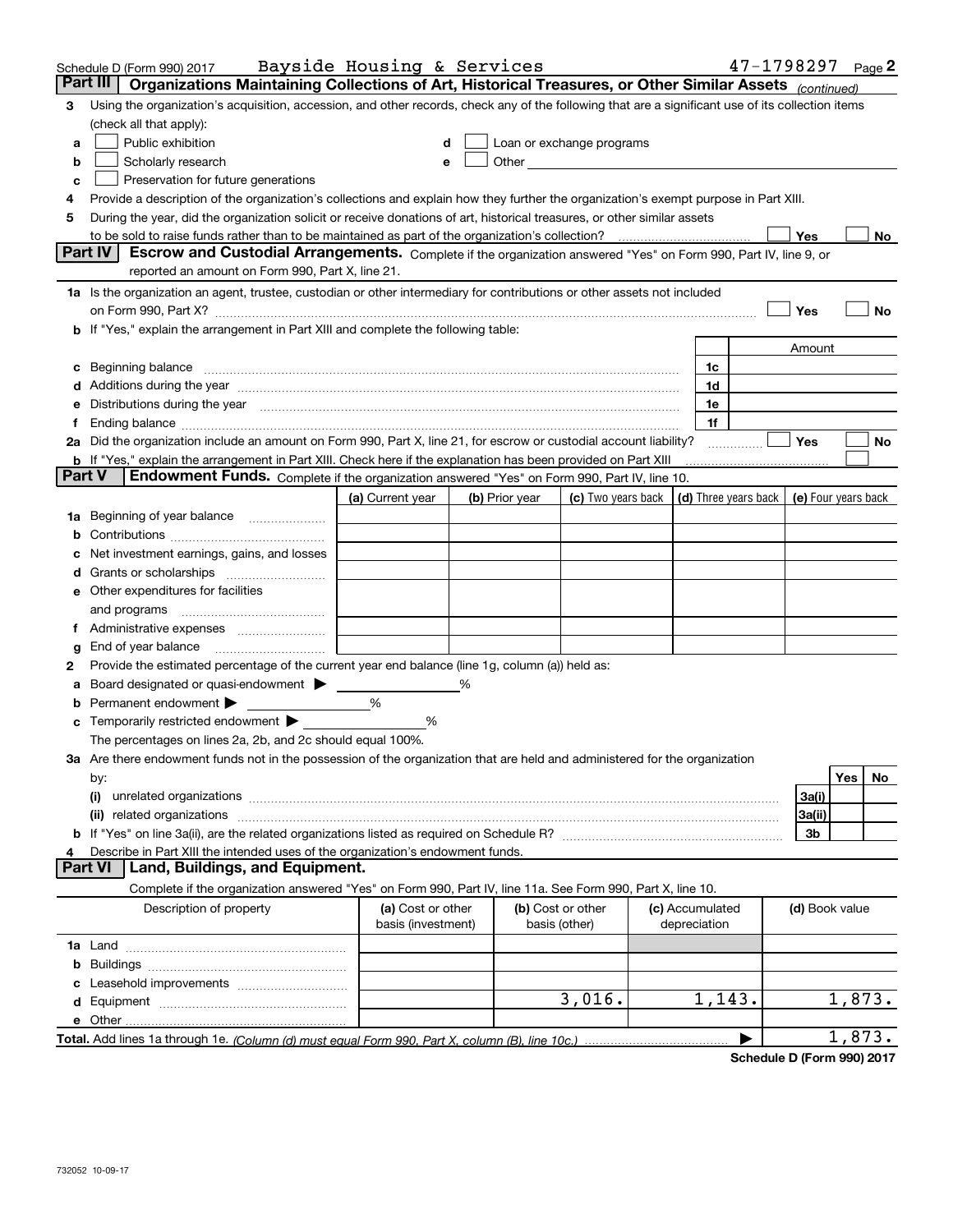| Schedule D (Form 990) 2017 |                                          | Bayside Housing & Services |  | $47 - 1798297$ Page |  |
|----------------------------|------------------------------------------|----------------------------|--|---------------------|--|
|                            | Part VII Investments - Other Securities. |                            |  |                     |  |

Complete if the organization answered "Yes" on Form 990, Part IV, line 11b. See Form 990, Part X, line 12.

| (a) Description of security or category (including name of security) | (b) Book value | (c) Method of valuation: Cost or end-of-year market value |
|----------------------------------------------------------------------|----------------|-----------------------------------------------------------|
| (1) Financial derivatives                                            |                |                                                           |
| (2) Closely-held equity interests                                    |                |                                                           |
| (3) Other                                                            |                |                                                           |
| (A)                                                                  |                |                                                           |
| (B)                                                                  |                |                                                           |
| (C)                                                                  |                |                                                           |
| (D)                                                                  |                |                                                           |
| (E)                                                                  |                |                                                           |
| (F)                                                                  |                |                                                           |
| (G)                                                                  |                |                                                           |
| (H)                                                                  |                |                                                           |
| Total. (Col. (b) must equal Form 990, Part X, col. (B) line 12.)     |                |                                                           |

#### **Part VIII Investments - Program Related.**

Complete if the organization answered "Yes" on Form 990, Part IV, line 11c. See Form 990, Part X, line 13.

| (a) Description of investment                                    | (b) Book value | (c) Method of valuation: Cost or end-of-year market value |
|------------------------------------------------------------------|----------------|-----------------------------------------------------------|
| (1)                                                              |                |                                                           |
| (2)                                                              |                |                                                           |
| (3)                                                              |                |                                                           |
| (4)                                                              |                |                                                           |
| $\left(5\right)$                                                 |                |                                                           |
| (6)                                                              |                |                                                           |
| (7)                                                              |                |                                                           |
| (8)                                                              |                |                                                           |
| (9)                                                              |                |                                                           |
| Total. (Col. (b) must equal Form 990, Part X, col. (B) line 13.) |                |                                                           |

### **Part IX Other Assets.**

Complete if the organization answered "Yes" on Form 990, Part IV, line 11d. See Form 990, Part X, line 15.

| (a) Description   | (b) Book value |
|-------------------|----------------|
| (1)               |                |
| (2)               |                |
| $\frac{1}{2}$     |                |
| (4)               |                |
| $\frac{1}{2}$ (5) |                |
| (6)               |                |
| (7)               |                |
| (8)               |                |
| (9)               |                |
|                   |                |

**Part X Other Liabilities.**

Complete if the organization answered "Yes" on Form 990, Part IV, line 11e or 11f. See Form 990, Part X, line 25.

| 1.  | (a) Description of liability                                              | (b) Book value |
|-----|---------------------------------------------------------------------------|----------------|
| (1) | Federal income taxes                                                      |                |
| (2) |                                                                           |                |
| (3) |                                                                           |                |
| (4) |                                                                           |                |
| (5) |                                                                           |                |
| (6) |                                                                           |                |
| (7) |                                                                           |                |
| (8) |                                                                           |                |
| (9) |                                                                           |                |
|     | <b>Total.</b> (Column (b) must equal Form 990, Part X, col. (B) line 25.) |                |

*(Column (b) must equal Form 990, Part X, col. (B) line 25.)* . . . . . . . . . . . . . . .

**2.**Liability for uncertain tax positions. In Part XIII, provide the text of the footnote to the organization's financial statements that reports the organization's liability for uncertain tax positions under FIN 48 (ASC 740). Check here if the text of the footnote has been provided in Part XIII  $~\boxed{\rm X}$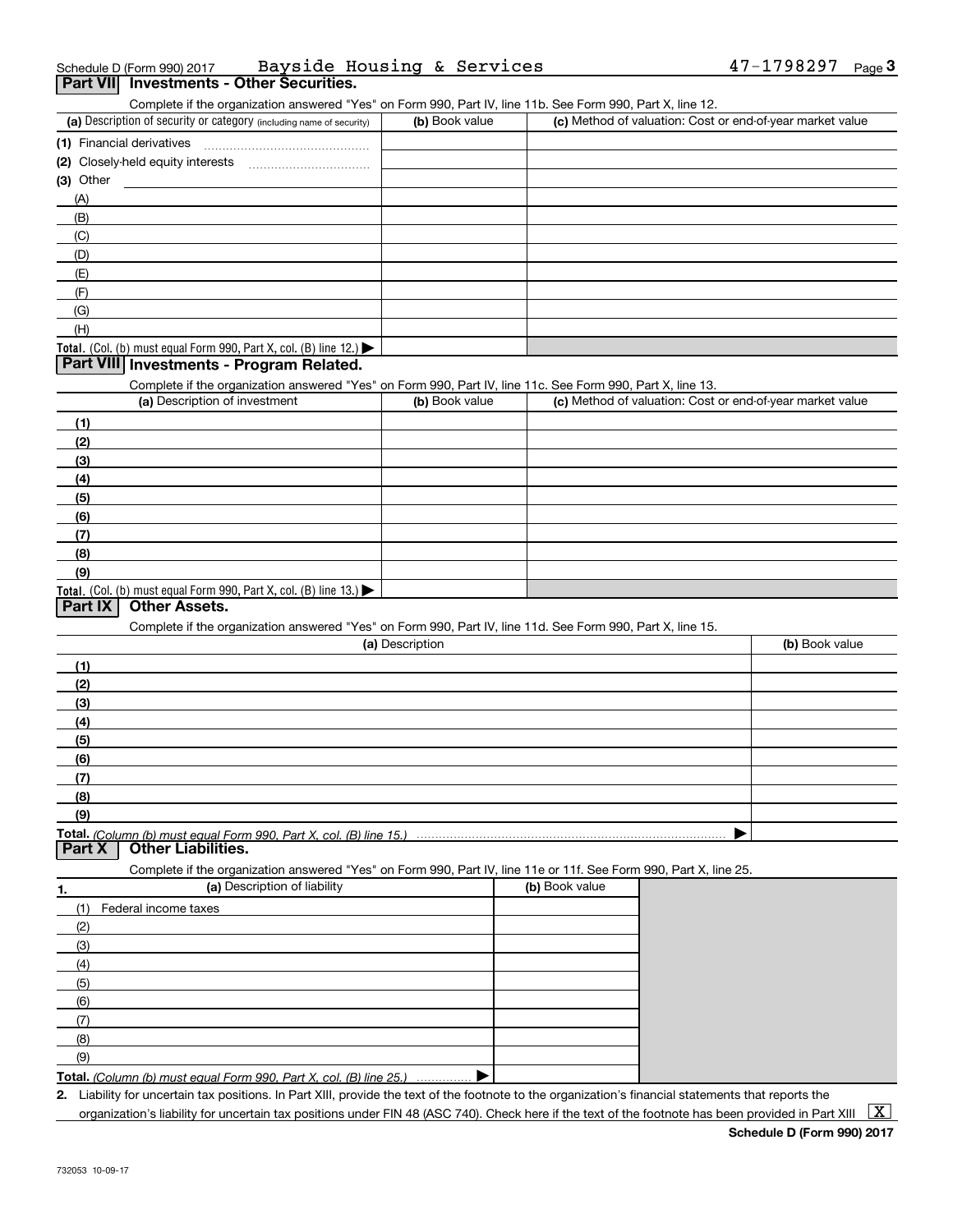|    | Schedule D (Form 990) 2017 Bayside Housing & Services                                                                                                                                                                                |                | 47-1798297<br>Page 4 |
|----|--------------------------------------------------------------------------------------------------------------------------------------------------------------------------------------------------------------------------------------|----------------|----------------------|
|    | <b>Part XI</b><br>Reconciliation of Revenue per Audited Financial Statements With Revenue per Return.                                                                                                                                |                |                      |
|    | Complete if the organization answered "Yes" on Form 990, Part IV, line 12a.                                                                                                                                                          |                |                      |
| 1  | Total revenue, gains, and other support per audited financial statements                                                                                                                                                             |                | $\mathbf{1}$         |
| 2  | Amounts included on line 1 but not on Form 990, Part VIII, line 12:                                                                                                                                                                  |                |                      |
| a  |                                                                                                                                                                                                                                      | 2a             |                      |
| b  |                                                                                                                                                                                                                                      | 2 <sub>b</sub> |                      |
| c  |                                                                                                                                                                                                                                      | 2c             |                      |
| d  |                                                                                                                                                                                                                                      | 2d             |                      |
| е  | Add lines 2a through 2d                                                                                                                                                                                                              |                | <b>2e</b>            |
| 3  |                                                                                                                                                                                                                                      |                | 3                    |
| 4  | Amounts included on Form 990, Part VIII, line 12, but not on line 1:                                                                                                                                                                 |                |                      |
| a  |                                                                                                                                                                                                                                      | 4a             |                      |
| b  | Other (Describe in Part XIII.) <b>Construction Contract Construction</b> Chemistry Chemistry Chemistry Chemistry Chemistry                                                                                                           | 4 <sub>b</sub> |                      |
|    | Add lines 4a and 4b                                                                                                                                                                                                                  | 4с             |                      |
| 5. |                                                                                                                                                                                                                                      |                | 5                    |
|    | Part XII   Reconciliation of Expenses per Audited Financial Statements With Expenses per Return.                                                                                                                                     |                |                      |
|    | Complete if the organization answered "Yes" on Form 990, Part IV, line 12a.                                                                                                                                                          |                |                      |
| 1  | Total expenses and losses per audited financial statements [11] [12] manuscription control expenses and losses per audited financial statements [12] [12] manuscription of the statements [12] manuscription of the statements       |                | $\mathbf{1}$         |
| 2  | Amounts included on line 1 but not on Form 990, Part IX, line 25:                                                                                                                                                                    |                |                      |
| a  |                                                                                                                                                                                                                                      | 2a             |                      |
| b  |                                                                                                                                                                                                                                      | 2 <sub>b</sub> |                      |
|    |                                                                                                                                                                                                                                      | 2c             |                      |
| d  | Other (Describe in Part XIII.) (Contract and Contract and Chern Contract and Chern Chern Chern Chern Chern Chern                                                                                                                     | 2d             |                      |
| e  | Add lines 2a through 2d <b>contained a contained a contained a contained a contained a contained a contained a contained a contact a contact a contact a contact a contact a contact a contact a contact a contact a contact a c</b> |                | 2e                   |
| З  |                                                                                                                                                                                                                                      |                | 3                    |
| 4  | Amounts included on Form 990, Part IX, line 25, but not on line 1:                                                                                                                                                                   |                |                      |
| a  |                                                                                                                                                                                                                                      | 4a             |                      |
|    | Other (Describe in Part XIII.)                                                                                                                                                                                                       | 4 <sub>b</sub> |                      |
| c. | Add lines 4a and 4b                                                                                                                                                                                                                  |                | 4с                   |
|    |                                                                                                                                                                                                                                      |                | 5                    |
|    | Part XIII Supplemental Information.                                                                                                                                                                                                  |                |                      |

Provide the descriptions required for Part II, lines 3, 5, and 9; Part III, lines 1a and 4; Part IV, lines 1b and 2b; Part V, line 4; Part X, line 2; Part XI, lines 2d and 4b; and Part XII, lines 2d and 4b. Also complete this part to provide any additional information.

## Part X, Line 2:

| The Organization is a tax exempt non-profit organization under the           |
|------------------------------------------------------------------------------|
| Internal Revenue Code Section $501(c)(3)$ and is not classified as a private |
| foundation. Accordingly, the financial statements do not include any         |
| provision for income taxes. The Organization files income tax returns in     |
| the U.S. federal jurisdiction. The Organization is no longer subject to      |
| U.S. federal income tax examinations by tax authorities for years before     |
| 2014. Currently, there is no examination or pending examination with the     |
| Internal Revenue Service (IRS). The Organization adopted the provisions of   |
| FASB ASC 740-10, Accounting for Uncertainty in Income Taxes, on January 1,   |
| 2015. As of December 31, 2017, there are no tax positions for which the      |
| deductibility is certain but for which there is uncertainty regarding the    |
| Schedule D (Form 990) 2017<br>732054 10-09-17                                |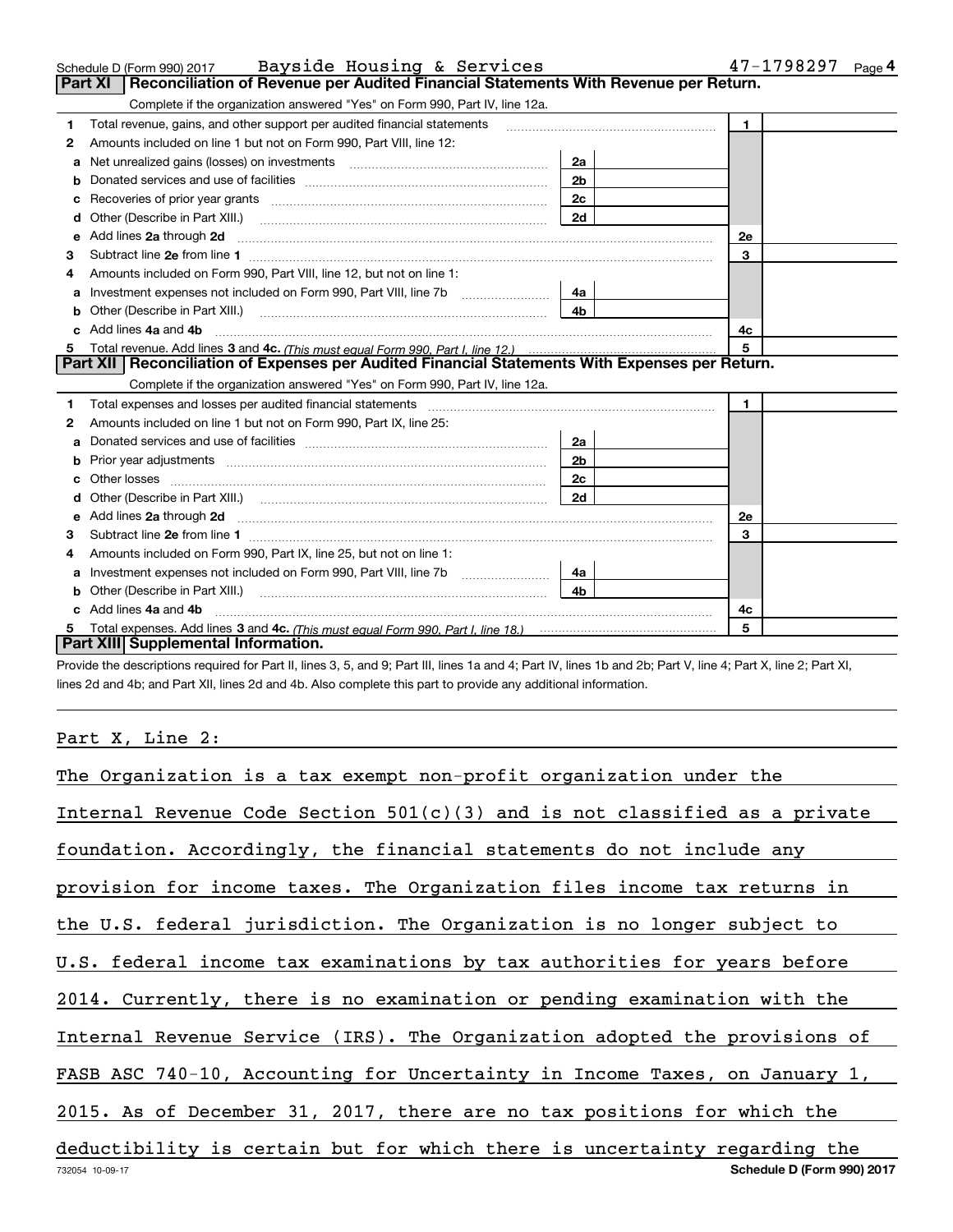| Schedule D (Form 990) 2017 Bayside Housing & Services<br>Part XIII Supplemental Information (continued) |                                                    | 47-1798297 Page 5          |
|---------------------------------------------------------------------------------------------------------|----------------------------------------------------|----------------------------|
| timing of such deductibility.                                                                           | <u> 1980 - Johann Barn, amerikansk politiker (</u> |                            |
|                                                                                                         |                                                    |                            |
|                                                                                                         |                                                    |                            |
|                                                                                                         |                                                    |                            |
|                                                                                                         |                                                    |                            |
|                                                                                                         |                                                    |                            |
|                                                                                                         |                                                    |                            |
|                                                                                                         |                                                    |                            |
|                                                                                                         |                                                    |                            |
|                                                                                                         |                                                    |                            |
|                                                                                                         |                                                    |                            |
|                                                                                                         |                                                    |                            |
|                                                                                                         |                                                    |                            |
|                                                                                                         |                                                    |                            |
|                                                                                                         |                                                    |                            |
|                                                                                                         |                                                    |                            |
|                                                                                                         |                                                    |                            |
|                                                                                                         |                                                    |                            |
|                                                                                                         |                                                    |                            |
|                                                                                                         |                                                    |                            |
|                                                                                                         |                                                    |                            |
|                                                                                                         |                                                    |                            |
|                                                                                                         |                                                    |                            |
|                                                                                                         |                                                    |                            |
|                                                                                                         |                                                    |                            |
|                                                                                                         |                                                    |                            |
|                                                                                                         |                                                    |                            |
|                                                                                                         |                                                    |                            |
| 732055 10-09-17                                                                                         |                                                    | Schedule D (Form 990) 2017 |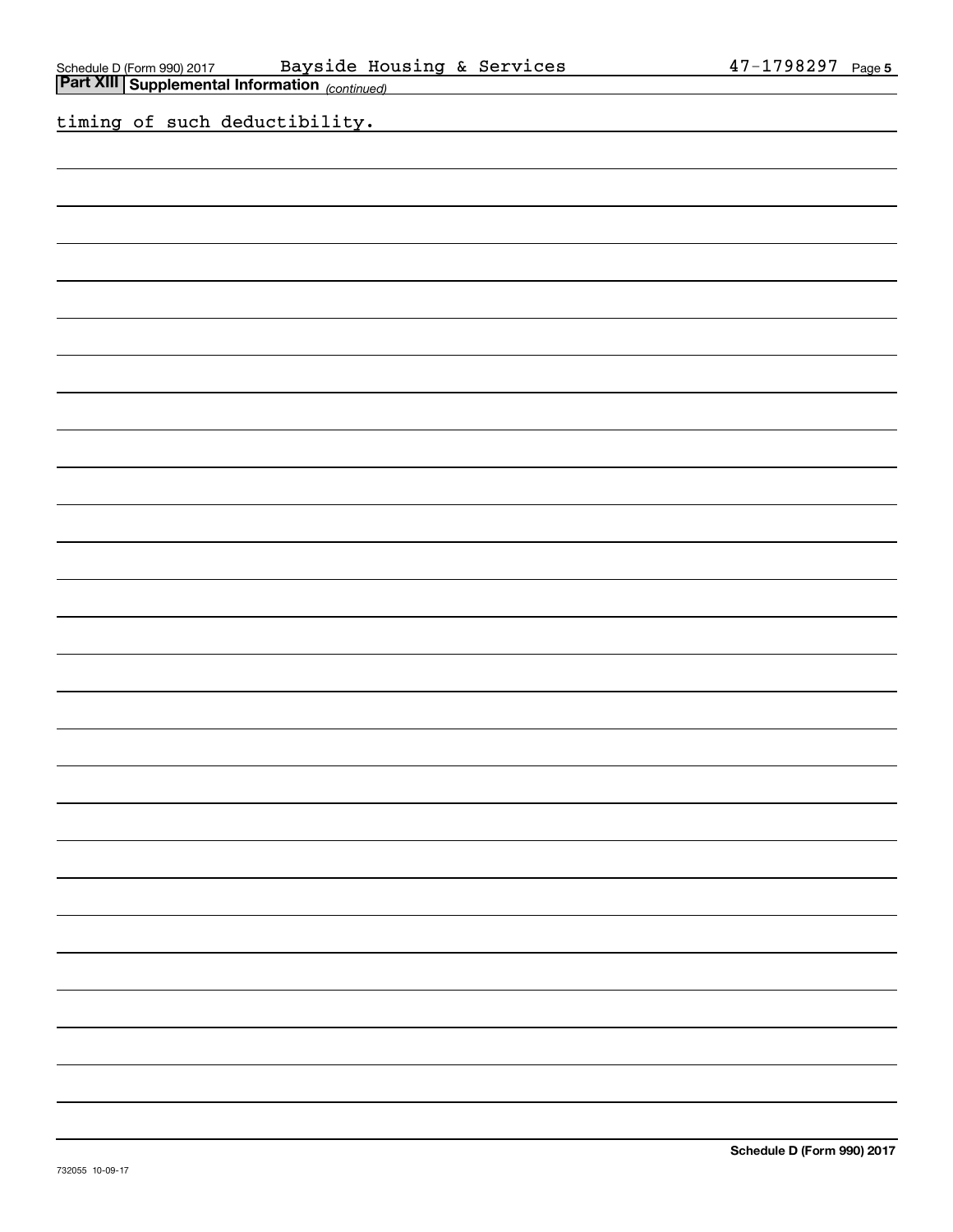| <b>SCHEDULE G</b><br>(Form 990 or 990-EZ)<br>Department of the Treasury<br>Internal Revenue Service                                           | <b>Supplemental Information Regarding Fundraising or Gaming Activities</b><br>Complete if the organization answered "Yes" on Form 990, Part IV, line 17, 18, or 19, or if the | OMB No. 1545-0047<br>2017<br><b>Open to Public</b><br>Inspection                                                                                                                                                                                                                                                                                                                                                                                                                                                |                            |                                                                            |                                                                            |  |                                                                            |                                                         |
|-----------------------------------------------------------------------------------------------------------------------------------------------|-------------------------------------------------------------------------------------------------------------------------------------------------------------------------------|-----------------------------------------------------------------------------------------------------------------------------------------------------------------------------------------------------------------------------------------------------------------------------------------------------------------------------------------------------------------------------------------------------------------------------------------------------------------------------------------------------------------|----------------------------|----------------------------------------------------------------------------|----------------------------------------------------------------------------|--|----------------------------------------------------------------------------|---------------------------------------------------------|
| Name of the organization                                                                                                                      |                                                                                                                                                                               | Go to www.irs.gov/Form990 for the latest instructions.                                                                                                                                                                                                                                                                                                                                                                                                                                                          |                            |                                                                            |                                                                            |  |                                                                            | <b>Employer identification number</b>                   |
|                                                                                                                                               |                                                                                                                                                                               | Bayside Housing & Services                                                                                                                                                                                                                                                                                                                                                                                                                                                                                      |                            |                                                                            |                                                                            |  | 47-1798297                                                                 |                                                         |
| Part I                                                                                                                                        | required to complete this part.                                                                                                                                               | Fundraising Activities. Complete if the organization answered "Yes" on Form 990, Part IV, line 17. Form 990-EZ filers are not                                                                                                                                                                                                                                                                                                                                                                                   |                            |                                                                            |                                                                            |  |                                                                            |                                                         |
| Mail solicitations<br>a<br>b<br>Phone solicitations<br>с<br>In-person solicitations<br>d<br>compensated at least \$5,000 by the organization. | Internet and email solicitations                                                                                                                                              | 1 Indicate whether the organization raised funds through any of the following activities. Check all that apply.<br>е<br>g<br>2 a Did the organization have a written or oral agreement with any individual (including officers, directors, trustees, or<br>key employees listed in Form 990, Part VII) or entity in connection with professional fundraising services?<br>b If "Yes," list the 10 highest paid individuals or entities (fundraisers) pursuant to agreements under which the fundraiser is to be | Special fundraising events |                                                                            | Solicitation of non-government grants<br>Solicitation of government grants |  |                                                                            | Yes<br>No                                               |
| (i) Name and address of individual<br>or entity (fundraiser)                                                                                  |                                                                                                                                                                               | (ii) Activity                                                                                                                                                                                                                                                                                                                                                                                                                                                                                                   |                            | (iii) Did<br>fundraiser<br>have custody<br>or control of<br>contributions? | (iv) Gross receipts<br>from activity                                       |  | (v) Amount paid<br>to (or retained by)<br>fundraiser<br>listed in col. (i) | (vi) Amount paid<br>to (or retained by)<br>organization |
|                                                                                                                                               |                                                                                                                                                                               |                                                                                                                                                                                                                                                                                                                                                                                                                                                                                                                 | <b>Yes</b>                 | No                                                                         |                                                                            |  |                                                                            |                                                         |
|                                                                                                                                               |                                                                                                                                                                               |                                                                                                                                                                                                                                                                                                                                                                                                                                                                                                                 |                            |                                                                            |                                                                            |  |                                                                            |                                                         |
|                                                                                                                                               |                                                                                                                                                                               |                                                                                                                                                                                                                                                                                                                                                                                                                                                                                                                 |                            |                                                                            |                                                                            |  |                                                                            |                                                         |
|                                                                                                                                               |                                                                                                                                                                               |                                                                                                                                                                                                                                                                                                                                                                                                                                                                                                                 |                            |                                                                            |                                                                            |  |                                                                            |                                                         |
|                                                                                                                                               |                                                                                                                                                                               |                                                                                                                                                                                                                                                                                                                                                                                                                                                                                                                 |                            |                                                                            |                                                                            |  |                                                                            |                                                         |
|                                                                                                                                               |                                                                                                                                                                               |                                                                                                                                                                                                                                                                                                                                                                                                                                                                                                                 |                            |                                                                            |                                                                            |  |                                                                            |                                                         |
|                                                                                                                                               |                                                                                                                                                                               |                                                                                                                                                                                                                                                                                                                                                                                                                                                                                                                 |                            |                                                                            |                                                                            |  |                                                                            |                                                         |
|                                                                                                                                               |                                                                                                                                                                               |                                                                                                                                                                                                                                                                                                                                                                                                                                                                                                                 |                            |                                                                            |                                                                            |  |                                                                            |                                                         |
|                                                                                                                                               |                                                                                                                                                                               |                                                                                                                                                                                                                                                                                                                                                                                                                                                                                                                 |                            |                                                                            |                                                                            |  |                                                                            |                                                         |
|                                                                                                                                               |                                                                                                                                                                               |                                                                                                                                                                                                                                                                                                                                                                                                                                                                                                                 |                            |                                                                            |                                                                            |  |                                                                            |                                                         |
| Total                                                                                                                                         |                                                                                                                                                                               |                                                                                                                                                                                                                                                                                                                                                                                                                                                                                                                 |                            |                                                                            |                                                                            |  |                                                                            |                                                         |
| or licensing.                                                                                                                                 |                                                                                                                                                                               | 3 List all states in which the organization is registered or licensed to solicit contributions or has been notified it is exempt from registration                                                                                                                                                                                                                                                                                                                                                              |                            |                                                                            |                                                                            |  |                                                                            |                                                         |
|                                                                                                                                               |                                                                                                                                                                               |                                                                                                                                                                                                                                                                                                                                                                                                                                                                                                                 |                            |                                                                            |                                                                            |  |                                                                            |                                                         |
|                                                                                                                                               |                                                                                                                                                                               |                                                                                                                                                                                                                                                                                                                                                                                                                                                                                                                 |                            |                                                                            |                                                                            |  |                                                                            |                                                         |
|                                                                                                                                               |                                                                                                                                                                               |                                                                                                                                                                                                                                                                                                                                                                                                                                                                                                                 |                            |                                                                            |                                                                            |  |                                                                            |                                                         |

LHA For Paperwork Reduction Act Notice, see the Instructions for Form 990 or 990-EZ. Schedule G (Form 990 or 990-EZ) 2017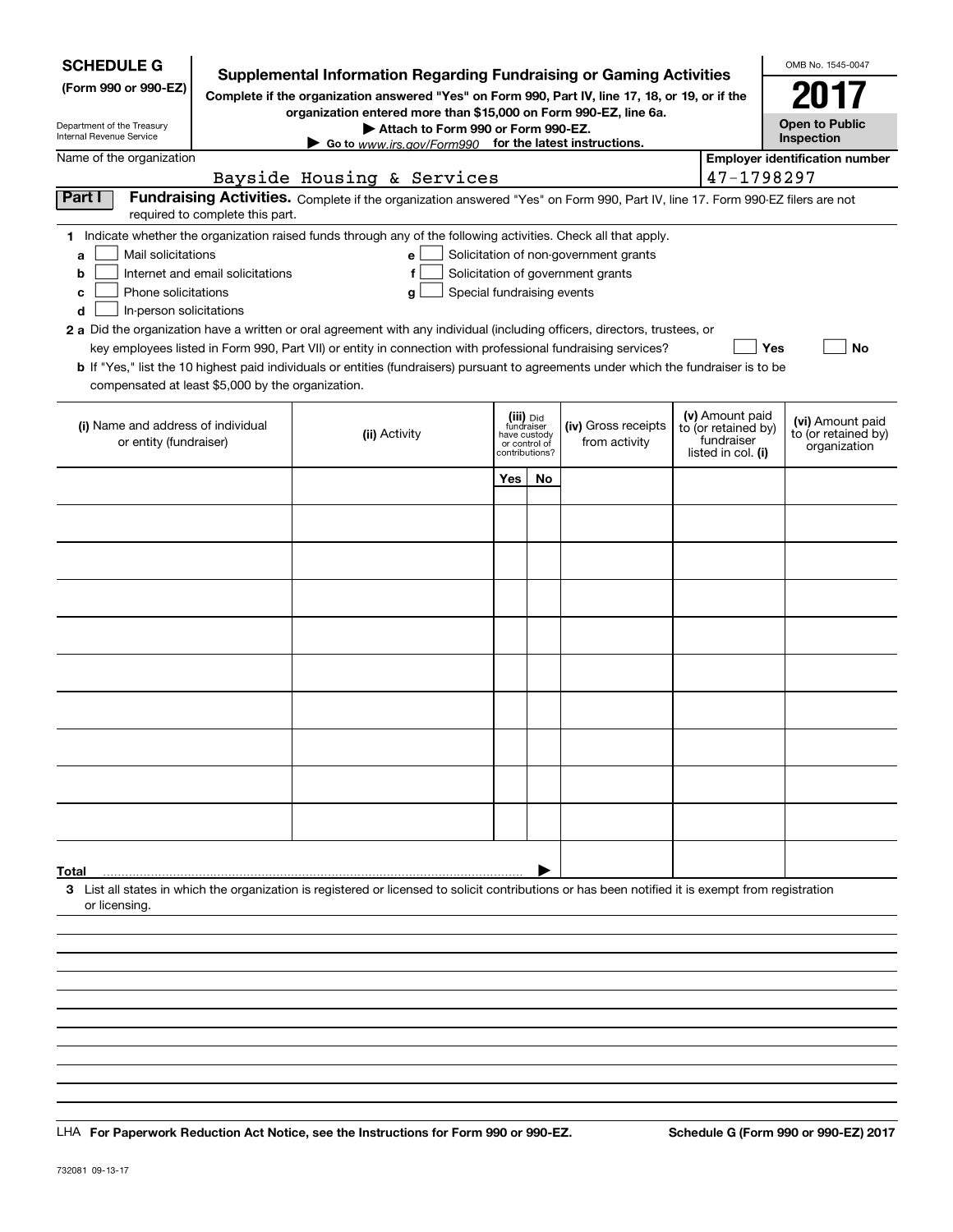#### Schedule G (Form 990 or 990-EZ) 2017  $\mathtt{Bayside}$  Housing & Services  $47-1798297$   $_\mathtt{Page}$

**2**

**Part II** | Fundraising Events. Complete if the organization answered "Yes" on Form 990, Part IV, line 18, or reported more than \$15,000

|                 |          | of fundraising event contributions and gross income on Form 990-EZ, lines 1 and 6b. List events with gross receipts greater than \$5,000. |              |                         |                  |                            |
|-----------------|----------|-------------------------------------------------------------------------------------------------------------------------------------------|--------------|-------------------------|------------------|----------------------------|
|                 |          |                                                                                                                                           | (a) Event #1 | (b) Event #2            | (c) Other events | (d) Total events           |
|                 |          |                                                                                                                                           | Special      |                         | None             | (add col. (a) through      |
|                 |          |                                                                                                                                           | Event        |                         |                  |                            |
|                 |          |                                                                                                                                           | (event type) | (event type)            | (total number)   | col. (c)                   |
|                 |          |                                                                                                                                           |              |                         |                  |                            |
| Revenue         | 1.       |                                                                                                                                           | 69,714.      |                         |                  | <u>69,714.</u>             |
|                 |          |                                                                                                                                           | 51,722.      |                         |                  | 51,722.                    |
|                 |          |                                                                                                                                           |              |                         |                  |                            |
|                 | 3        | Gross income (line 1 minus line 2)                                                                                                        | 17,992.      |                         |                  | 17,992.                    |
|                 |          |                                                                                                                                           |              |                         |                  |                            |
|                 |          |                                                                                                                                           |              |                         |                  |                            |
|                 | 5        |                                                                                                                                           |              |                         |                  |                            |
|                 |          |                                                                                                                                           |              |                         |                  |                            |
| Direct Expenses | 6        |                                                                                                                                           |              |                         |                  |                            |
|                 |          | 7 Food and beverages                                                                                                                      |              |                         |                  |                            |
|                 |          |                                                                                                                                           |              |                         |                  |                            |
|                 | 8        |                                                                                                                                           |              |                         |                  |                            |
|                 | 9        |                                                                                                                                           | 17,992.      |                         |                  | 17,992.                    |
|                 | 10       | Direct expense summary. Add lines 4 through 9 in column (d)                                                                               |              |                         |                  | 17,992.                    |
|                 |          | 11 Net income summary. Subtract line 10 from line 3, column (d)                                                                           |              |                         |                  | 0.                         |
|                 | Part III | Gaming. Complete if the organization answered "Yes" on Form 990, Part IV, line 19, or reported more than                                  |              |                         |                  |                            |
|                 |          | \$15,000 on Form 990-EZ, line 6a.                                                                                                         |              |                         |                  |                            |
|                 |          |                                                                                                                                           |              | (b) Pull tabs/instant   |                  | (d) Total gaming (add      |
| Revenue         |          |                                                                                                                                           | (a) Bingo    | bingo/progressive bingo | (c) Other gaming | col. (a) through col. (c)) |
|                 |          |                                                                                                                                           |              |                         |                  |                            |
|                 | 1        |                                                                                                                                           |              |                         |                  |                            |
|                 |          |                                                                                                                                           |              |                         |                  |                            |
|                 |          |                                                                                                                                           |              |                         |                  |                            |
| Expenses        |          |                                                                                                                                           |              |                         |                  |                            |
|                 | 3        |                                                                                                                                           |              |                         |                  |                            |
|                 |          |                                                                                                                                           |              |                         |                  |                            |
| <b>Direct</b>   |          |                                                                                                                                           |              |                         |                  |                            |
|                 |          |                                                                                                                                           |              |                         |                  |                            |
|                 |          | 5 Other direct expenses                                                                                                                   |              |                         |                  |                            |
|                 |          |                                                                                                                                           | $\%$<br>Yes  | %<br>Yes                | Yes<br>%         |                            |
|                 |          | 6 Volunteer labor                                                                                                                         | No           | No                      | No               |                            |
|                 |          |                                                                                                                                           |              |                         |                  |                            |
|                 | 7        | Direct expense summary. Add lines 2 through 5 in column (d)                                                                               |              |                         |                  |                            |
|                 |          |                                                                                                                                           |              |                         |                  |                            |
|                 |          |                                                                                                                                           |              |                         |                  |                            |
|                 |          |                                                                                                                                           |              |                         |                  |                            |
|                 |          | <b>9</b> Enter the state(s) in which the organization conducts gaming activities:                                                         |              |                         |                  |                            |
|                 |          |                                                                                                                                           |              |                         |                  | Yes<br>No                  |
|                 |          |                                                                                                                                           |              |                         |                  |                            |
|                 |          |                                                                                                                                           |              |                         |                  |                            |
|                 |          |                                                                                                                                           |              |                         |                  |                            |
|                 |          |                                                                                                                                           |              |                         |                  | Yes<br>No                  |
|                 |          |                                                                                                                                           |              |                         |                  |                            |
|                 |          |                                                                                                                                           |              |                         |                  |                            |
|                 |          |                                                                                                                                           |              |                         |                  |                            |

**Schedule G (Form 990 or 990-EZ) 2017**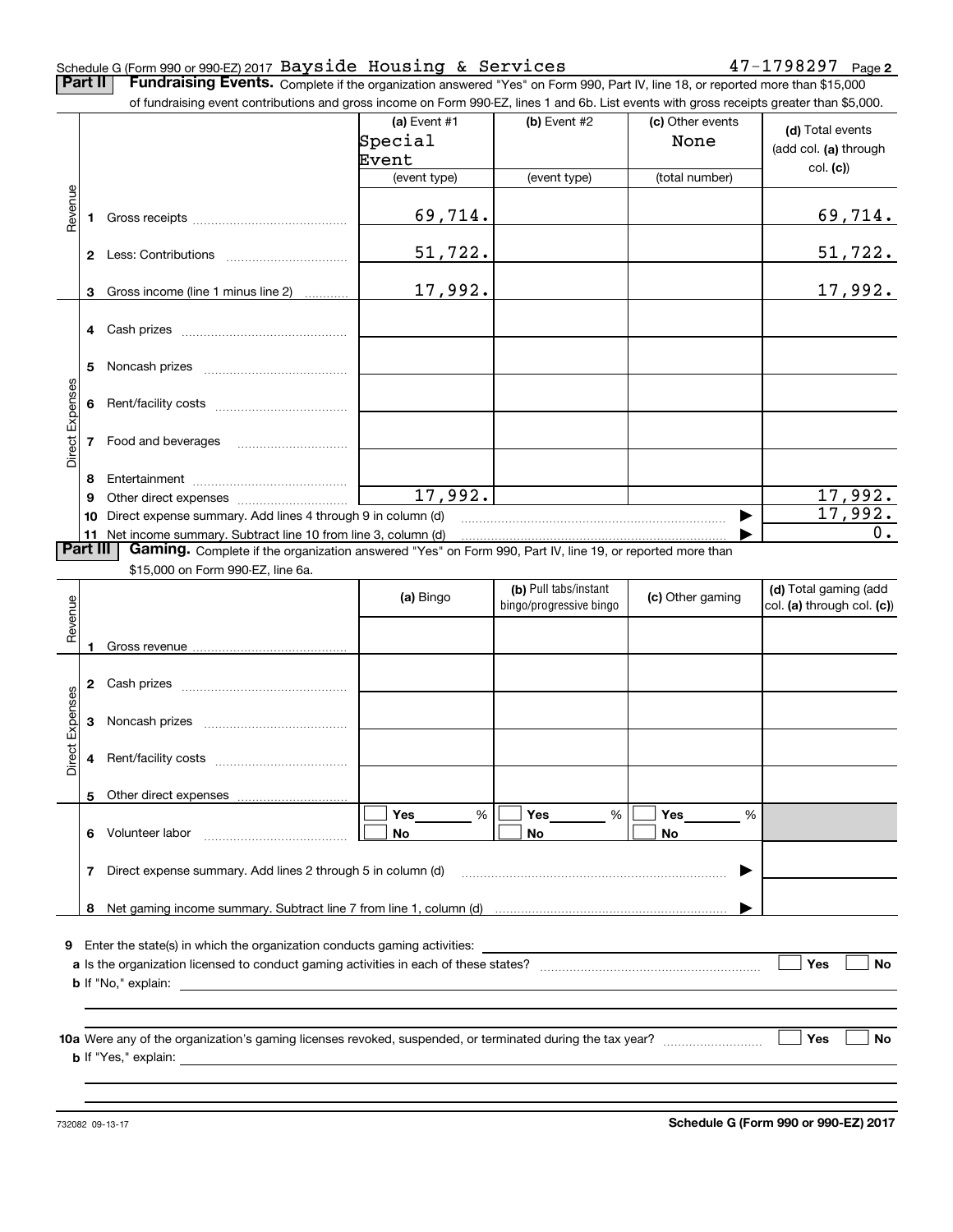| Schedule G (Form 990 or 990-EZ) 2017 Bayside Housing & Services                                                                                                                                                                                                    | 47-1798297      |     | Page 3                                             |
|--------------------------------------------------------------------------------------------------------------------------------------------------------------------------------------------------------------------------------------------------------------------|-----------------|-----|----------------------------------------------------|
|                                                                                                                                                                                                                                                                    |                 | Yes | No                                                 |
| 12 Is the organization a grantor, beneficiary or trustee of a trust, or a member of a partnership or other entity formed                                                                                                                                           |                 |     |                                                    |
|                                                                                                                                                                                                                                                                    |                 | Yes | No                                                 |
| 13 Indicate the percentage of gaming activity conducted in:                                                                                                                                                                                                        |                 |     |                                                    |
|                                                                                                                                                                                                                                                                    | 13а             |     | %                                                  |
|                                                                                                                                                                                                                                                                    | 13 <sub>b</sub> |     | %                                                  |
| <b>b</b> An outside facility <i>www.communicality communicality communicality communicality communicality communicality communicality communicality communicality communicality communicality communicality communicality communicali</i>                          |                 |     |                                                    |
| 14 Enter the name and address of the person who prepares the organization's gaming/special events books and records:                                                                                                                                               |                 |     |                                                    |
| Name $\blacktriangleright$<br><u> 1990 - Jan Samuel Barbara, martin a shekara ta 1991 - An tsara tsa a shekara tsa a tsa a tsa a tsa a tsa a tsa</u>                                                                                                               |                 |     |                                                    |
|                                                                                                                                                                                                                                                                    |                 |     |                                                    |
| 15a Does the organization have a contract with a third party from whom the organization receives gaming revenue?                                                                                                                                                   |                 | Yes | No                                                 |
| b If "Yes," enter the amount of gaming revenue received by the organization > \$ ___________________ and the amount                                                                                                                                                |                 |     |                                                    |
| of gaming revenue retained by the third party $\triangleright$ \$ $\_\_\_\_\_\_\_\_\_\_\_\_\_\_\_\_\_\_\_\_\_\_\_\_\_\_$                                                                                                                                           |                 |     |                                                    |
| c If "Yes," enter name and address of the third party:                                                                                                                                                                                                             |                 |     |                                                    |
|                                                                                                                                                                                                                                                                    |                 |     |                                                    |
| Name $\blacktriangleright$<br><u>state and the state of the state of the state of the state of the state of the state of the state of the state of the state of the state of the state of the state of the state of the state of the state of the state of the</u> |                 |     |                                                    |
|                                                                                                                                                                                                                                                                    |                 |     |                                                    |
| <b>16</b> Gaming manager information:                                                                                                                                                                                                                              |                 |     |                                                    |
| Name $\blacktriangleright$<br><u> 1989 - Johann Barn, fransk politik formuler (d. 1989)</u>                                                                                                                                                                        |                 |     |                                                    |
|                                                                                                                                                                                                                                                                    |                 |     |                                                    |
| Gaming manager compensation > \$                                                                                                                                                                                                                                   |                 |     |                                                    |
|                                                                                                                                                                                                                                                                    |                 |     |                                                    |
|                                                                                                                                                                                                                                                                    |                 |     |                                                    |
| Director/officer<br>Employee<br>Independent contractor                                                                                                                                                                                                             |                 |     |                                                    |
|                                                                                                                                                                                                                                                                    |                 |     |                                                    |
| <b>17</b> Mandatory distributions:                                                                                                                                                                                                                                 |                 |     |                                                    |
| a Is the organization required under state law to make charitable distributions from the gaming proceeds to                                                                                                                                                        |                 |     |                                                    |
|                                                                                                                                                                                                                                                                    |                 |     | $\boxed{\phantom{1}}$ Yes $\boxed{\phantom{1}}$ No |
| <b>b</b> Enter the amount of distributions required under state law to be distributed to other exempt organizations or spent in the                                                                                                                                |                 |     |                                                    |
| organization's own exempt activities during the tax year $\triangleright$ \$                                                                                                                                                                                       |                 |     |                                                    |
| <b>Part IV</b><br>Supplemental Information. Provide the explanations required by Part I, line 2b, columns (iii) and (v); and Part III, lines 9, 9b, 10b, 15b,                                                                                                      |                 |     |                                                    |
| 15c, 16, and 17b, as applicable. Also provide any additional information. See instructions.                                                                                                                                                                        |                 |     |                                                    |
|                                                                                                                                                                                                                                                                    |                 |     |                                                    |
|                                                                                                                                                                                                                                                                    |                 |     |                                                    |
|                                                                                                                                                                                                                                                                    |                 |     |                                                    |
|                                                                                                                                                                                                                                                                    |                 |     |                                                    |
|                                                                                                                                                                                                                                                                    |                 |     |                                                    |
|                                                                                                                                                                                                                                                                    |                 |     |                                                    |
|                                                                                                                                                                                                                                                                    |                 |     |                                                    |
|                                                                                                                                                                                                                                                                    |                 |     |                                                    |
|                                                                                                                                                                                                                                                                    |                 |     |                                                    |
|                                                                                                                                                                                                                                                                    |                 |     |                                                    |
|                                                                                                                                                                                                                                                                    |                 |     |                                                    |
|                                                                                                                                                                                                                                                                    |                 |     |                                                    |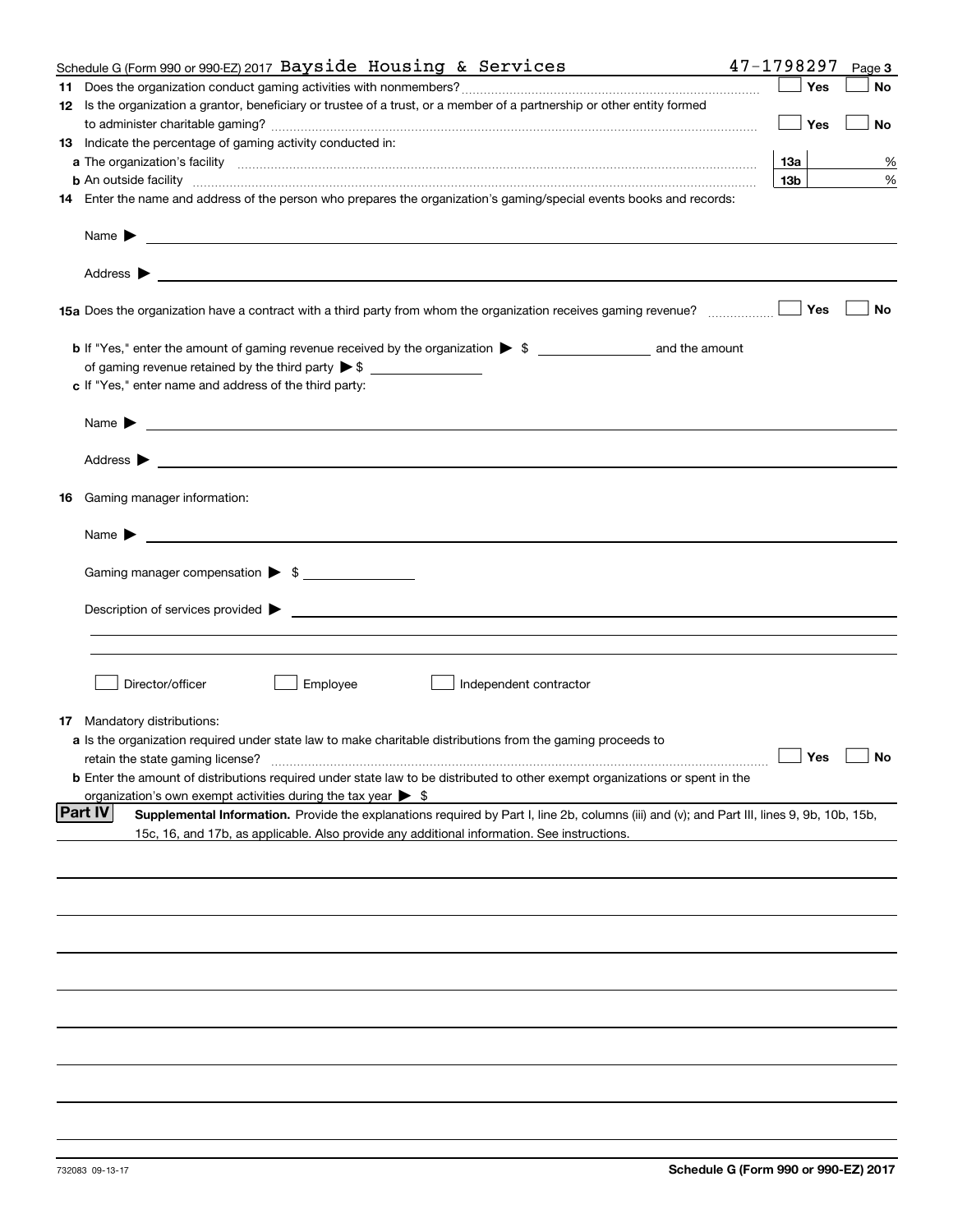| ,我们的人们也不会有一个人的人,我们的人们也不会有一个人的人,我们的人们也不会有一个人的人,我们的人们也不会有一个人的人,我们的人们也不会有一个人的人,我们也不                                                                                     |  |
|----------------------------------------------------------------------------------------------------------------------------------------------------------------------|--|
| ,我们也不会有一个人的事情。""我们的人们,我们也不会有一个人的人,我们也不会有一个人的人,我们也不会有一个人的人,我们也不会有一个人的人,我们也不会有一个人的<br>第一百一十一章 我们的人,我们的人们的人们,我们的人们的人们的人们,我们的人们的人们的人们,我们的人们的人们,我们的人们的人们,我们的人们的人们,我们的人们的人 |  |
|                                                                                                                                                                      |  |
|                                                                                                                                                                      |  |
|                                                                                                                                                                      |  |
|                                                                                                                                                                      |  |
|                                                                                                                                                                      |  |
|                                                                                                                                                                      |  |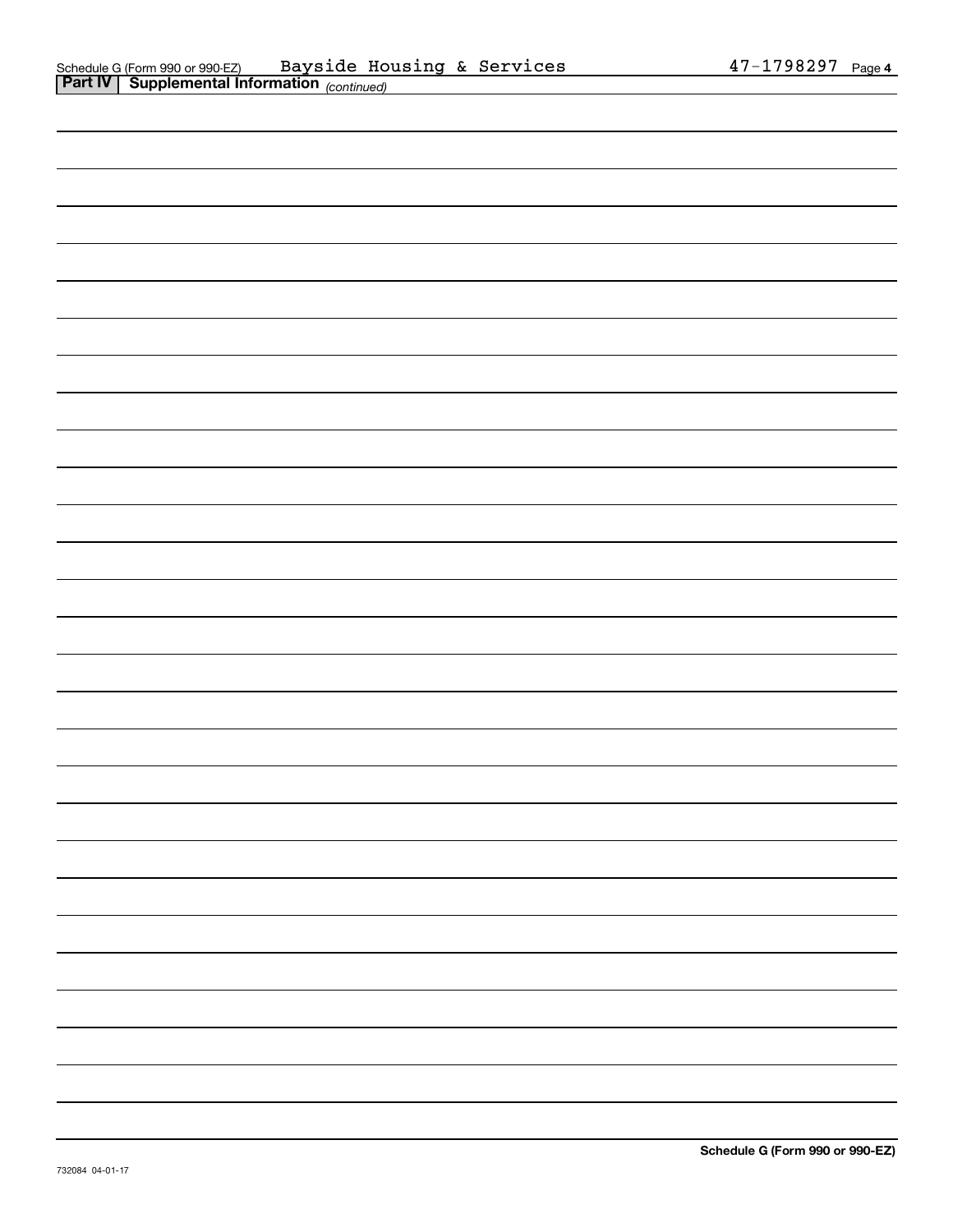| <b>Transactions With Interested Persons</b><br><b>SCHEDULE L</b><br>(Form 990 or 990-EZ)<br>Complete if the organization answered "Yes" on Form 990, Part IV, line 25a, 25b, 26, 27, 28a,<br>28b, or 28c, or Form 990-EZ, Part V, line 38a or 40b.<br>Attach to Form 990 or Form 990-EZ.<br>Department of the Treasury<br>Go to www.irs.gov/Form990 for instructions and the latest information.<br>Internal Revenue Service |                                                                                                                                       |  |                                                                       |    |                            |                                  |                             |                             |                           |                                       |            | OMB No. 1545-0047<br>2017<br><b>Open To Public</b><br>Inspection |                                                          |     |    |  |  |  |
|------------------------------------------------------------------------------------------------------------------------------------------------------------------------------------------------------------------------------------------------------------------------------------------------------------------------------------------------------------------------------------------------------------------------------|---------------------------------------------------------------------------------------------------------------------------------------|--|-----------------------------------------------------------------------|----|----------------------------|----------------------------------|-----------------------------|-----------------------------|---------------------------|---------------------------------------|------------|------------------------------------------------------------------|----------------------------------------------------------|-----|----|--|--|--|
| Name of the organization                                                                                                                                                                                                                                                                                                                                                                                                     |                                                                                                                                       |  |                                                                       |    |                            |                                  |                             |                             |                           | <b>Employer identification number</b> |            |                                                                  |                                                          |     |    |  |  |  |
| Part I                                                                                                                                                                                                                                                                                                                                                                                                                       | Excess Benefit Transactions (section 501(c)(3), section 501(c)(4), and 501(c)(29) organizations only).                                |  | Bayside Housing & Services                                            |    |                            |                                  |                             |                             |                           |                                       | 47-1798297 |                                                                  |                                                          |     |    |  |  |  |
|                                                                                                                                                                                                                                                                                                                                                                                                                              | Complete if the organization answered "Yes" on Form 990, Part IV, line 25a or 25b, or Form 990-EZ, Part V, line 40b.                  |  |                                                                       |    |                            |                                  |                             |                             |                           |                                       |            |                                                                  |                                                          |     |    |  |  |  |
| 1                                                                                                                                                                                                                                                                                                                                                                                                                            | (b) Relationship between disqualified<br>(a) Name of disqualified person<br>(c) Description of transaction<br>person and organization |  |                                                                       |    |                            |                                  |                             | (d) Corrected?<br>Yes<br>No |                           |                                       |            |                                                                  |                                                          |     |    |  |  |  |
|                                                                                                                                                                                                                                                                                                                                                                                                                              |                                                                                                                                       |  |                                                                       |    |                            |                                  |                             |                             |                           |                                       |            |                                                                  |                                                          |     |    |  |  |  |
|                                                                                                                                                                                                                                                                                                                                                                                                                              |                                                                                                                                       |  |                                                                       |    |                            |                                  |                             |                             |                           |                                       |            |                                                                  |                                                          |     |    |  |  |  |
|                                                                                                                                                                                                                                                                                                                                                                                                                              |                                                                                                                                       |  |                                                                       |    |                            |                                  |                             |                             |                           |                                       |            |                                                                  |                                                          |     |    |  |  |  |
|                                                                                                                                                                                                                                                                                                                                                                                                                              |                                                                                                                                       |  |                                                                       |    |                            |                                  |                             |                             |                           |                                       |            |                                                                  |                                                          |     |    |  |  |  |
| 2 Enter the amount of tax incurred by the organization managers or disqualified persons during the year under                                                                                                                                                                                                                                                                                                                |                                                                                                                                       |  |                                                                       |    |                            |                                  |                             |                             |                           |                                       |            |                                                                  |                                                          |     |    |  |  |  |
| section 4958                                                                                                                                                                                                                                                                                                                                                                                                                 |                                                                                                                                       |  |                                                                       |    |                            |                                  |                             |                             |                           |                                       |            | $\triangleright$ \$                                              |                                                          |     |    |  |  |  |
| 3 Enter the amount of tax, if any, on line 2, above, reimbursed by the organization [11,111] Enter the amount of tax, if any, on line 2, above, reimbursed by the organization                                                                                                                                                                                                                                               |                                                                                                                                       |  |                                                                       |    |                            |                                  |                             |                             |                           |                                       |            | $\blacktriangleright$ \$                                         |                                                          |     |    |  |  |  |
| Part II                                                                                                                                                                                                                                                                                                                                                                                                                      | Loans to and/or From Interested Persons.                                                                                              |  |                                                                       |    |                            |                                  |                             |                             |                           |                                       |            |                                                                  |                                                          |     |    |  |  |  |
|                                                                                                                                                                                                                                                                                                                                                                                                                              | Complete if the organization answered "Yes" on Form 990-EZ, Part V, line 38a or Form 990, Part IV, line 26; or if the organization    |  |                                                                       |    |                            |                                  |                             |                             |                           |                                       |            |                                                                  |                                                          |     |    |  |  |  |
|                                                                                                                                                                                                                                                                                                                                                                                                                              | reported an amount on Form 990, Part X, line 5, 6, or 22.                                                                             |  |                                                                       |    |                            |                                  |                             |                             |                           |                                       |            |                                                                  |                                                          |     |    |  |  |  |
| (a) Name of<br>interested person                                                                                                                                                                                                                                                                                                                                                                                             | (b) Relationship<br>with organization                                                                                                 |  | (c) Purpose<br>of loan                                                |    | (d) Loan to or<br>from the | (e) Original<br>principal amount |                             | (f) Balance due             |                           | $(g)$ In<br>default?                  |            |                                                                  | (h) Approved<br>(i) Written<br>by board or<br>agreement? |     |    |  |  |  |
|                                                                                                                                                                                                                                                                                                                                                                                                                              |                                                                                                                                       |  |                                                                       | To | organization?<br>From      |                                  |                             |                             |                           |                                       | No         | committee?<br><b>Yes</b>                                         |                                                          | Yes |    |  |  |  |
| Chris Egan                                                                                                                                                                                                                                                                                                                                                                                                                   |                                                                                                                                       |  | Board MeOperatin                                                      | x  |                            |                                  | 55,000.                     |                             | 60,378.                   | Yes                                   | x          |                                                                  | No<br>х                                                  | х   | No |  |  |  |
| Vince Verneuil                                                                                                                                                                                                                                                                                                                                                                                                               |                                                                                                                                       |  | Board MeOperatin                                                      | х  |                            |                                  | 40,000.                     |                             | 44,454.                   |                                       | X          |                                                                  | X                                                        | X   |    |  |  |  |
|                                                                                                                                                                                                                                                                                                                                                                                                                              |                                                                                                                                       |  |                                                                       |    |                            |                                  |                             |                             |                           |                                       |            |                                                                  |                                                          |     |    |  |  |  |
|                                                                                                                                                                                                                                                                                                                                                                                                                              |                                                                                                                                       |  |                                                                       |    |                            |                                  |                             |                             |                           |                                       |            |                                                                  |                                                          |     |    |  |  |  |
|                                                                                                                                                                                                                                                                                                                                                                                                                              |                                                                                                                                       |  |                                                                       |    |                            |                                  |                             |                             |                           |                                       |            |                                                                  |                                                          |     |    |  |  |  |
|                                                                                                                                                                                                                                                                                                                                                                                                                              |                                                                                                                                       |  |                                                                       |    |                            |                                  |                             |                             |                           |                                       |            |                                                                  |                                                          |     |    |  |  |  |
|                                                                                                                                                                                                                                                                                                                                                                                                                              |                                                                                                                                       |  |                                                                       |    |                            |                                  |                             |                             |                           |                                       |            |                                                                  |                                                          |     |    |  |  |  |
|                                                                                                                                                                                                                                                                                                                                                                                                                              |                                                                                                                                       |  |                                                                       |    |                            |                                  |                             |                             |                           |                                       |            |                                                                  |                                                          |     |    |  |  |  |
| Total                                                                                                                                                                                                                                                                                                                                                                                                                        |                                                                                                                                       |  |                                                                       |    |                            |                                  | \$<br>▶                     |                             | 104,832.                  |                                       |            |                                                                  |                                                          |     |    |  |  |  |
| Part III                                                                                                                                                                                                                                                                                                                                                                                                                     | <b>Grants or Assistance Benefiting Interested Persons.</b>                                                                            |  |                                                                       |    |                            |                                  |                             |                             |                           |                                       |            |                                                                  |                                                          |     |    |  |  |  |
|                                                                                                                                                                                                                                                                                                                                                                                                                              | Complete if the organization answered "Yes" on Form 990, Part IV, line 27.                                                            |  |                                                                       |    |                            |                                  |                             |                             |                           |                                       |            |                                                                  |                                                          |     |    |  |  |  |
| (a) Name of interested person                                                                                                                                                                                                                                                                                                                                                                                                |                                                                                                                                       |  | (b) Relationship between<br>interested person and<br>the organization |    |                            |                                  | (c) Amount of<br>assistance |                             | (d) Type of<br>assistance |                                       |            | (e) Purpose of<br>assistance                                     |                                                          |     |    |  |  |  |
|                                                                                                                                                                                                                                                                                                                                                                                                                              |                                                                                                                                       |  |                                                                       |    |                            |                                  |                             |                             |                           |                                       |            |                                                                  |                                                          |     |    |  |  |  |
|                                                                                                                                                                                                                                                                                                                                                                                                                              |                                                                                                                                       |  |                                                                       |    |                            |                                  |                             |                             |                           |                                       |            |                                                                  |                                                          |     |    |  |  |  |
|                                                                                                                                                                                                                                                                                                                                                                                                                              |                                                                                                                                       |  |                                                                       |    |                            |                                  |                             |                             |                           |                                       |            |                                                                  |                                                          |     |    |  |  |  |
|                                                                                                                                                                                                                                                                                                                                                                                                                              |                                                                                                                                       |  |                                                                       |    |                            |                                  |                             |                             |                           |                                       |            |                                                                  |                                                          |     |    |  |  |  |
|                                                                                                                                                                                                                                                                                                                                                                                                                              |                                                                                                                                       |  |                                                                       |    |                            |                                  |                             |                             |                           |                                       |            |                                                                  |                                                          |     |    |  |  |  |
|                                                                                                                                                                                                                                                                                                                                                                                                                              |                                                                                                                                       |  |                                                                       |    |                            |                                  |                             |                             |                           |                                       |            |                                                                  |                                                          |     |    |  |  |  |
|                                                                                                                                                                                                                                                                                                                                                                                                                              |                                                                                                                                       |  |                                                                       |    |                            |                                  |                             |                             |                           |                                       |            |                                                                  |                                                          |     |    |  |  |  |
|                                                                                                                                                                                                                                                                                                                                                                                                                              |                                                                                                                                       |  |                                                                       |    |                            |                                  |                             |                             |                           |                                       |            |                                                                  |                                                          |     |    |  |  |  |

LHA For Paperwork Reduction Act Notice, see the Instructions for Form 990 or 990-EZ. Schedule L (Form 990 or 990-EZ) 2017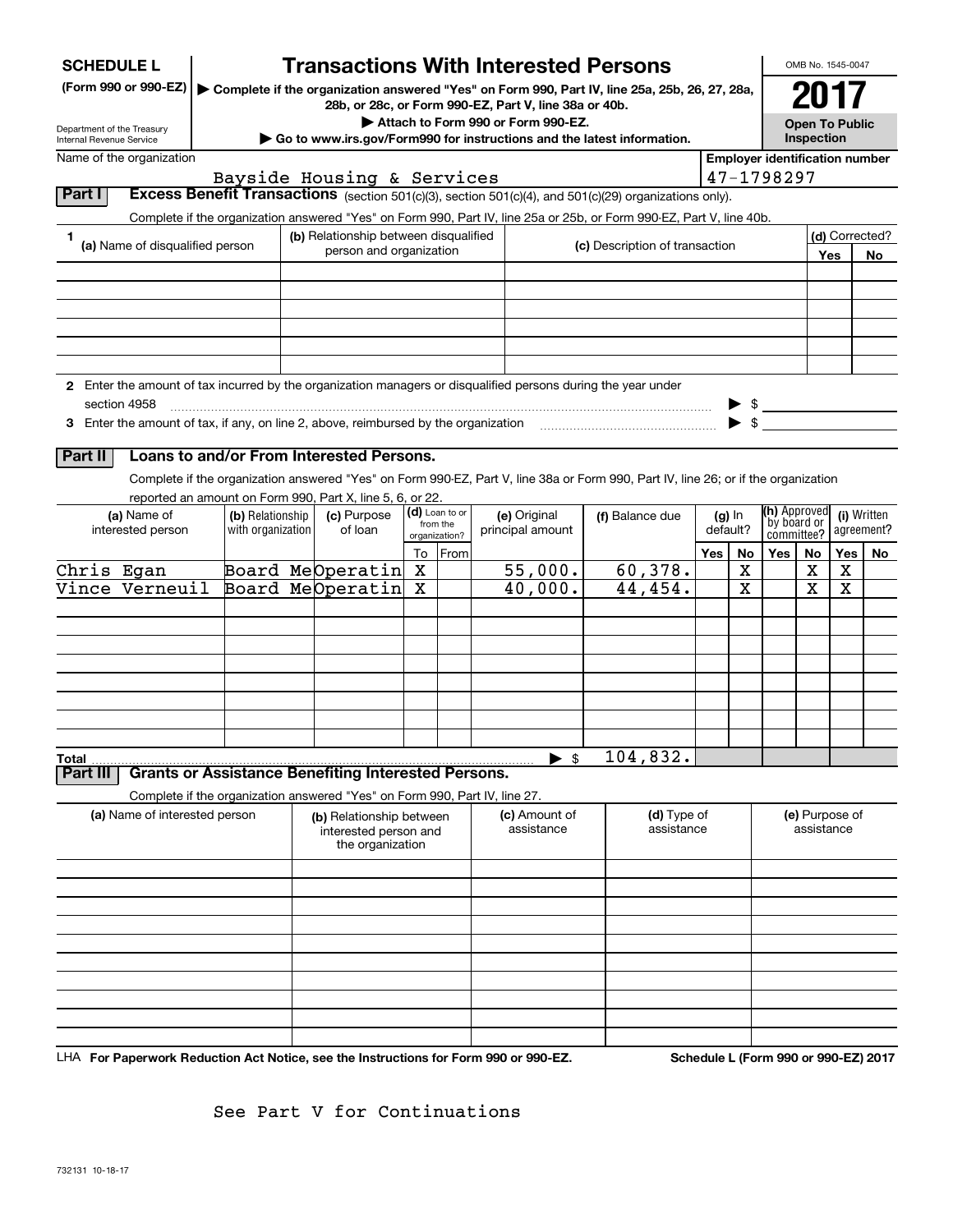#### **2** Schedule L (Form 990 or 990-EZ) 2017 Page 47-1798297 Bayside Housing & Services**Part IV** Business Transactions Involving Interested Persons.

Complete if the organization answered "Yes" on Form 990, Part IV, line 28a, 28b, or 28c.

| (a) Name of interested person | (b) Relationship between interested<br>person and the organization | (c) Amount of<br>transaction | (d) Description of<br>transaction | (e) Sharing of<br>organization's<br>revenues? |    |
|-------------------------------|--------------------------------------------------------------------|------------------------------|-----------------------------------|-----------------------------------------------|----|
|                               |                                                                    |                              |                                   | <b>Yes</b>                                    | No |
|                               |                                                                    |                              |                                   |                                               |    |
|                               |                                                                    |                              |                                   |                                               |    |
|                               |                                                                    |                              |                                   |                                               |    |
|                               |                                                                    |                              |                                   |                                               |    |
|                               |                                                                    |                              |                                   |                                               |    |
|                               |                                                                    |                              |                                   |                                               |    |
|                               |                                                                    |                              |                                   |                                               |    |
|                               |                                                                    |                              |                                   |                                               |    |
|                               |                                                                    |                              |                                   |                                               |    |
|                               |                                                                    |                              |                                   |                                               |    |

### **Part V** Supplemental Information

Provide additional information for responses to questions on Schedule L (see instructions).

### Schedule L, Part II, Loans To and From Interested Persons:

(a) Name of Person: Chris Egan

(b) Relationship with Organization: Board Member

(c) Purpose of Loan: Operating Funds

(a) Name of Person: Vince Verneuil

(b) Relationship with Organization: Board Member

(c) Purpose of Loan: Operating Funds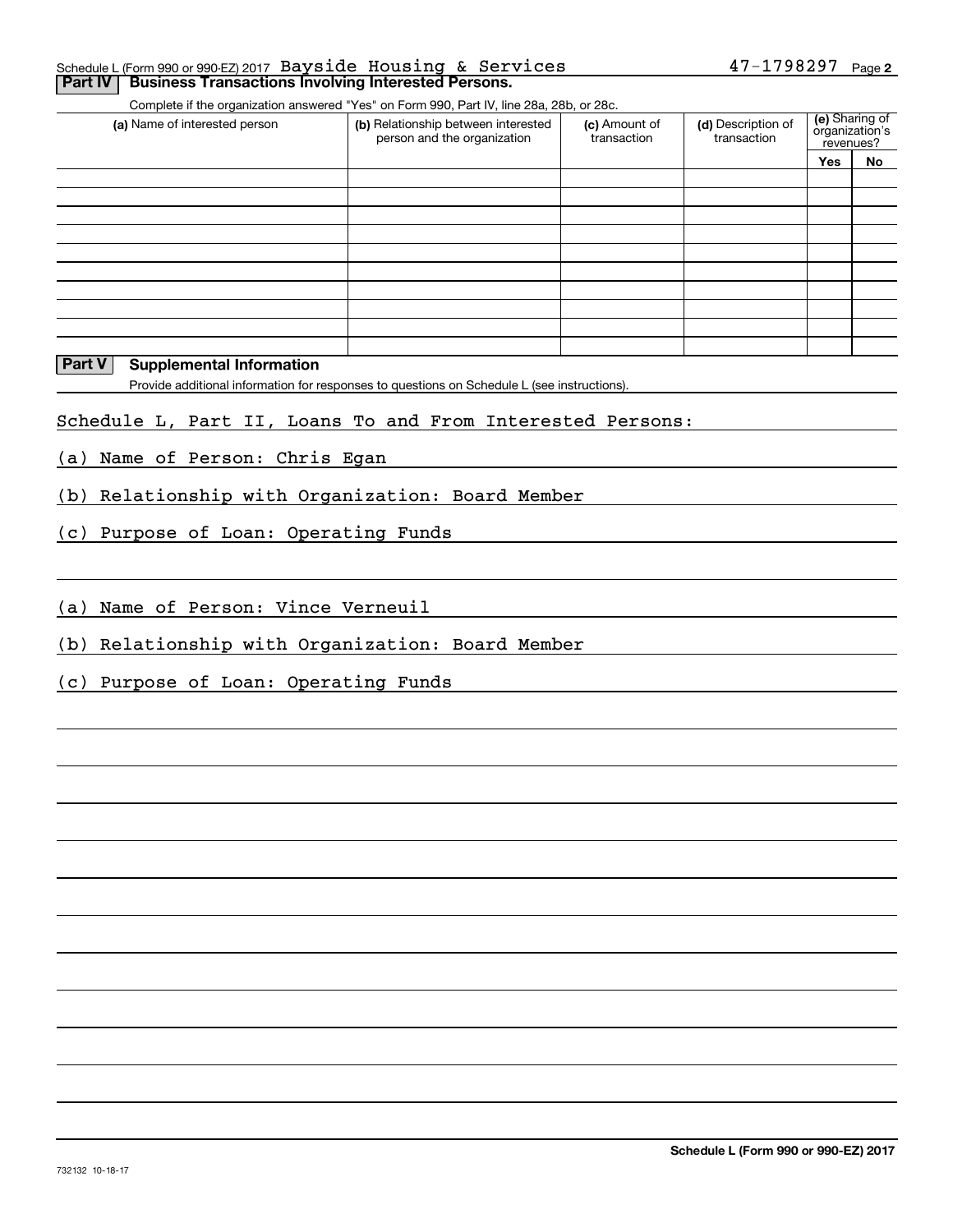**(Form 990 or 990-EZ)**

Department of the Treasury Internal Revenue Service Name of the organization

OMB No. 1545-0047 **Complete to provide information for responses to specific questions on SCHEDULE O Supplemental Information to Form 990 or 990-EZ**

**Form 990 or 990-EZ or to provide any additional information. | Attach to Form 990 or 990-EZ. | Go to www.irs.gov/Form990 for the latest information.**



Bayside Housing & Services 198297

Form 990, Part I, Line 1, Description of Organization Mission:

services so people in need can secure permanent housing.

Form 990, Part III, Line 4a, Program Service Accomplishments:

workers who need housing in order to retain employment.

All applicants are screened carefully and receive a personal interview

before acceptance. We offer personalized case management that includes

assistance with filling out housing applications, scheduling and

transportation for medical appointments, and navigating other social

services that are related to independent living and securing long-term

housing.

Form 990, Part VI, Section A, line 2:

Chris Eagan, Vince Verneuil, and Susan Keister have a business relationship

via ownership of Inn Properties LLC.

Form 990, Part VI, Section B, line 11b:

A consultant to the board advised the board on the 990's accuracy before

filing.

Form 990, Part VI, Section C, Line 19:

These documents are available upon request.

Form 990, Part IX, Line 11g, Other Fees:

Miscellaneous Prof Fees:

Program service expenses 17,850.